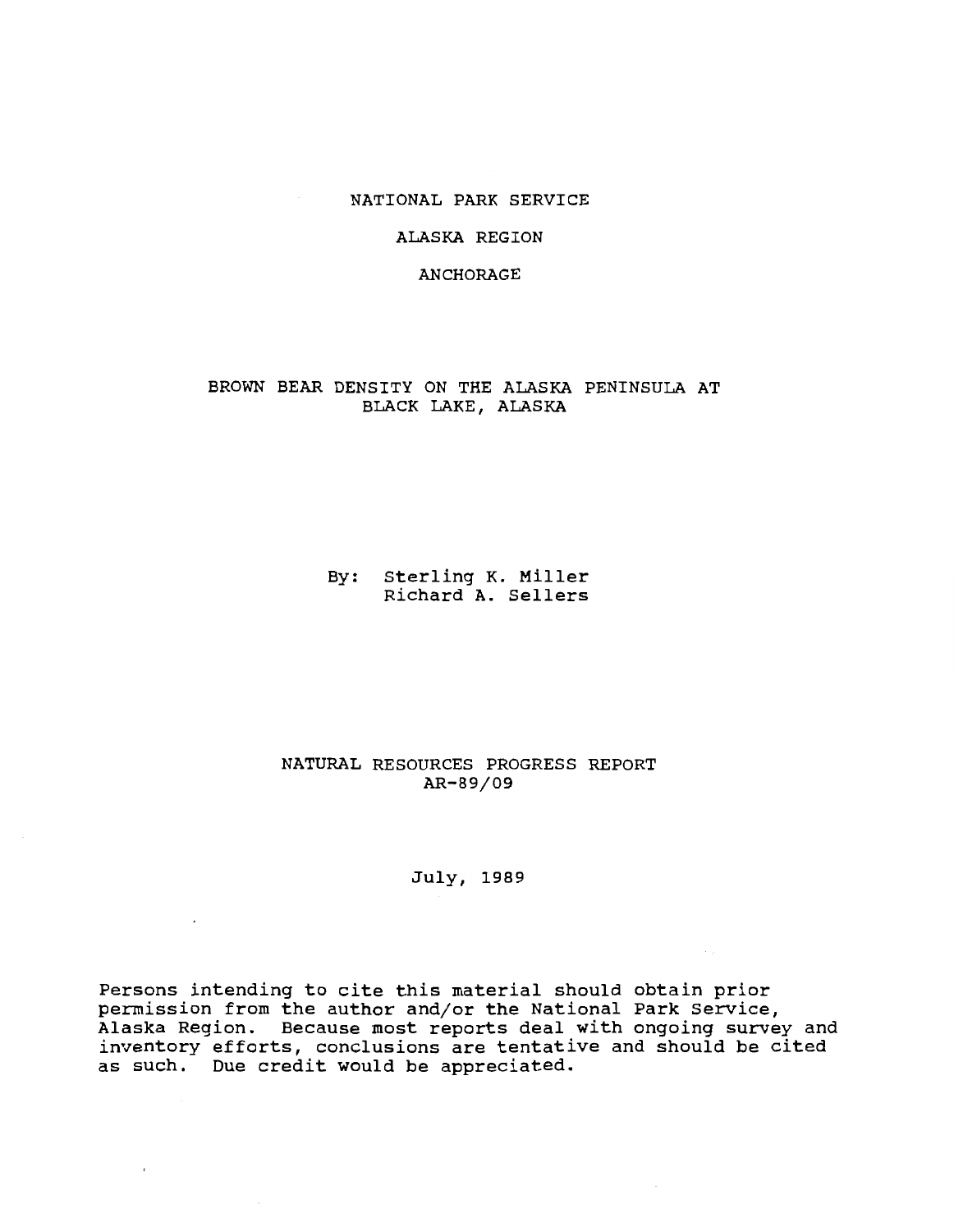The Natural Resources Report series reports on projects originating with National Park Service Alaska Region. These project reports are often contracted to another agency and may consist of a single section extracted from an existing state or federal report series. Those needing remaining portions of the original report may consult a reference librarian at ARLIS for help with identification and retrieval.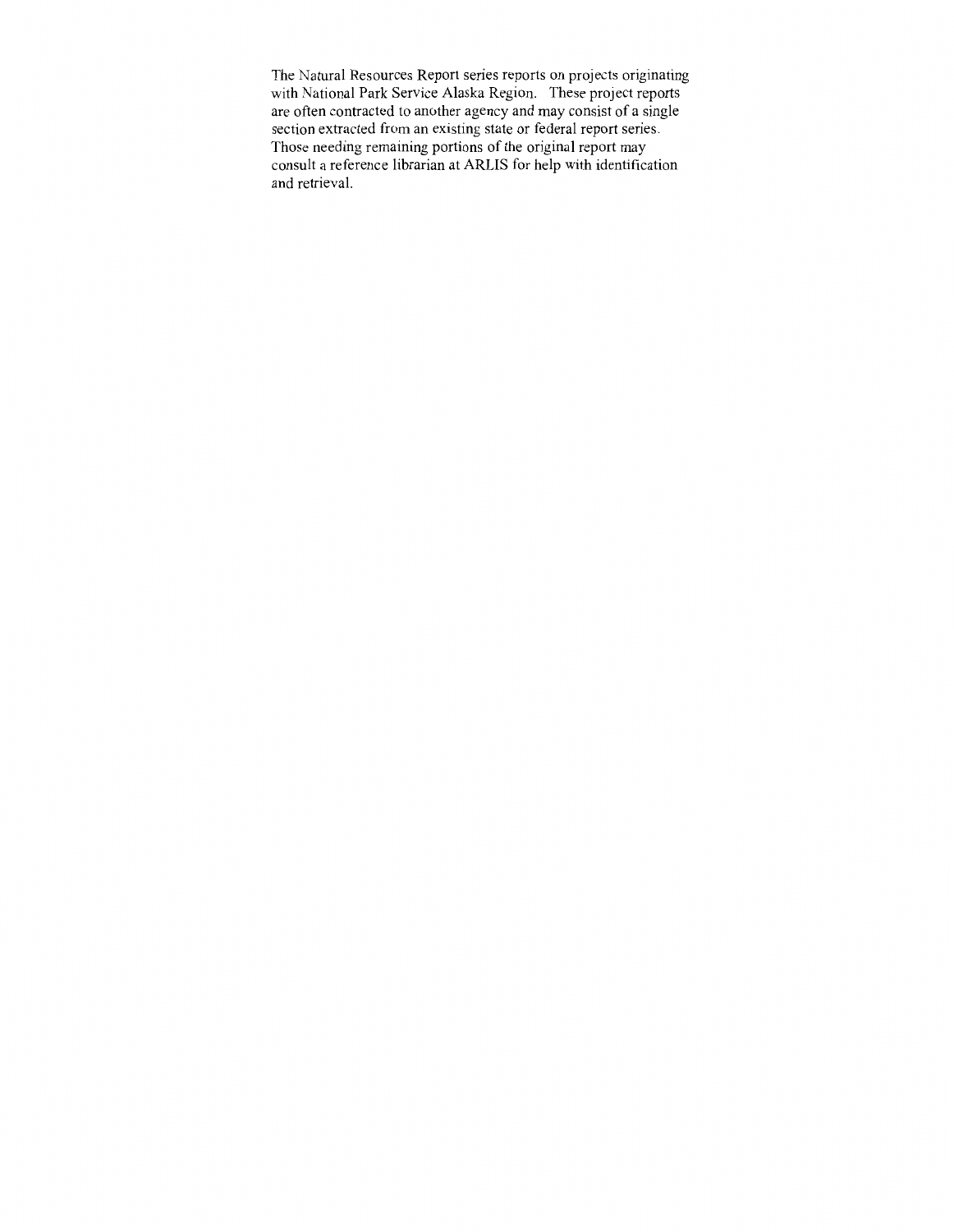## BROWN BEAR DENSITY ON THE ALASKA PENINSULA AT BLACK LAKE, ALASKA.

A preliminary report on completion of the density estimation objective of cooperative interagency studies on brown bears on the Alaska Peninsula supported by:

> The US National Park Service, The US Fish and Wildlife Service, and The Alaska Dept. of Fish and Game.

> > Prepared by:

Sterling D. Miller, Alaska Dept. of Fish and Game, Anchorage

and

Richard A. Sellers, Alaska Dept. of Fish and Game, King Salmon

Report Date: July, 1989.

r

L

I

I

I

I

I

I

t

I

I

I

-<br>.<br>.

-<br>.<br>.

-<br>-<br>-

-

-<br>-<br>-

- 1<br>- 1<br>- 1<br>- 1

-

-

-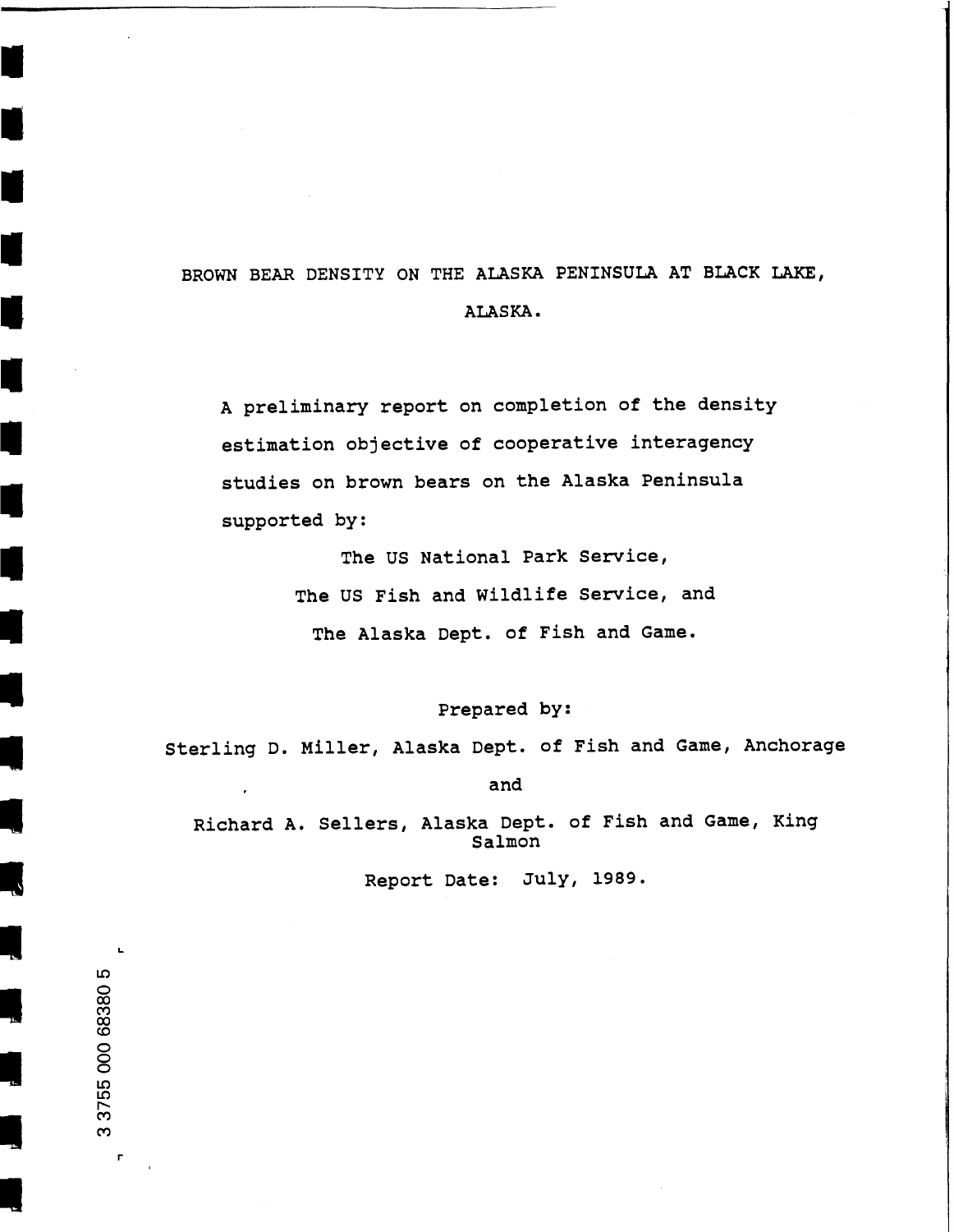## *Brown Bear Density at Black Lake-- 2-*

I

I

I

I

l,

Abstract: Brown bear (Ursus arctos) density was estimated in a 469.31  $mi^2$  portion of the Alaska Peninsula near Chignik. The study area was a representative cross section of all habitats available to bears in an area considered to be receiving moderate hunting pressure. Six replicate searches were accomplished during 28 May-6 June, 1989. Using a bear days estimator described by Miller et al.<br>(1987) estimated density for all bears was 2.0 mi<sup>2</sup>/bear with a 95% CI of 1.74-2.27 mi<sup>2</sup>/bear, estimated density for<br>independent bears (excluding offspring with their mothers) was 3.13 mi<sup>2</sup>/bear (95% CI=2.62-3.66), and estimated density for bears older than 2.0 years in estimated age was 2.67 was 3.13 m1-/bear (95% CI=2.62-3.66), and estimated density<br>for bears older than 2.0 years in estimated age was 2.67<br>(95% CI = 2.27-3.07). For data of this type, Eberhardt (in (95%  $CI = 2.27-3.07$ ). For data of this type, Eberhardt press) recommended using the mean of Lincoln-Petersen estimates obtained during each replicate and confidence intervals based on the variance of this mean. Using this approach the density estimate for all bears was 1.93  $mi^2$ /bear<sup>·</sup>(95% CI = 1.59-2.47), for independent bears the estimate was 3.10 (95% CI = 2.63-3.78), and for bears older than 2.0 years in age the estimate was 2.64 (95% CI =  $2.17-$ 3.35). In this study the sample sizes were large (estimated total population was 242.7 bears and estimated number of independent bears was 151.41), sightability was high (42%)<br>for independent bears), and proportion of the population marked averaged 28%. Because of the large sample, the bias correction factor proposed by Eberhardt (in press) resulted in no change from the original estimates.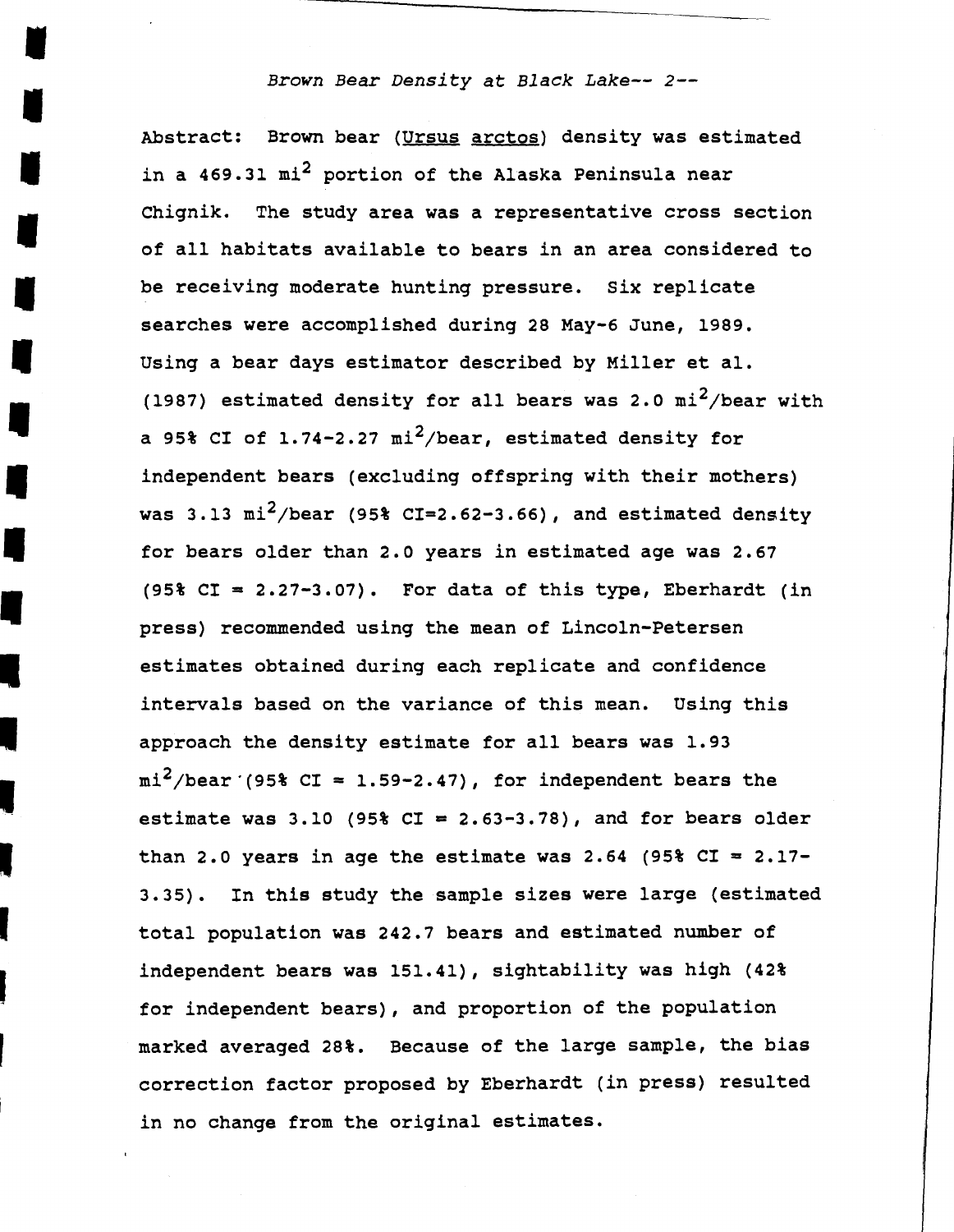I *Brown Bear Density at Black Lake-- 3-*

As speculated elsewhere (Miller et al. 1987, Miller and<br>Ballard 1982), at Black Lake females accompanied by newborn cubs were thought to have lower sightability than other segments of the population. Under the circumstances existing during this study, this bias would most likely<br>
result in an underestimation of bear density. We estimated,<br>
hased on number of females with litters of vearlings, that based on number of females with litters of yearlings, that this bias could have caused an underestimation of 4% in number of independent bears.

-<br>-<br>-

I

I

-<br>-<br>-

-

-<br>-<br>-<br>-

-

-<br>-<br>-

-<br>-<br>-

-<br>-<br>-

 $\frac{1}{2}$ 

 $\frac{1}{2}$ 

Bear density varied markedly between different quadrats in the search area. An estimate of the density of bears in each quadrat during spring was independently obtained using the estimated total number bears present and data for each quadrat on search effort expended per bear seen. Based on this we estimated that a quarter of the search area had an overall density of 1  $mi^2$ /bear and a quarter of the area had a density less than 5  $\text{mi}^2$ /bear.

Acknowledgements: During spring 1989, field assistance was provided by Dale Taylor and Ron Squibb (Natl. Park Service), Rich Poetter and Dwight Mumma (Fish and Wildlife Service), and Ken Taylor, Bill Taylor, and Larry Van Daele (Alaska<br>
Fish and Game). Special thanks are due to Dennis McAllister<br>
who organized the equipment, and Bill Taylor for supervising Fish and Game). Special thanks are due to Dennis McAllister the immobilization procedures. Additional support for field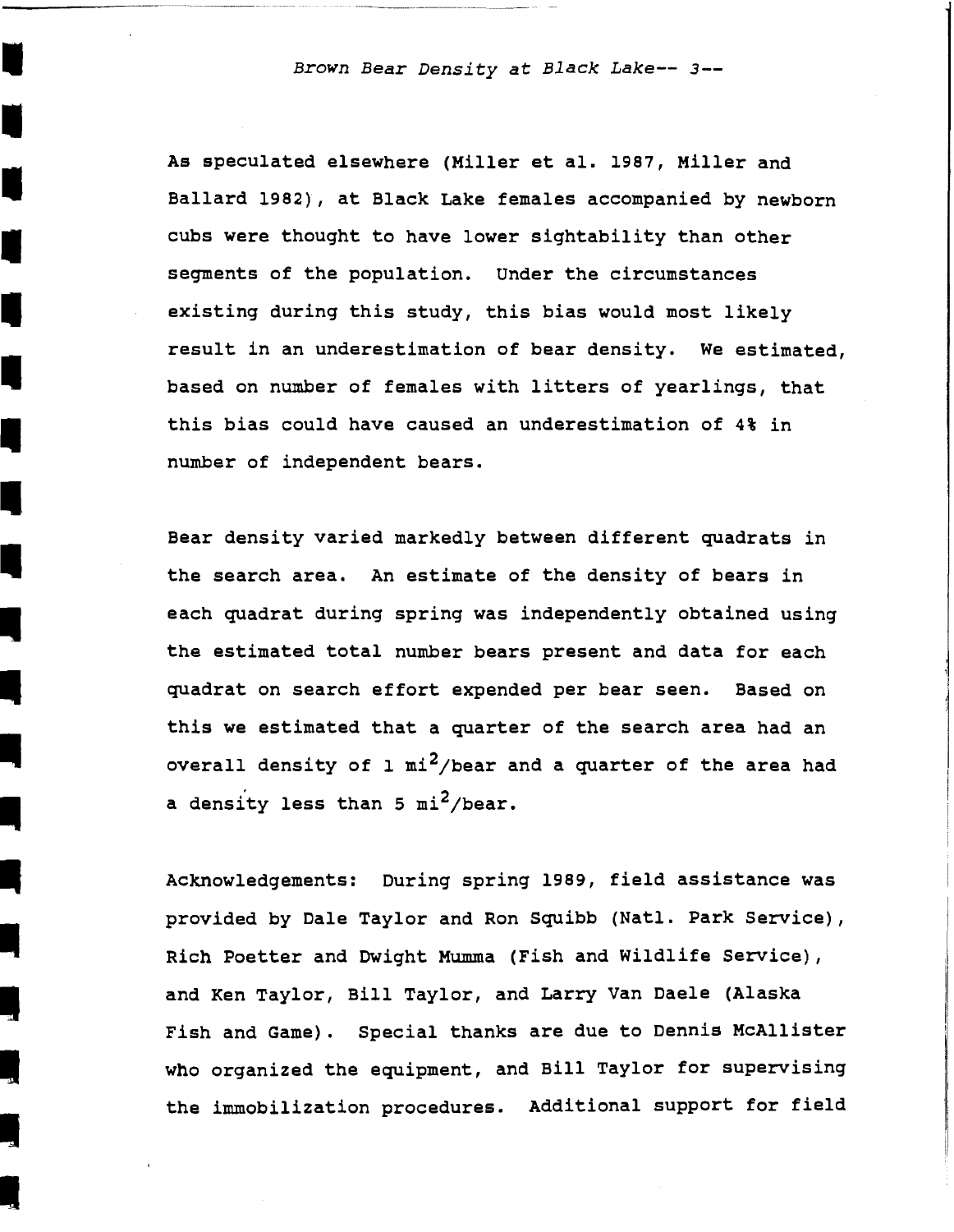# *Brown Bear Density at Black Lake-- 4--*

----------------------

I

I

•<br>•

•

•

•

•

•

•

•

**II** 

**II** 

l<br>III<br>III

I

**I** 

**II** 

I,

•

activities was provided by Karl schneider, John Trent, and Dave Johnson. Greq Bos (ADF&G) and Layne Adams (NPS) merit recognition for their efforts in qettinq this project approved. our special thanks to fixed-winq pilots Harley McMahon, Chuck McMahon, Jerry Lee, and Joe Collins and to helicopter pilot Chris Soloy. This project was funded with equal financial contributions from the National Park Service, the Fish and Wildlife Service, and the Alaska Dept. of Fish and Game.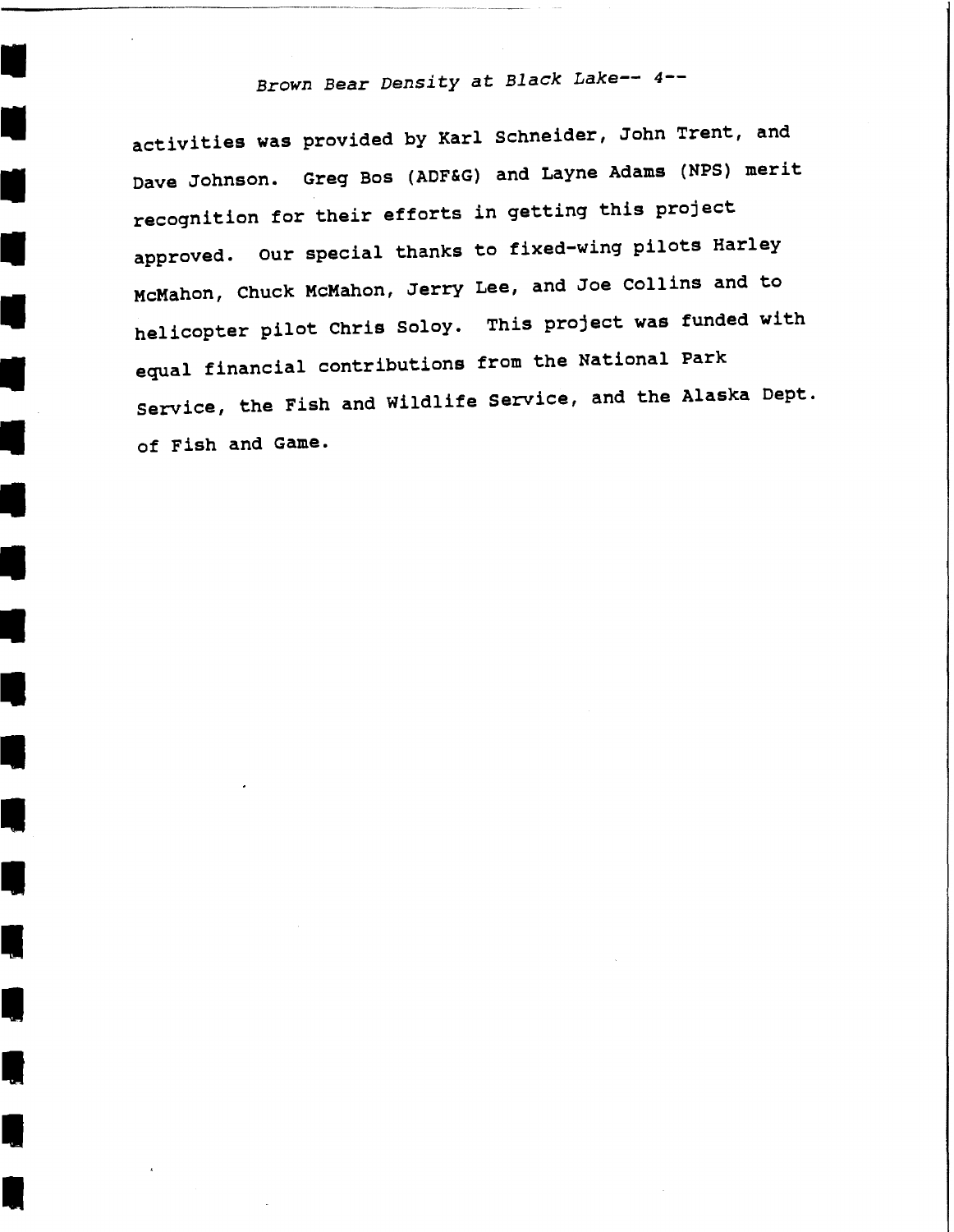*Brown Bear Density at Black Lake-- 5-*

I

II

II

II

II

II

II

•

•

•

•<br>•

**I** 

**II·** 

<u>I</u>

**III** 

•

## LIST OF TABLES

Table 1. Capture records for bears captured during spring 1989.

Table 2. Presence and recapture histories for marked brown bears during the density estimation phase of Black Lake studies.

Table 3. Summary of observations of marked and unmarked bears during density estimation phase of Black Lake brown bear studies.

Table 4. Brown bear population and density estimates obtained using the bear-days estimator.

Table 5. Brown bear population and density estimates obtained using the mean of Lincoln-Petersen estimates.

Table 6. Group size of brown bears observed at Black Lake during spring 1989 •

Table 7. Search effort during each replicate survey for each quadrat of the Black Lake Study area.

Table a. Number of bears seen during each replicate survey for each quadrat of the Black Lake Study area •

Table 9. Estimated relative density of brown bears in each quadrat of the study area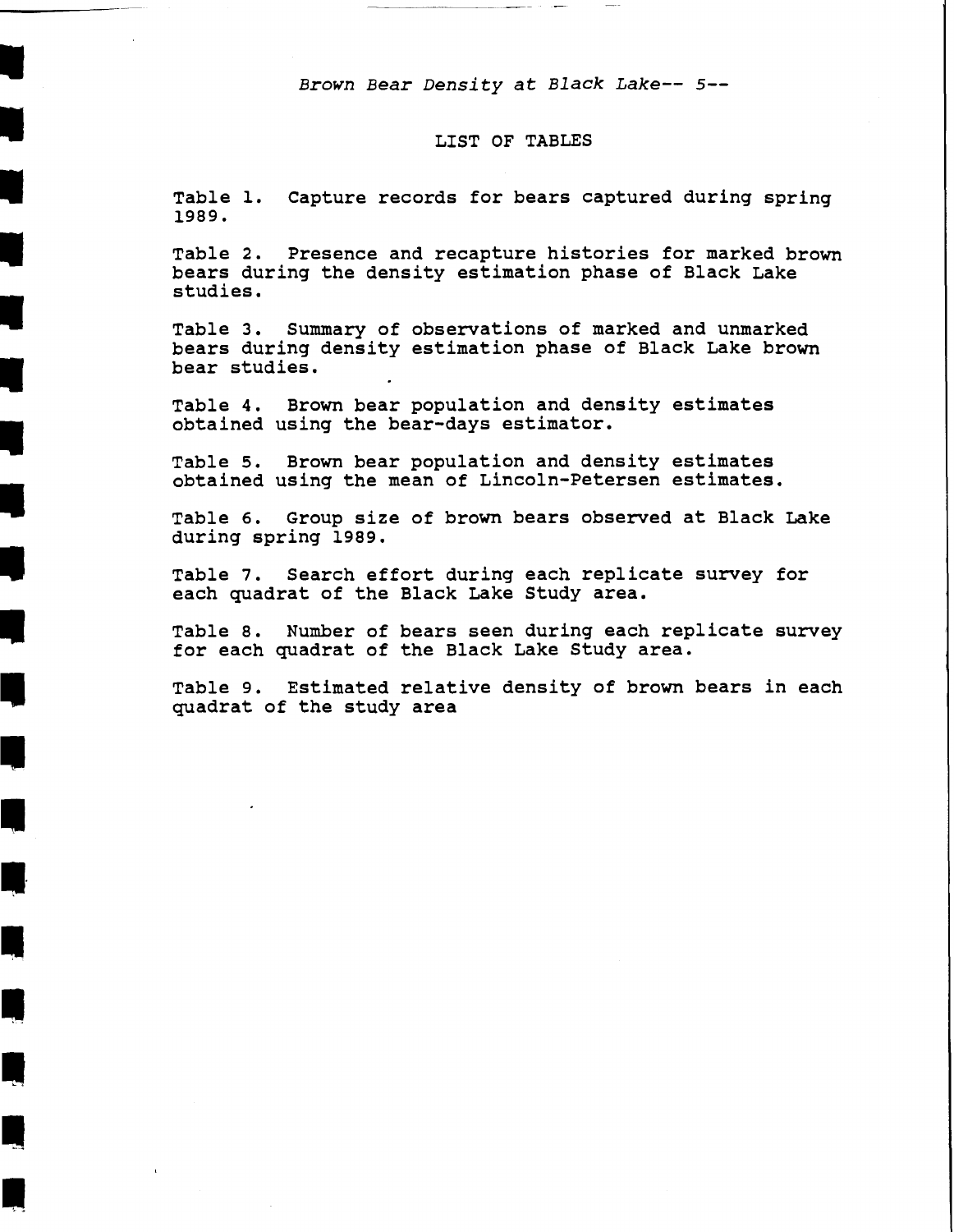*Brown* Bear *Density* at *Black Lake-- 6-*

 $\sim 100$  mass  $^{-1}$ 

I

I

I

I

I

I

I

•

•

•

•

•

**4** 

**•** 

•

•

•

#### LIST OF FIGURES

Figure 1. Brown bear density estimate and 95% confidence interval for all bears using the bear-days estimator.

Figure 2. Brown bear density estimate and 95% confidence interval for number of independent bears using the bear-days estimator.

Figure 3. Brown bear density estimate and 95% confidence interval for all bears using the mean of Lincoln-Petersen estimates for each replicate.

Figure 4. Brown bear density estimate and 95% confidence interval for number of independent bears using the mean of Lincoln-Petersen estimates for each replicate.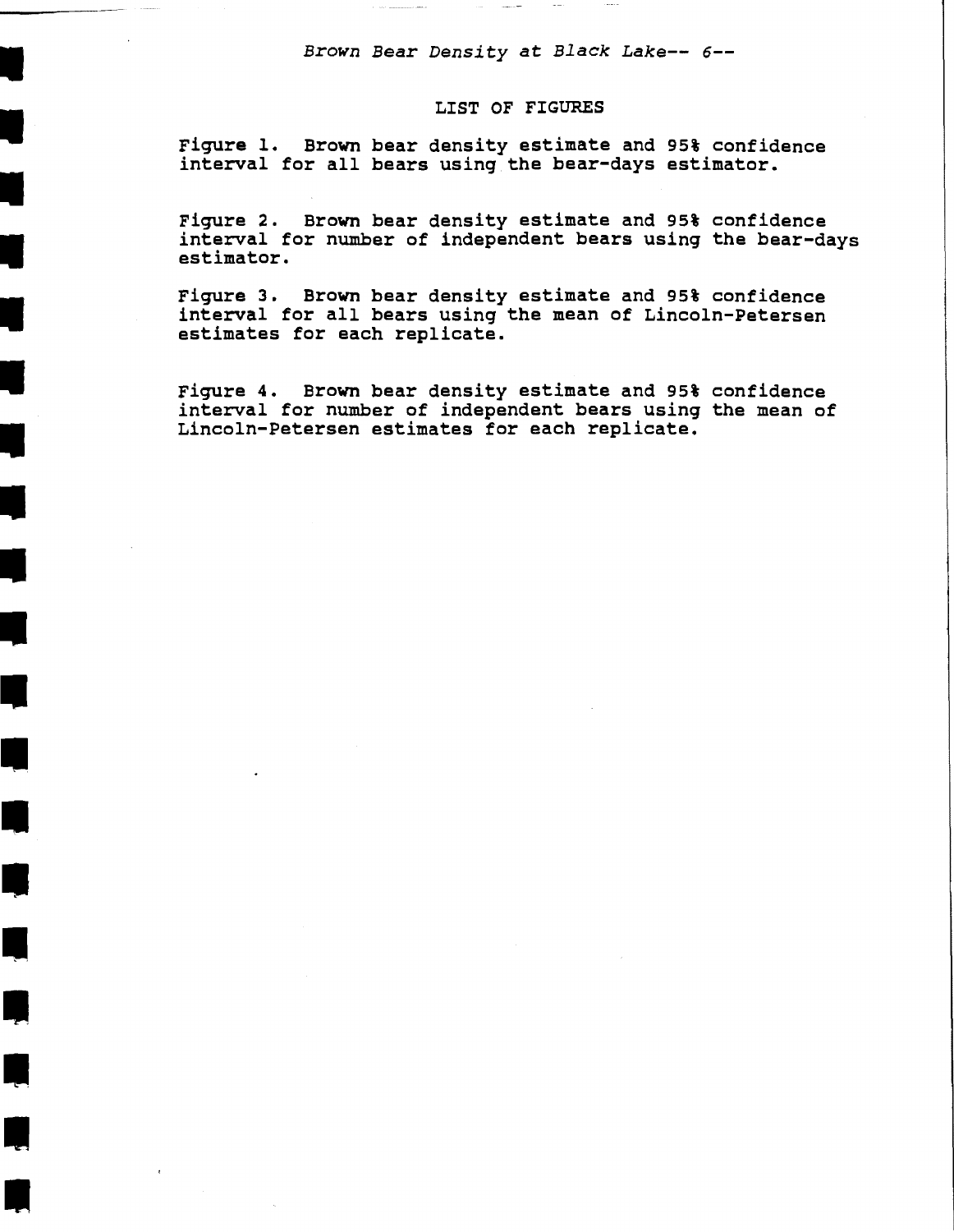*Brown Bear Density at Black Lake--* 7-

I

I

I

I

I

I

I

•

•

Ill

II

II

Ill

**I** 

I,

**II** 

I,

•

#### **METHODS**

Bears were captured and marked during 21-24 May 1989 following procedures outlined by Miller and Sellers (1988). Bears were captured in the order they were spotted by a fixed-wing aircraft. During the first days of the capture operation, 4 previously radio-marked bears were still in dens, 2 of these were subsequently determined to have litters of newborn cubs.

A study area was described which represented a cross section of habitat across the Alaska Peninsula from the Pacific coast to the Bristol Bay coast. The study area was wedgeshaped and the borderes were drawn to benefit from natural barriers to movement. The total circumference of the study area was approximately 165.3 km. Of this large bodies of water (Chignik Lagoon(20.5 km), Bristol Bay(9.8 km), Black Lake(l0.6 km) and Chignik Lake(ll.6 km)) represented 32%, the Chignik River (18.8 km) represented 11%, and high mountain ridges (23.3 km) represented 14%. Except for the relatively minor barrier represented by the Chignik River these were very effective barriers to movement. The remaining 43% of the periphery (70.7 km) represented no barrier to bear movements but almost all of this was on the Bristol Bay flatlands where there were few bears to challenge our boundaries. The study area encompassed a 2 dimensional area of  $469.31$   $mi^2$ . This area was broken up into 11 quadrats. Following procedures described by Miller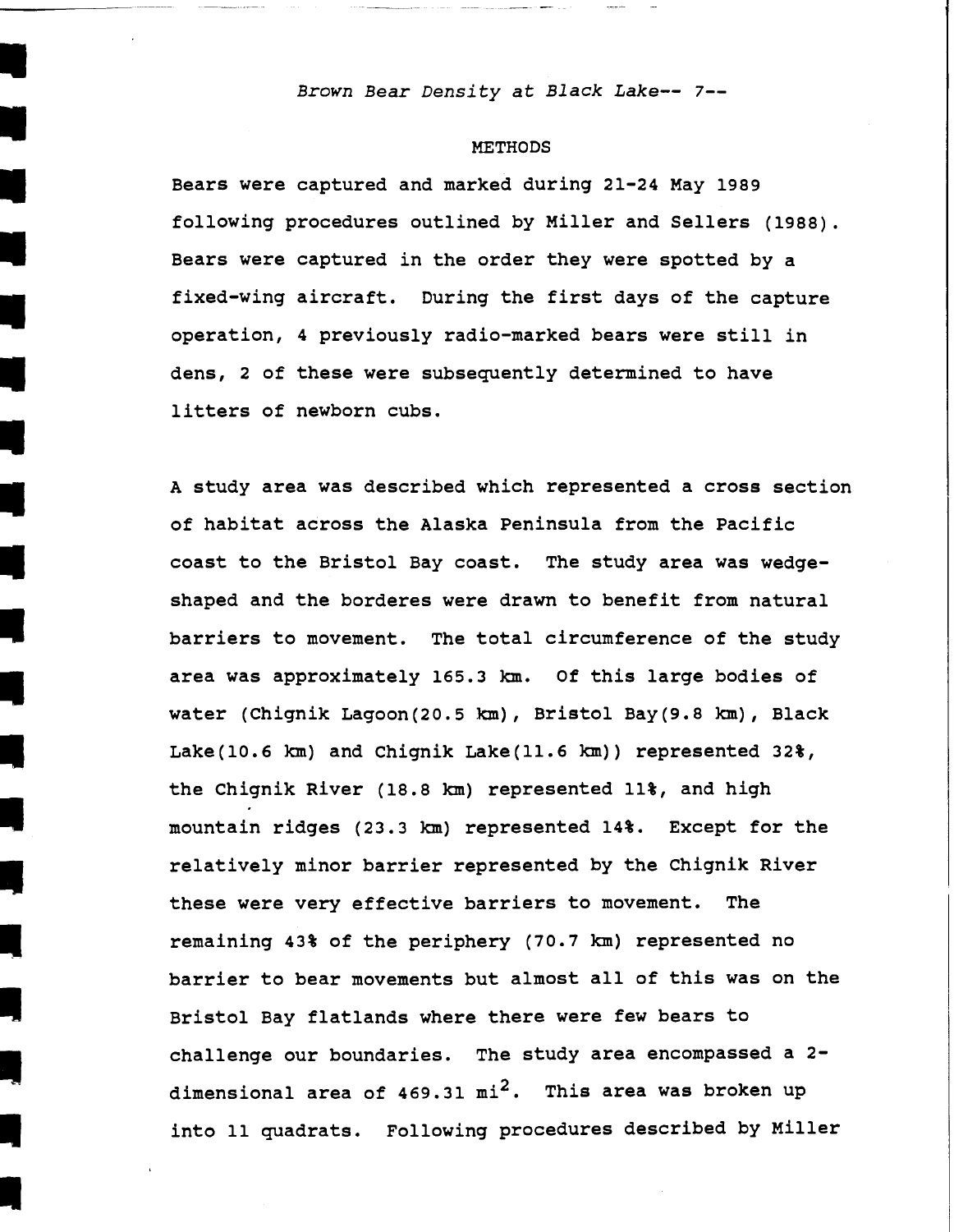## *Brown Bear Density at Black Lake--* a-

I

I

I

I

I

I

**i** 

I

I

**I** 

**I** 

**I** 

**I** 

I.

**I** 

I

 $\mathbf{I}$ 

I,

I

et al. (1987), each quadrat was searched during each replicate by 1 of 4 search planes. It was determined which radio-marked bears were present within the total area searched during each survey. six replicate searches were accomplished during the period 28 May-4 June. Replicates 3 and 4 were both accomplished on 31 May. The western portion of replicate 5 was accomplished on 1 June and the eastern portion on 3 June because of weather conditions. All other replicates were accomplished on 1 day. Weather conditions precluded complete searches of portions of some quadrats on some days; areas missed were the higher elevations where clouds were sometimes present or where wind conditions precluded safe flying. Radio-marked bears seen during these searches were classified as recaptures of marked animals, bears seen that were not radio-marked were classified as captures of unmarked animals. Following procedures utilized by investigators applying this technique in other areas of high bear density (Barnes et al. 1988, Schoen 1988), unmarked bears seen during searches were not captured and marked.

Search planes were instructed to search at an intensity of approximately 2 minutes/ $mi^2$  on the Bristol Bay flats where bears are highly visible (quadrats 1-3) and at approximately 3 minutes/ $mi^2$  in the more mountainous terrain (quadrats 4- 11). We estimated that these different search intensities would make the probability of seeing any individual bear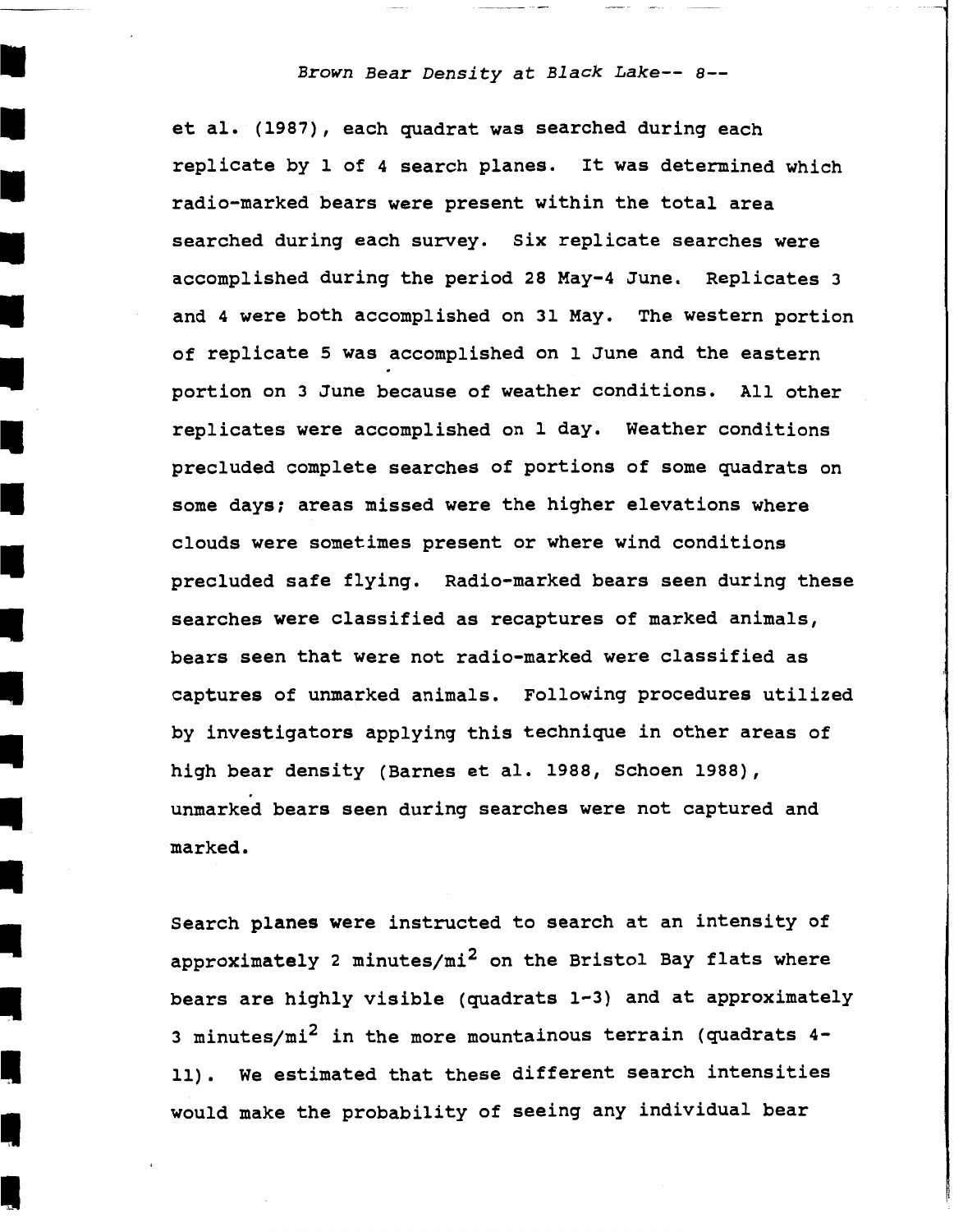#### • *Brown Bear Density at Black Lake-- 9-*

more nearly equal between these different habitats and, I considering the 3-dimensional nature of the mountanous terrain, made actual search intensity more nearly equal between quadrats.

**I** 

**U** 

I

**U** 

I

I

In calculating estimates of total population size, offspring accompanying their mothers were classified as marked or unmarked depending on whether their mother was marked or unmarked. This procedure violates the basic assumption that observations are independent of each other. Simulation studies have indicated that violation of this assumption esults in a slight tendency to overestimate population size and in an underestimation of variance associated with the estimate (Miller in press). The degree to which the variance is underestimated is directly related to th variance is underestimated is directly related to the degree<br>to which the independent assumption is violated. In order to which the independent assumption is violated. to avoid this bias an additional estimate was calculated for<br>"independent" bears (Barnes et al. 1988). This is a population estimate which excludes dependent offspring of whatever age. In order to provide a comparison with densities in other areas where bears may separate from their mothers at different ages, a third density estimate was calculated for that segment of the population 2 years old or older. This eliminates the dependence problem with cubs and yearlings but has more dependence problems than the estimate of independent bears since some 2- and 3-year olds are still with their mothers.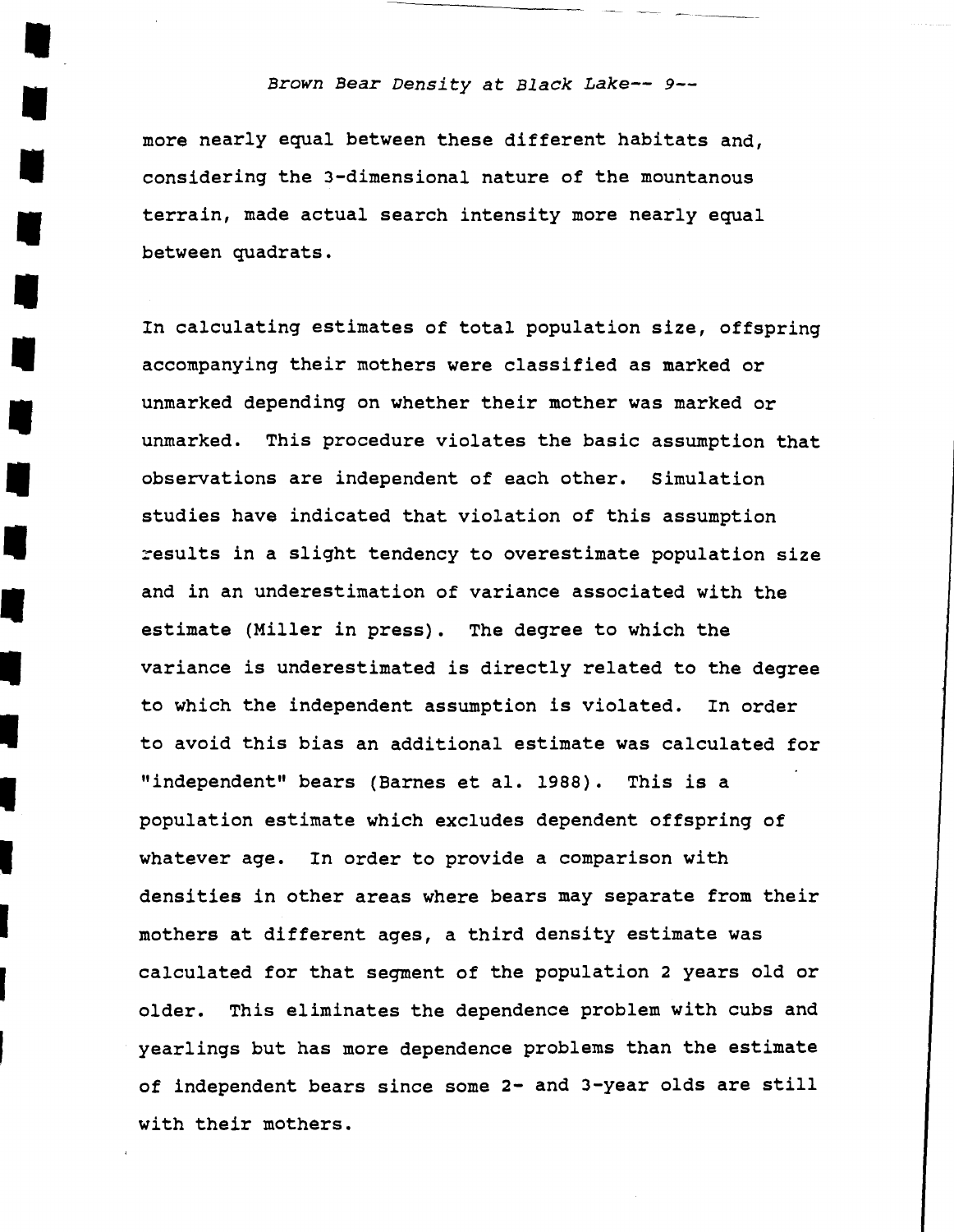• *Brown Bear Density at Black Lake-- 10-*

---------

•

I

II

I

II

Ill

**Il** 

Ill

These data were analyzed using the bear-days estimator described by Miller et al. (1987) and using the mean of Lincoln-Petersen estimates from each replicate as recommended by Eberhardt (in press). The sample estimate of variance for this estimate described by Eberhardt(in press) was:

> $s_2 = \frac{\text{summation}(N_i - \text{Nbar})^2}{\text{S}^2}$ (k-1)

where k is the number of replicate estimates available, and Nbar is the mean of the estimates from each replication. The confidence interval for this estimate described by<br>Eberhardt (in press) is:

 $+/-$  (s) \* (t)  $(k)$ <sup>1/2</sup>

where (t) has  $(k-1)$  degrees of freedom and is read from a table of T statistics for the alpha level desired (95% and 80% Cis are reported here).

> Eberhardt (in press, equation 13) also proposed a bias<br>Incorrection factor designed to correct for bias that results from low sample size and low number of resighted marks.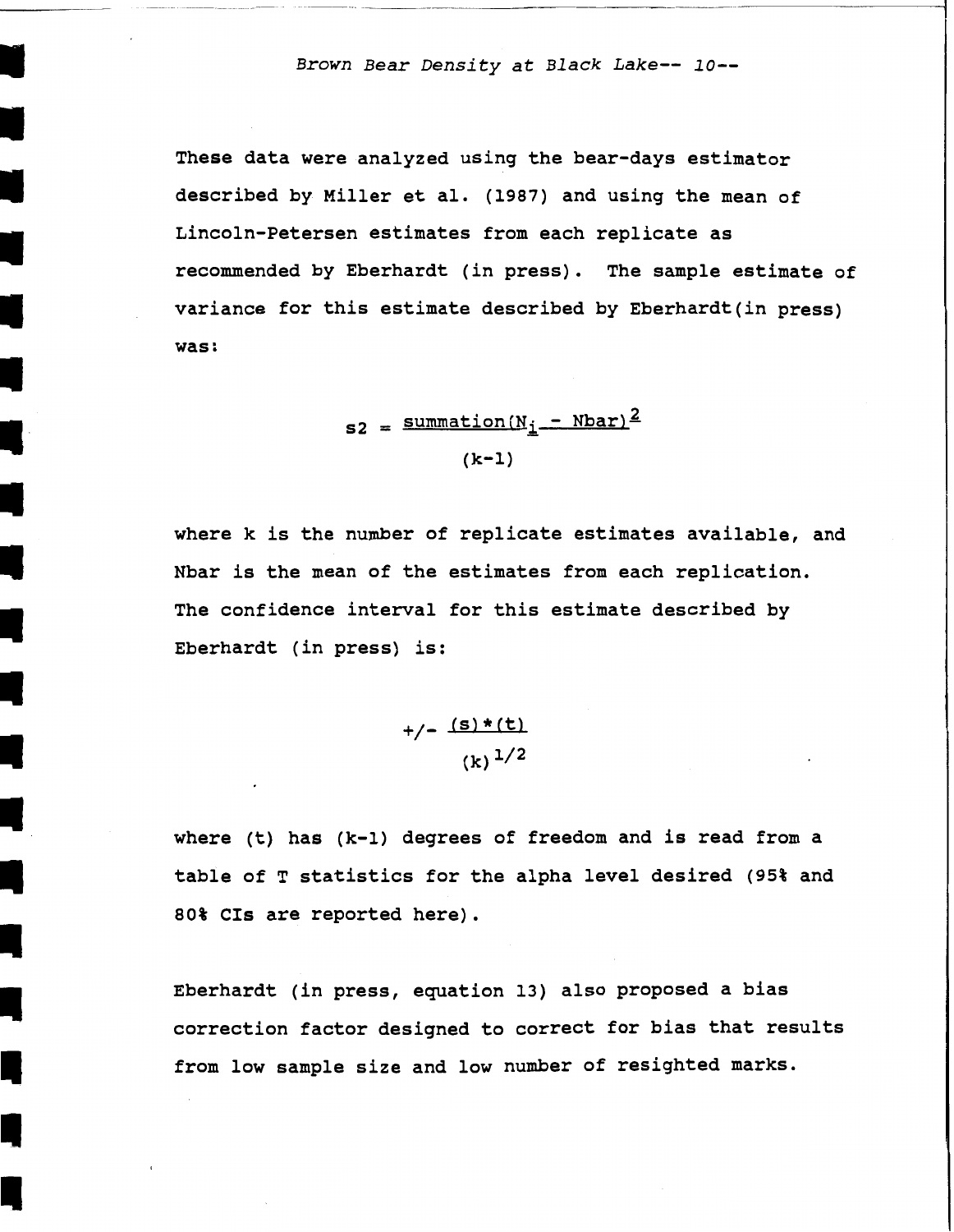## *Brown Bear Density at Black Lake-- 11-*

 $\sim 25$  ,  $\sim 3.2$  ,  $\sim 72$ 

I

I

II

**I** 

**i** 

II

II

**-**<br>-

I

·---00M·-

This correction factor was applied to the data collected in this study.

Sightability was calculated as the proportion of bears present that were seen. Proportion of the population marked was calculated as mean of the daily values based on the number of marks present divided by the Lincoln-Petersen estimate for that day.

#### RESULTS AND DISCUSSION

Prior to the census estimate 40 bears were captured and marked. One mortality resulted from the capture operation when a partially immobilized 2-year old bear fell off a cliff. Capture statistics and marking information for bears captured in spring 1989 are presented in Table 1.

The results for each replicate flight are presented in Table 2. A high level of natural closure (88.9%) occurred in this study area because of natural barriers to movements {Table 2). Sightability of bears was high, marked bears were seen on 42.2% of the occasions they were present. Sightability of marked bears varied from 27.9% during replication 1 to 56.8% during replication 2 (Table 3). Average proportion of<br>the population marked was 28%. Data on observations of marked and unmarked bears seen during each replicate are summarized in Table 3.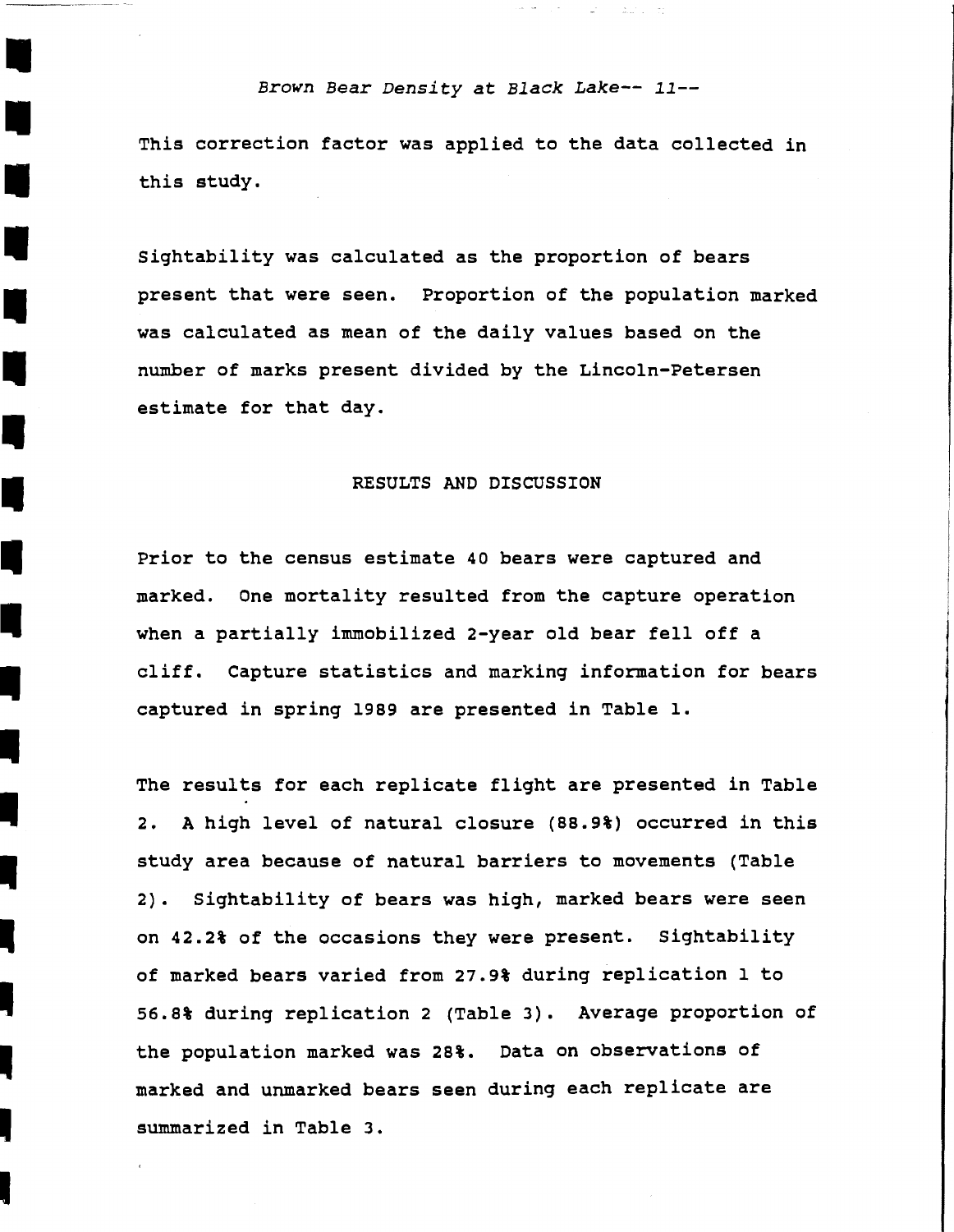I *Brown Bear Density at Black Lake-- 12-*

I

-<br>-<br>-

I

-<br>4<br>-

-<br>-<br>-

I

I<br>I

A minimum number of bears known to be present was calculated as the sum of marked bears present and unmarked bears seen. For bears of all ages this minimum number averaged 138.2<br>bears (range = 124-162) (Table 3). A density estimate based on the largest value for the minimum number of bears known to be present (162) was 2.90  $mi^2/bear$ . This was the number of bears known to be present during replication 4.

Capture-recapture estimates were calculated in two ways. The first way was the "bear-days" estimator described by Miller et al. (1987) and the second was the mean of the daily Lincoln-Petersen estimates and confidence intervals based on the sampling variance of this mean as described by and 1 december 2001<br>based on the sampling<br>Eberhardt (in press).

> Using the bear-days estimator the mean number of bears present on the study area during the search period was 234.7. The calculated 95% CI around this estimate based on the normal approximation to the binomial was 207.1 to 269.8 bears or -11.8% to +15.0% of the estimate. The corresponding density estimate was 2.0 mi<sup>2</sup>/bear (95% CI = 1.74-2.27). Because of violation of the independent observation assumption the true 95% CI would be larger than this calculated interval (Miller in press). The number of independent bears was estimated to be  $150.0$  (95% CI =  $128.3-$ 179.4) (Table 4). Estimates for all bears and for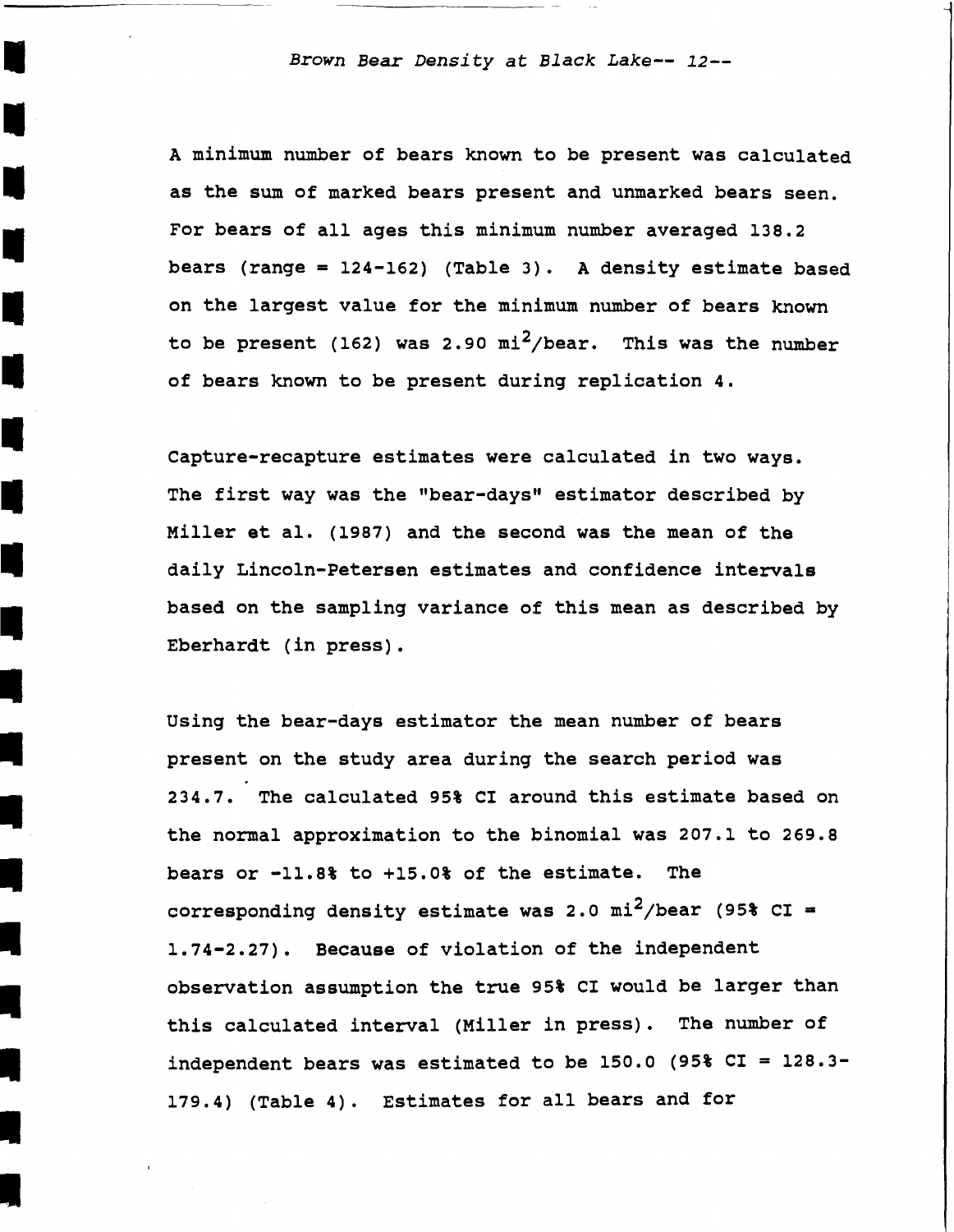## • *Brown Bear Density at Black Lake-- 13-*

independent bears based on the bear-days estimator are provided in Table 4 and illustrated in Figs. 1 and 2. The bear-days estimator is equivalent to using the means of each of the 3 Lincoln-Petersen parameters (number of marks present, number of marks seen, and total number of bears seen) and this estimator was well-behaved in simulation studies (Eberhardt in press).

I

•

•

I

I

•

The population estimate for all bears based on the mean of Lincoln-Petersen estimates obtained for each replicate was 242.7, 3.4% higher than the bear-days estimate. The 95% CI for the mean Lincoln-Petersen estimate based on the sampling variance was +/- 52.5 bears or +/-21.6% of the point<br>estimate (Table 5). The lower limit for this estimat<br>190.2 bears: this value is larger than the minimum nu estimate (Table 5). The lower limit for this estimate was 190.2 bears; this value is larger than the minimum number of bears known to have been present on one day during the search period (162 bears), so the lower limit was not truncated at this minimum value. The range of this CI encompassed 105 bears compared to 62.7 bears encompassed by the range of the 95% CI based on the bear-days estimate and the binomial approximation to the normal. The population estimate for independent bears based on the mean of Lincoln-Petersen estimates was 152.6 bears with a 95% CI of +/-27.2 bears. Changes in the estimates based on the mean of Lincoln-Petersen estimates that occurred during the course of the study period are presented in Table 5 and illustrated in Figs. 3 and 4. The confidence interval for this estimate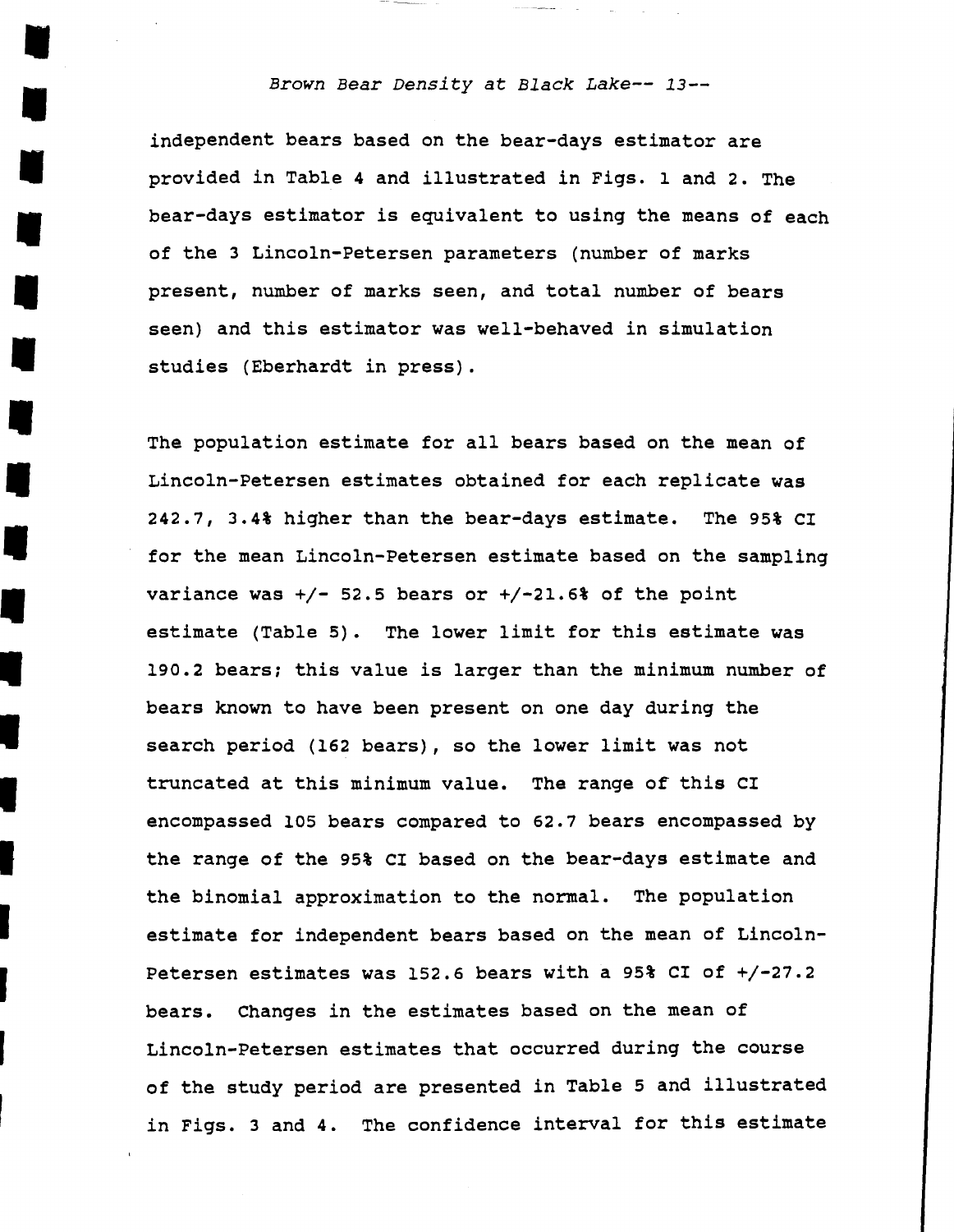## *Brown Bear Density at Black Lake-- 14-*

was very broad until replication 4 (Figs. 3 and 4). This supports the suggestion by Eberhardt (in press) that at least 3 replications are necessary.

Population estimates for the population of bears aged 2.0 and older are presented in Table 4 using the bear-days estimator and in Table 5 using Eberhardt's approach. As expected, this estimate (178 bears) was intermediate between that for the whole population (243) and that for the population of independent bears (153) (Table 4).

Each of these 3 estimates for differing portions of the population has a distinct utility. The estimate of the number of independent bears (excluding dependent young) is the most valid in a statistical sense since the problem of dependent observations is reduced. For comparisons of trend within an area, this estimate has fewer problems. For many management purposes, however, the other estimates-even with their larger statistical flaws-may be more useful. Estimates of total population or population older than 2.0 may be more useful in comparisons of density between areas when age at independence is different in each area. Extrapolation of the estimate of bears older than 2.0 to obtain a population estimate of bears that can legally be hunted is desirable in some cases. The total population estimate may be most useful in cases where exploitation rate is expressed as a function of total population.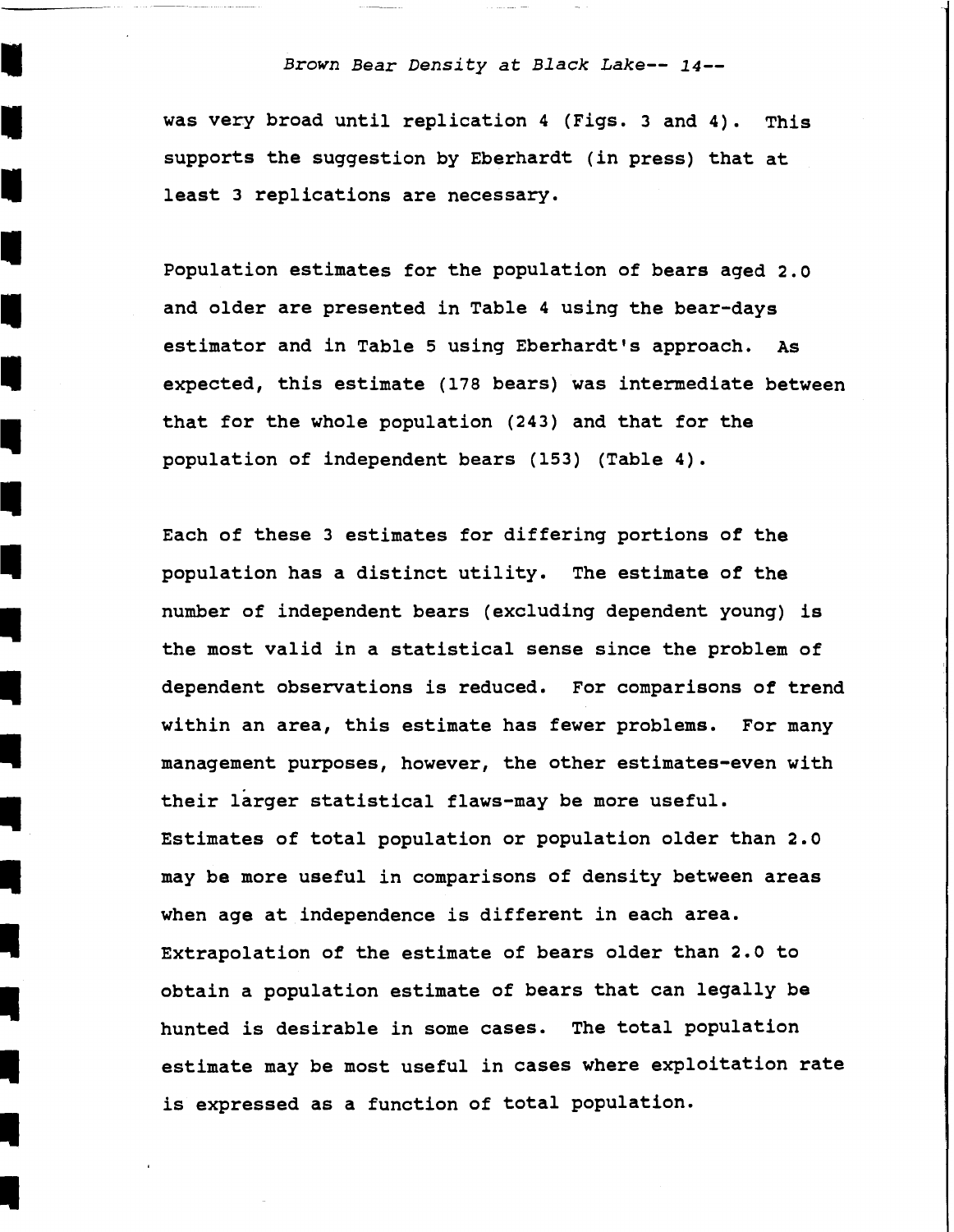I *Brown Bear Density at Black Lake-- 15-*

#### SOURCES OF BIAS AND POTENTIAL CORRECTIONS

I

I

•

I

I

I

I

I

I

•

It appears likely that the application of capture-recapture techniques to estimate bear density at Black Lake resulted<br>in a more accurate and more precise estimate than has occurred in other applications of these procedures in Alaska. The Black Lake study benefited from high sample sizes compared to density estimates obtained in low-density • populations in Game Management Units (GMUs) 13 and 23 (Miller 1988, Ballard et al. 1988). Compared to density • estimates obtained in areas with high bear densities (GMUs 4 and 8) (Barnes et al. 1987 and Schoen in prep), this study had more replicates and included a larger search area with more bears, and somewhat higher sightability. An<br>Application in GMU 20 (Reynolds et al. 1987) suffered from relatively small sample size, fewer replications, and low sightability.

Capture heterogenity is a likely source of bias in all of these estimates. Females accompanied by newborn cubs may have lower capture probability and lower sightability than other bears (Miller et al. 1987, Miller and Ballard 1982). Low sightability of this group results from late emergence from dens, a tendency to remain in high elevation habitats where spotting bears is more difficult because of weather and other hazards to flying, an increased tendency to hide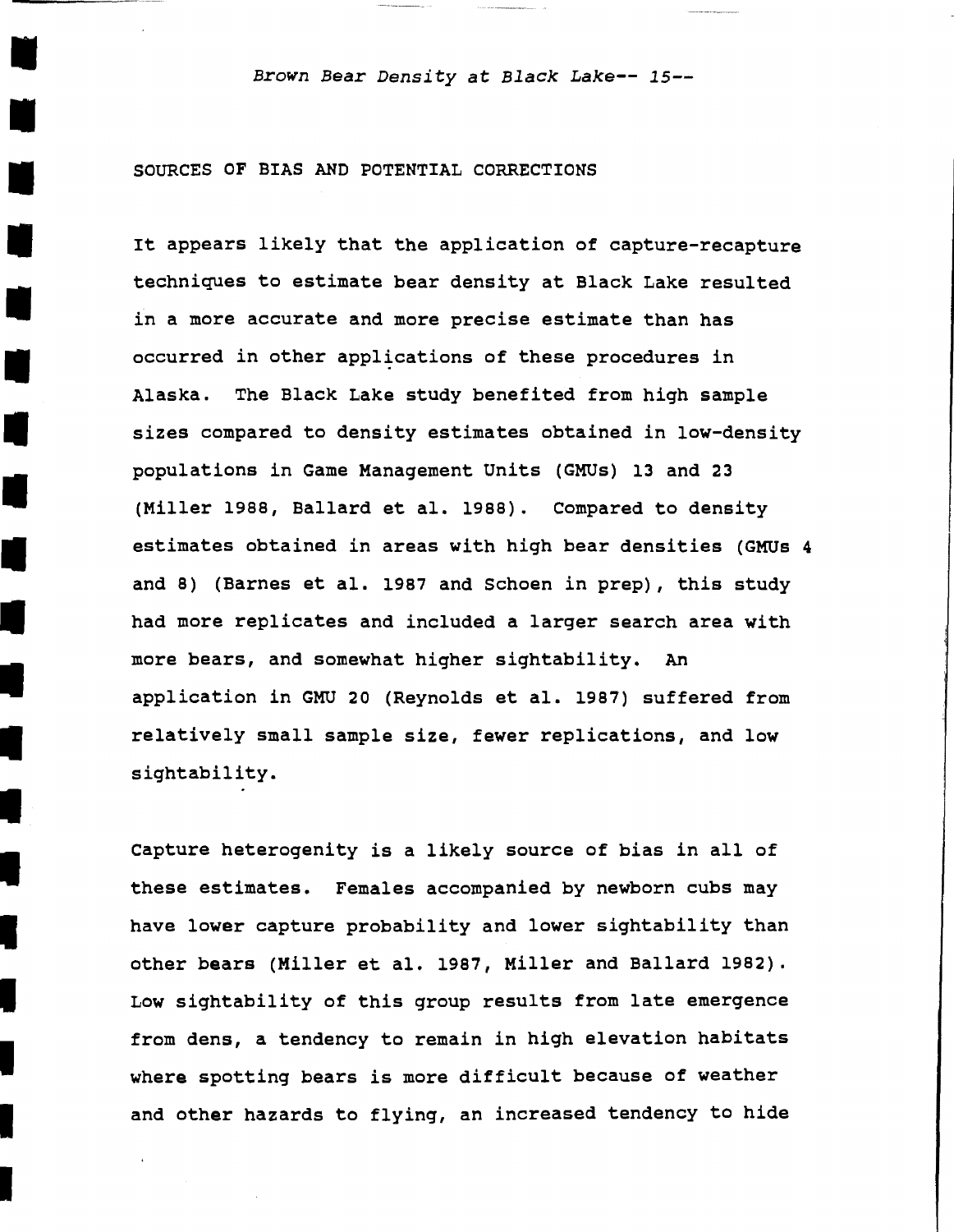#### Brown Bear Density at Black Lake-- 16--

from spotting planes, and more sedentary behavior. These biases would result in an underestimate of population density unless females with newborn cubs had a disproportionately high number of the marks distributed in the population. Only 2 females with newborn cubs were marked in the Black Lake study area, both had been marked in 1988 during the premarking phase of this study. During the<br>
marking phase of work conducted in spring 1989, no females<br>
with newborn cubs were observed and the 2 previously-marked marking phase of work conducted in spring 1989, no females<br>
with newborn cubs were observed and the 2 previously-marked<br>
females with newborn cubs were still in dens. Females with other and the still in dens. Females with a very series were also apparently underrepresented in the sample of bears seen during the density estimation phase newborn cubs were also apparently underrepresented in the sample of bears seen during the density estimation phase when 22 groups with newborn cubs were spotted compared to and 44 groups composed of a female with yearling when 22 groups with newborn cubs were spotted compared to 45 offspring older than yearling, respectively (Table 6). Of 29 adult marked females (based on estimated age >5.0) that were present in the search area at least once during the density estimation phase (Table 2), 14 were without of fspring. Of the remaining females only 2 (13.3%) had density estimation phase (Table 2), 14 were without<br>
offspring. Of the remaining females only 2 (13.3%) had<br>
newborn cubs compared to 5 (33.3%) with yearlings, and 8 (53.3%) with offspring classified as "older than yearling"<br>For 38 observations of unmarked bears accompanied by offspring, 34.2% were of groups with newborn cubs compared to 52.6% with "yearlings" and 13.2% with offspring "older" than yearlings (Table 3). These observations doubtless include repeated sightings of the same group and the quotation marks indicate that the ages of the offspring were

ij<br>I

I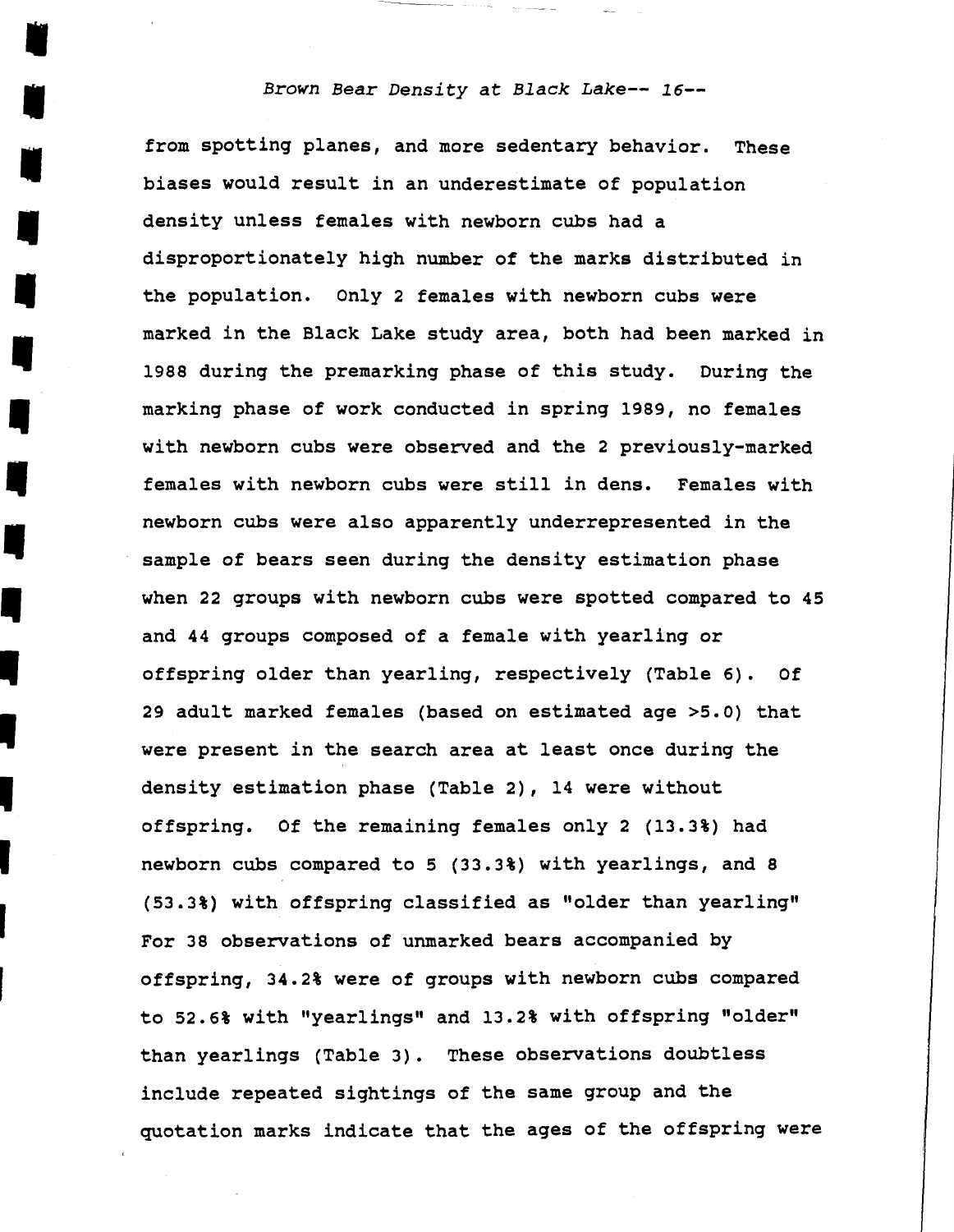## *Brown Bear Density at Black Lake--* 17-

estimated by the observer. These observations support the hypothesis that females with newborn cubs were underrepresented both in the sample of marked bears and in the sample of unmarked bears observed.

 Under these circumstances it would be instructive to make separate estimates of the population size for all bears except females with newborn cubs and their cubs as proposed by Miller et al. (1987). Using the bear-days estimator, the population composed of independent bears excluding females with newborn cubs was estimated as 139.6 bears (95% CI = 119.3-167.4); the mean Lincoln-Petersen for this estimate was 141.3 bears. These estimates are only about 10 bears less that the estimate for total independent bears (150) (Table 4).

-<br>-<br>-

-<br>-<br>-

-<br>-<br>-

-

-<br>-<br>-

-<br>-<br>-

-<br>|<br>|

-<br>-<br>-

-<br>.<br>.

-<br>-<br>-

-

I

However, there were probably more than 10 females with newborn cubs in the study area. Sample sizes are too small to directly estimate number of females with newborn cubs, but it would be reasonable to assume that there were at least as many such females as there were females with yearling offspring. In fact, there would probably be more females with cubs than females with yearlings because some complete litters of newborns would be lost before reaching<br>yearling age. An estimate of 17.1 females accompanied by yearlings was derived using the bear-days estimator and the capture recapture records listed in Table 2 (95% CI= 11.3-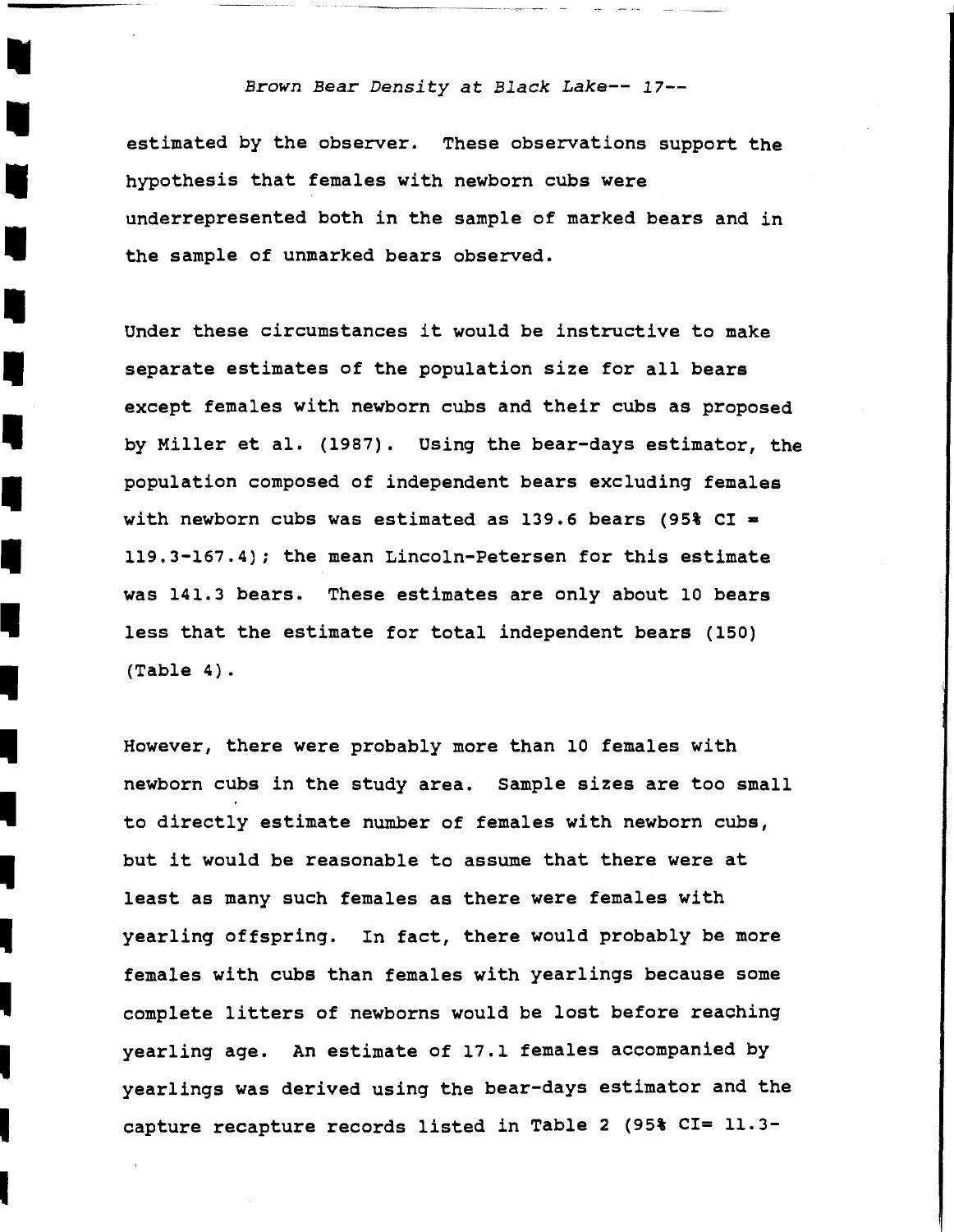#### I *Brown Bear Density at Black Lake-- 18-*

I

I

II

II

**I** 

II

II

II

 32.3); an estimate of 18.9 females with yearlings was derived using the mean of the Lincoln-Petersen estimates. An estimate of the number of independent bears in the search area "corrected" for capture bias against females with newborn offspring would be 139.6 (bears excluding females with newborn cubs) plus 17.1 females with newborn cubs based on the estimated number of females with yearlings for a total of 156.7 bears. This "adjusted" estimate is only slightly higher than the original estimate for number of independent bears (150 bears) (Table 4). This suggests that the bias resulting from the suspected low sightability of females with newborn cubs may have resulted in an underestimate of only 4% in bear numbers and bear density. This is probably an underestimate of the number of females accompanied by yearlings because some yearlings were probably classified as older offspring.

During the density estimation phase of this study we obtained 607 observations of bears in groups of from 1 to 4 individuals (Table 6). More bears occurred in groups (465) than alone (142) and, including groups of  $1$ , the mean group size was 1.94 bears (Table 6). Of 102 observations of groups composed of "adults", single bears, and sibling groups, 53 (26.2%) were groups of "adults" (Table 6), as would be expected during the breeding season when this study occurred. Treating bears in groups as independent sightings when, in fact, they were, to some degree, dependent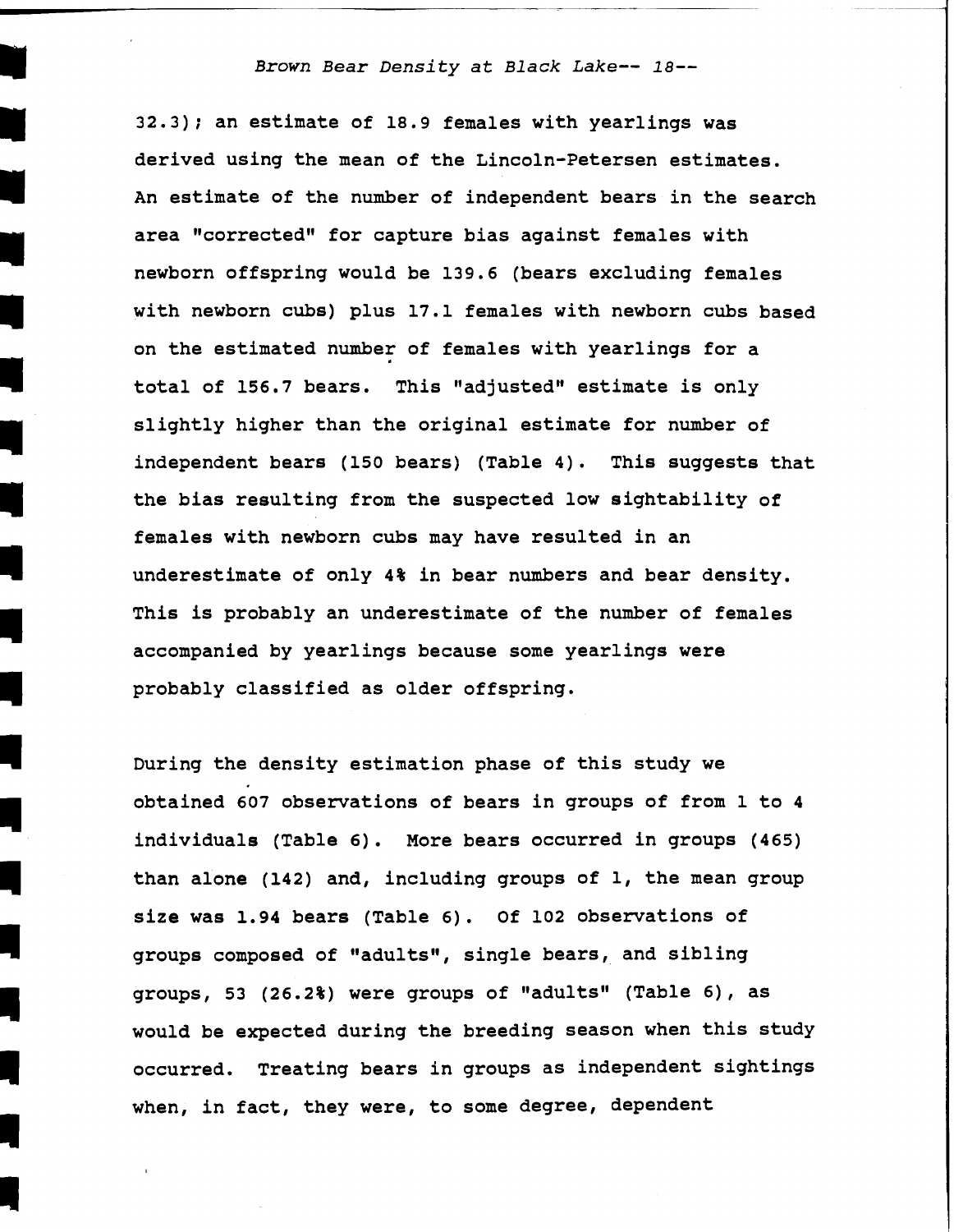#### I *Brown Bear Density at Black Lake-- 19-*

sightings is a source of bias. Simulation studies indicate this bias results in underestimation of variance and results<br>in a slight overestimation bias (Miller in prep.).

## DENSITY CHARACTERISTICS OF STUDY AREA

I

I

II

II

II

II

I,

I

II

II

The above-described density estimates pertain to a study area where spring brown bear densities ranged from very high in some portions to very low in others. At this time of year bears are concentrated in the mountains and foothills and on southerly exposures. There were relatively few bears on the flatlands between the mountains and Bristol Bay (quadrats 1-3) or on northerly aspects of the mountains (quadrat 5). Search effort in each quadrat during each replicate is provided in Table 8 and averaged 2.38  $minutes/mi^2$  (0.92 minutes/ $km^2$ ).

In different quadrats the average search effort per independent bear seen (excludes dependent offspring) varied from 9 to 60 (Table 8). A ranking of the different quadrats by this criteria resulted in almost the same ranking as would have been obtained using the number of bears seen per  $mi^2$  (Table 8). There was also little difference in this ranking and a ranking based on total number of bears seen, including dependent young (Table 8). Therefore, search effort per independent bear seen was used to obtain an approximation of the density of bears in each quadrat. This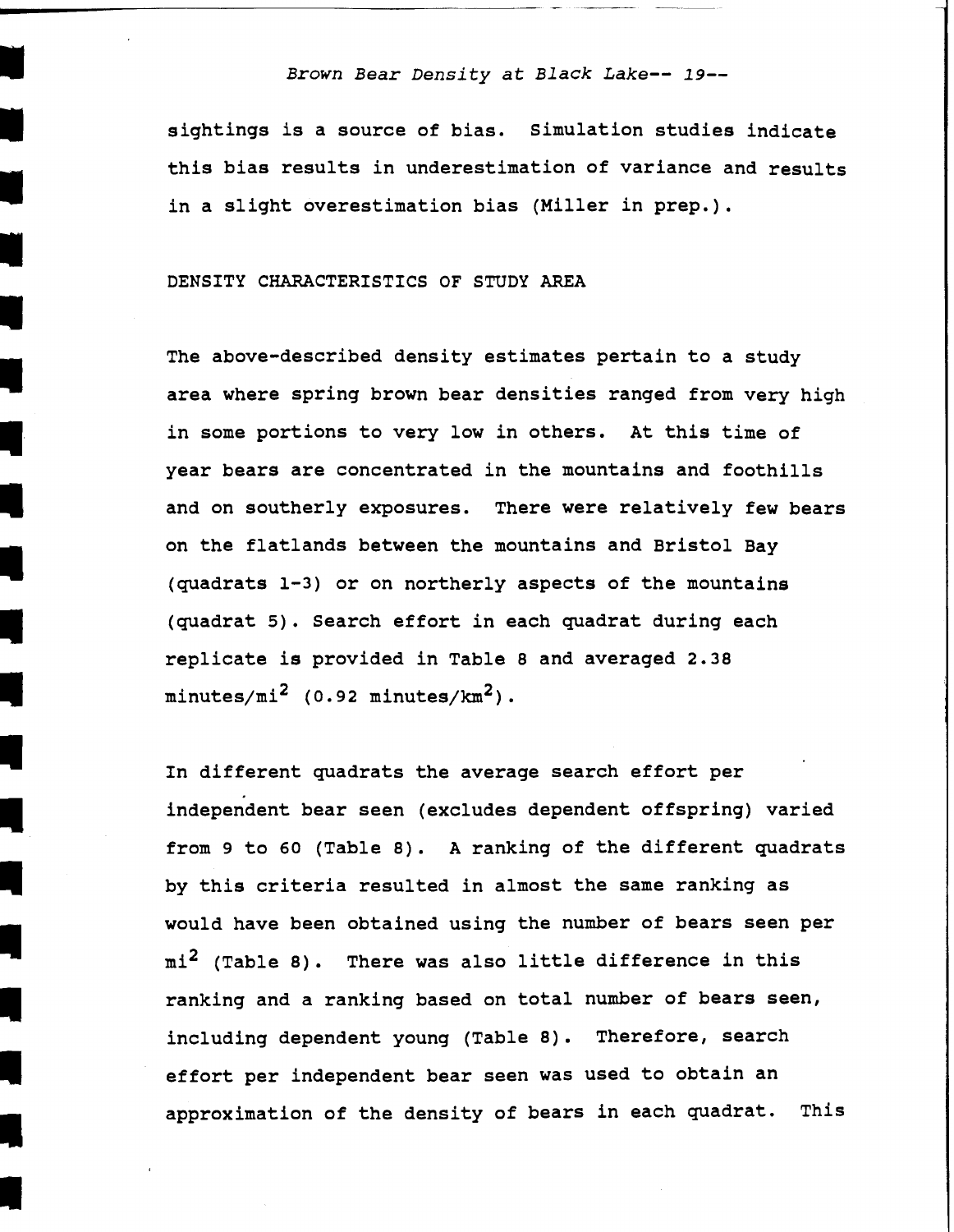## *Brown Bear Density at Black Lake-- 20-*

•

•

•

•

•

•

•

•

•

I

I

I

I

I

I

I

•

was done by calculating the bears seen/minute (the reciprocal of the mean number of minutes searched per bear seen in each quadrat)  $(x_i)$ . These reciprocals were summed over all quadrats and the proportion of this sum for each quadrat was calculated as the value (P). Then (P) (242.7) was the estimated total number of bears in each quadrat where 242.7 is the estimated number of bears in the whole search area derived from the mean of the Lincoln-Petersen estimates. This was converted to a density figure using the area of each quadrat (Table 9). on this basis it was calculated that the highest density was in quadrat 10 (0.85  $mi^2$ /bear) and the lowest density was in quadrat 2 (7.17 mi<sup>2</sup>/bear) (Table 9). The 2 lowest density quadrats based on these calculations represented 24.4% of the search area and together had a density of 5.39  $\text{mi}^2/\text{bear}$  (Table 9).

#### LITERATURE CITED

- Ballard, Warren B, R.E. Roney, D.N. Larsen, and L.A.Ayres. 1988. Demography of Noatak grizzly bears in relation to human exploitation and mining development. Fed. Aid in Wildl. Restoration Research Progress Report Project  $W-22-5$  and  $W-22-6$ , Job 4.20. Alaska Dept. of Fish and Game. 100 pages. 100 pages.
- Barnes, Victor G., R.B. Smith, and L.G. VanDaele. 1988. Density estimates and estimated population of brown bears on Rodiak and adjacent islands, 1987. Draft report to the Kodiak Bear Research and Habitat Maintenance Trust, 15 April, 1988.
- Eberhardt, L.L. in press. Using radiotelemetry for markrecapture studies with edge effects. J. Applied Ecology.
- Reynolds, Harry v., J.L. Hechtel, and D.J. Reed. 1987. Population dynamics of a hunted grizzly bear population in the northcentral Alaska Range. Fed. Aid in Wildl.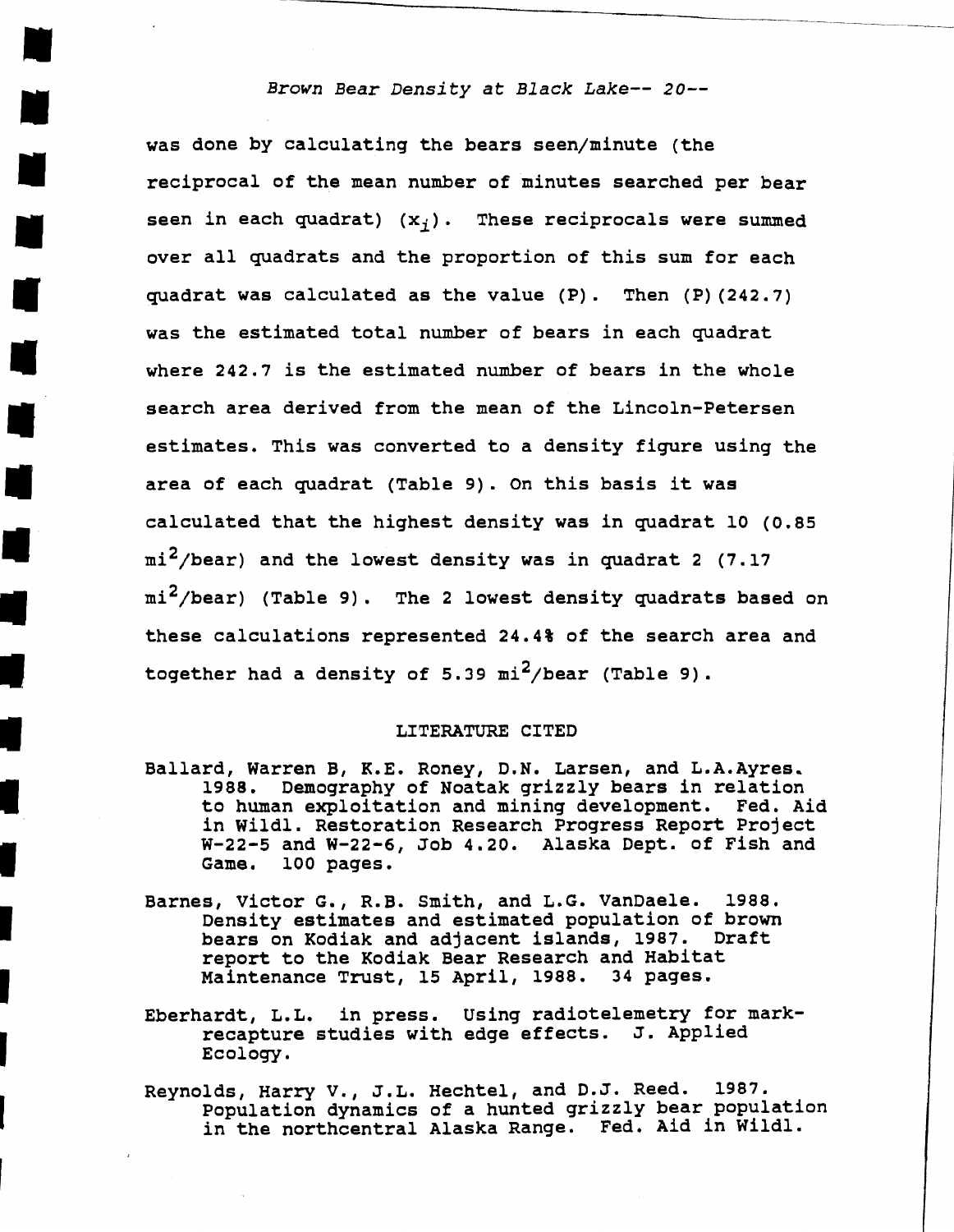*Brown Bear Density at Black Lake-- 21-*

**i** 

**i** 

**i** 

**i** 

**i** 

**i** 

**I** 

**I** 

'

'<br>'<br>'

I

I

**r** 

Restoration Research Progress Report Project W-22-5, Job 4.19R. Alaska Dept. of Fish and Game. 59 pages.

Miller, Sterling D. and W.B. Ballard. 1982. Density and biomass estimates for an interior Alaskan brown bear, Ursus arctos, population. canadian Field-Naturalist 96(4) :448-454.

 $e$ , E.F. Becker, and W.B. Ballard. 1987. Density estimates using modified capture-recapture techniques for black and brown bear populations in Alaska. Int. Conf. Bear Res. and Manage. 7:23-35.

• 1988. Impacts of increased hunting pressure on the ------=density, structure, and dynamics of brown bear populations in Alaska's Management Unit 13. Fed. Aid in Wildl. Restoration Research Progress Report Project<br>W-22-6, Job 4.21. Alaska Dept. of Fish and Game. 151 W-22-6, Job 4.21. Alaska Dept. of Fish and Game. pages.

and R.A. Sellers. 1989. Density and structure of a hunted population of brown bears at Black Lake, Alaska: A cooperative interagency study. First annual progress report covering period from July 1987 to December 1988. Alaska Dept. of Fish and Game. 26 pages.

in press. Impacts of increased hunting pressure on the density, structure, and dynamics of brown bear populations in Alaska's Management Unit 13. Fed. Aid in Wildl. Restoration Research Progress Report Project W-22-6, Job 4.21. Alaska Dept. of Fish and Game.

Schoen, John w. and L.R. Beier. 1988. Brown bear habitat apreferences and brown bear logging and mining relationships in southeast Alaska. Fed. Aid in Wildl. Restoration Research Progress Report Project W-22-6, Job 4.17. Alaska Dept. of Fish and Game. 27 pages.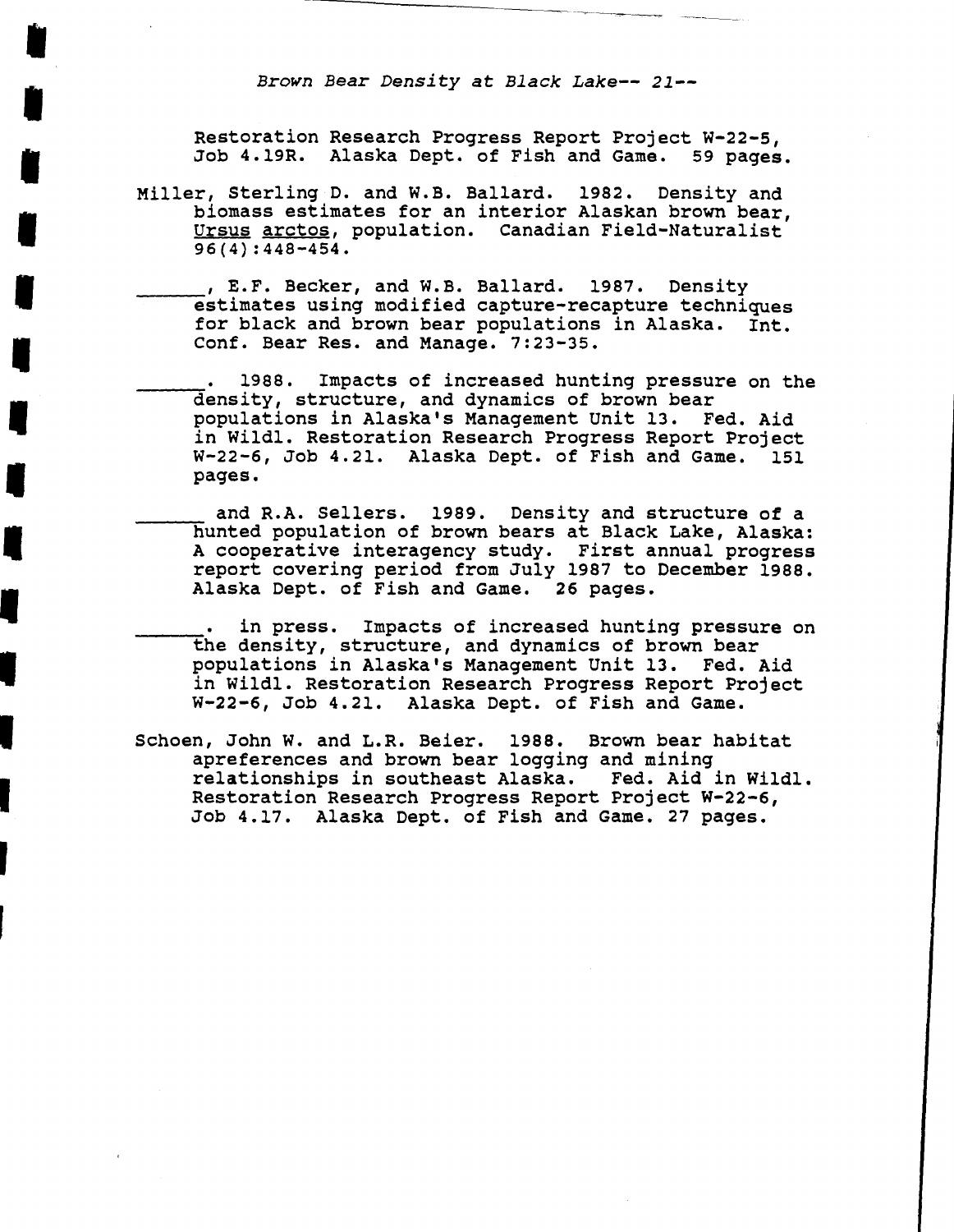I

I

I.

-<br>-<br>-

•

•

•

•

•

•<br>•<br>•

-<br>-<br>-

I

I

I

I

•

 Fiqure 1. Trend in bear density estimate and 95% binomial CI using the bear-days estimator of Miller et al. (1987). Estimate includes dependent offspring assumed to have been sighted independently of their mothers.

Figure 2. Trend in bear density estimate and 95% binomial CI using the bear-days estimator of Miller et al. (1987). Estimate is for number of independent bears, excluding dependent offspring.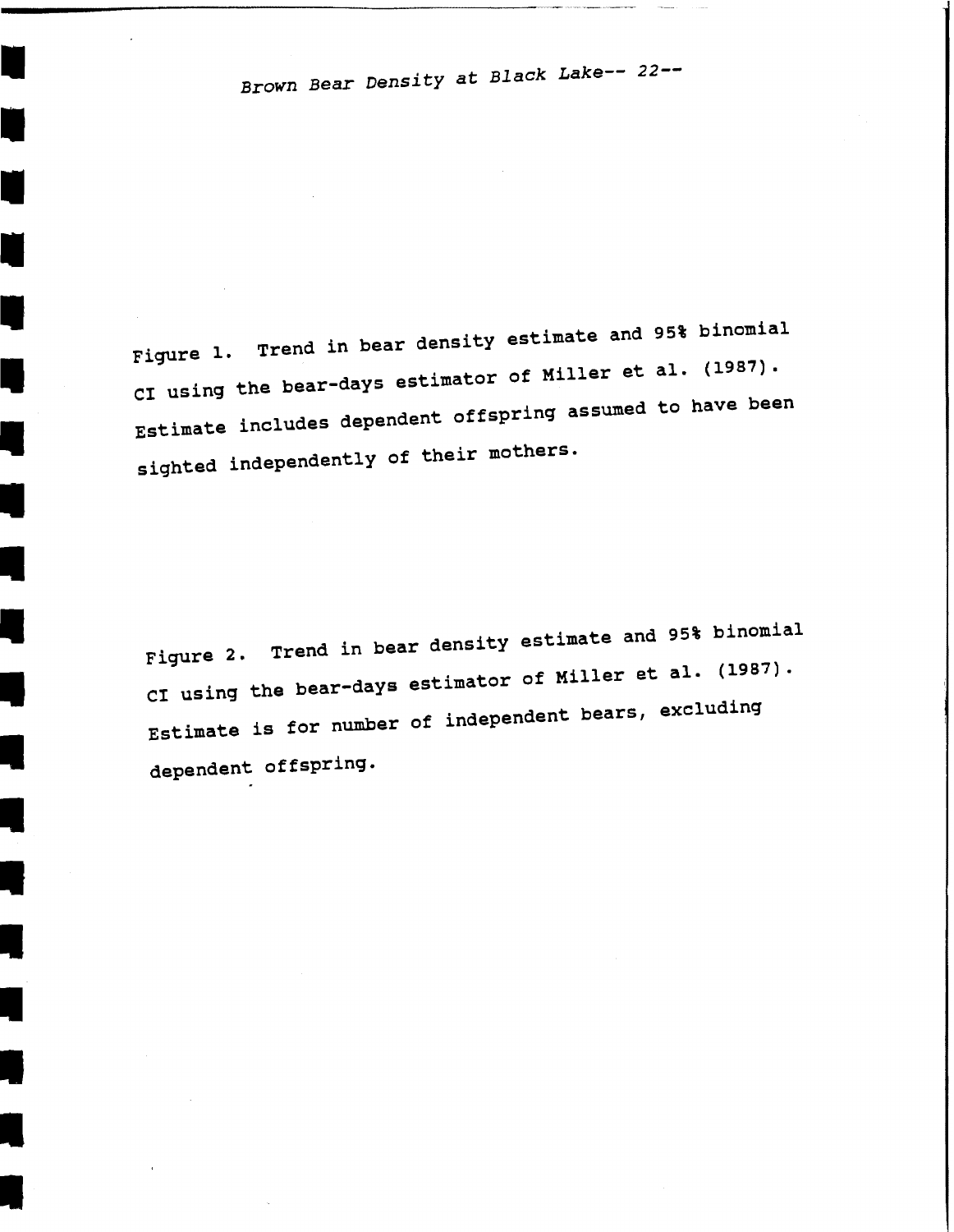

 $\overline{\phantom{a}}$ 

L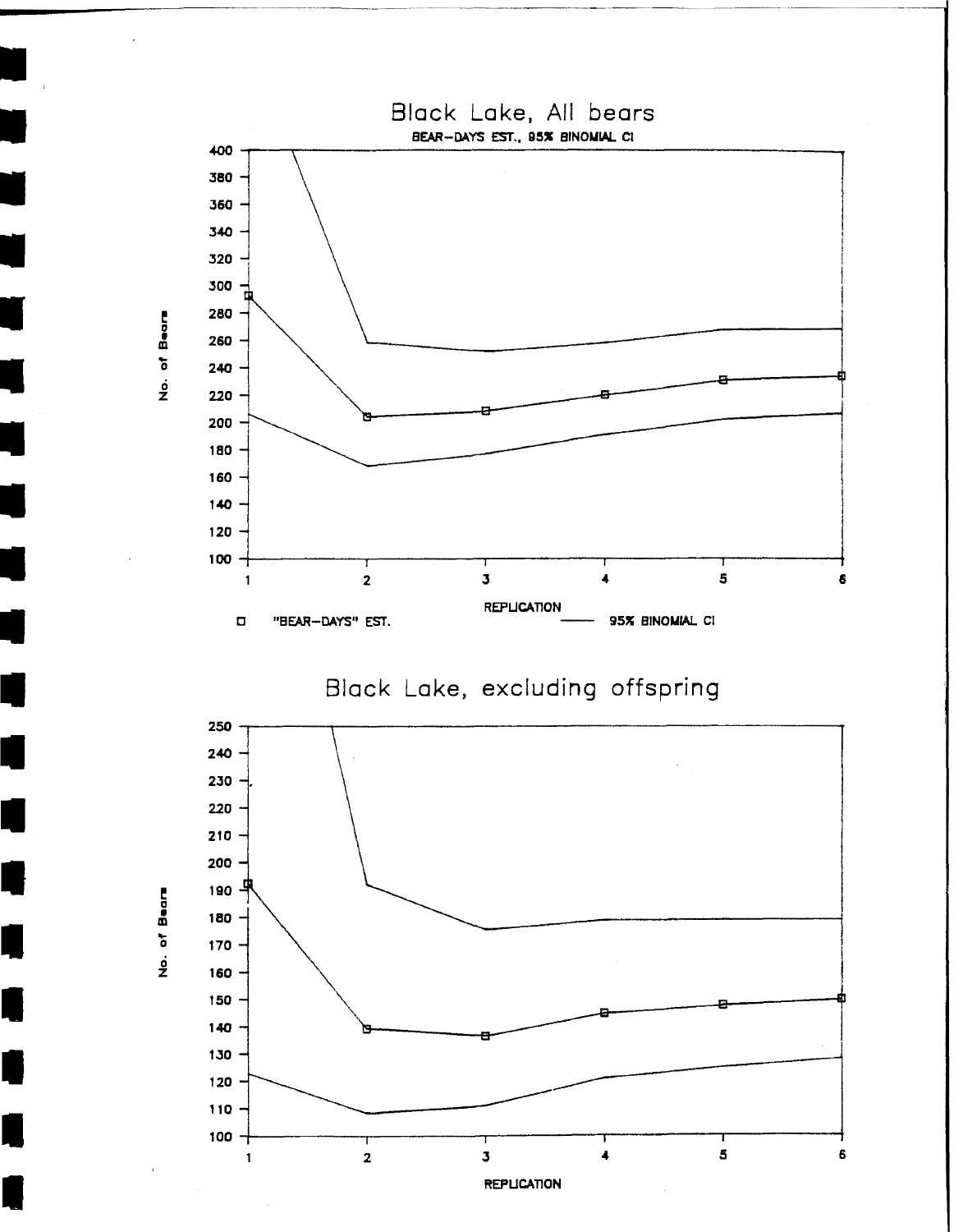I *Brown Bear Density at Black Lake-- 23-*

I

I

I

I

I

I

I

I

I

I

I

I

I

I

I,

**I** 

•

 $\ddot{\bullet}$ 

Figure 3. Trend in bear density estimate using the mean of Lincoln Petersen estimates and confidence interval based on sample variance of this mean (Eberhardt in press). Estimate includes dependent offspring who were assumed to have been sighted independently of their mothers.

Figure 4. Trend in bear density estimate using the mean of Lincoln Petersen estimates and confidence interval based on the sampling variance of this mean (Eberhardt in press). Estimate excludes dependent offspring still associated with their mothers.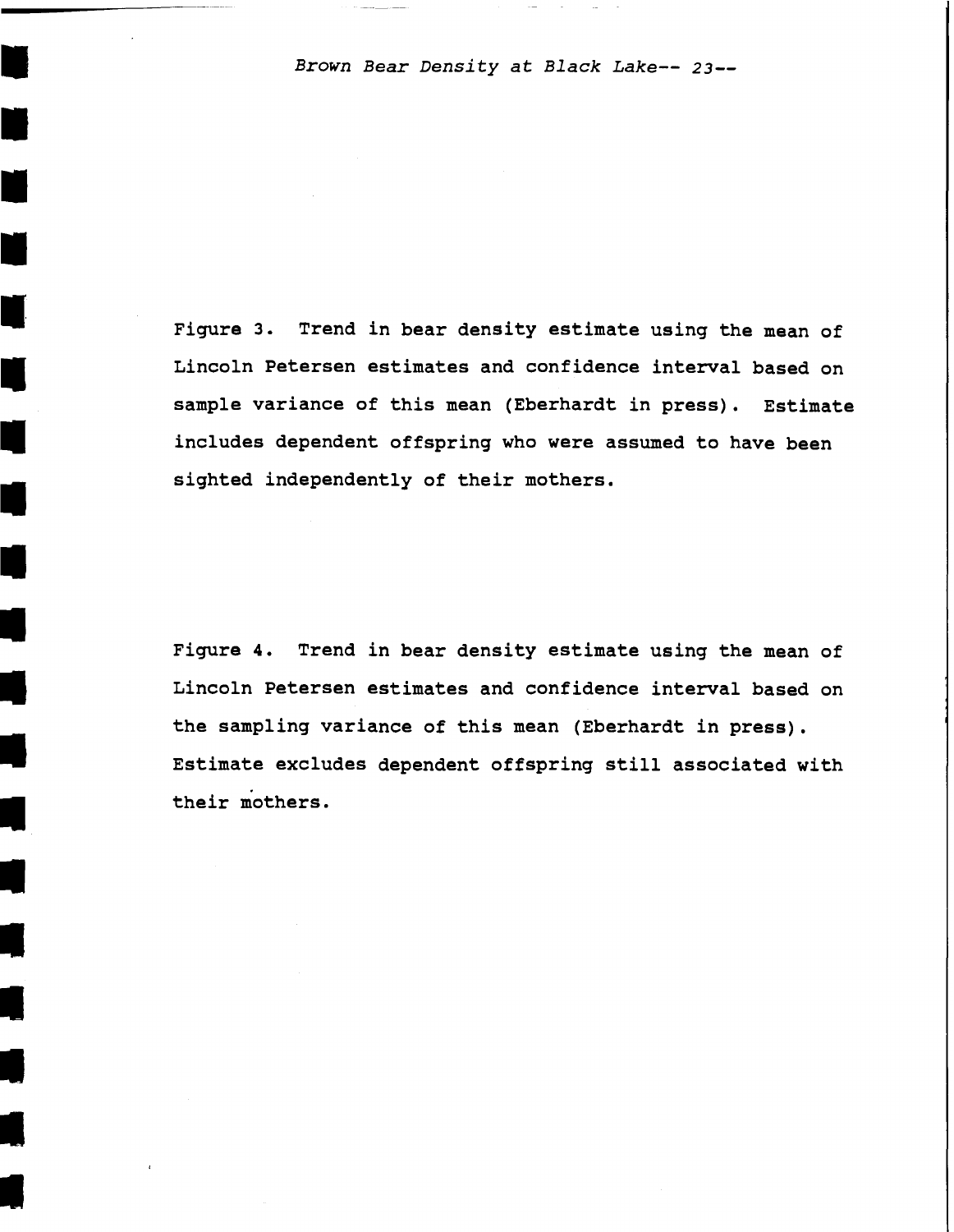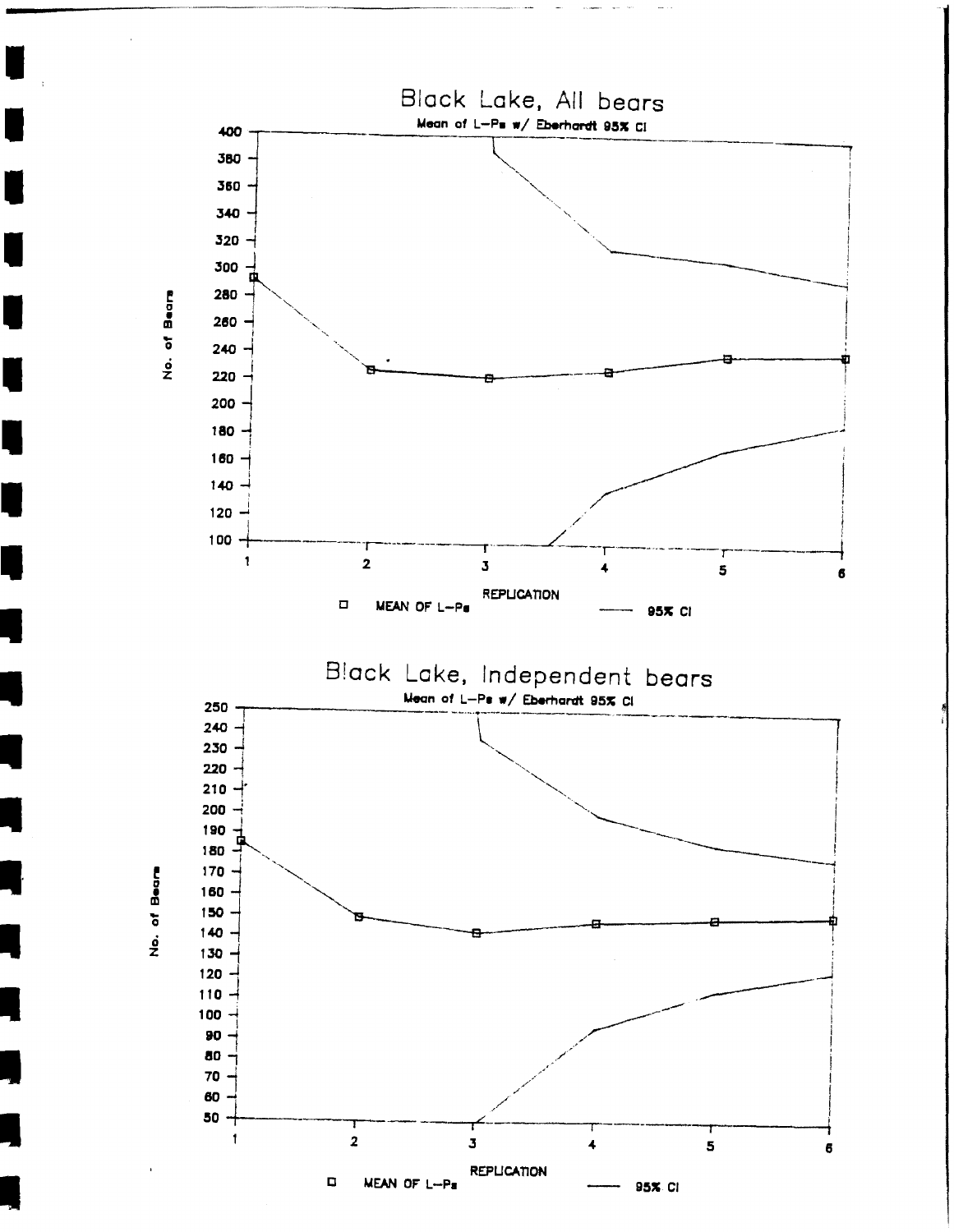|    |     |                         | WT.    | <b>CAPTURE</b> |       | <b>EARTAGS</b>   | <b>RADIO</b>  | <b>RADIO</b> |              |                  | <b>SKULL</b>  | <b>SIZE</b> |                   |
|----|-----|-------------------------|--------|----------------|-------|------------------|---------------|--------------|--------------|------------------|---------------|-------------|-------------------|
| ID | SEX | <b>ESTAGE</b>           | (LBS)  | <b>DATE</b>    | LEFT  | <b>RIGHT</b>     | S. N.         | <b>TYPE</b>  | <b>FLAGS</b> |                  | <b>LENGTH</b> | WIDTH       | <b>COMMENTS</b>   |
| 59 | P   |                         | 450*   | 5/21/89        | 3047  | 3037             | 29723         |              | Ħ            | $C\mathbf{F}$    | 377           | 207         |                   |
| 5  | N   | 15                      | 800*   | 5/21/89        |       |                  | 32235         | glue-on      | $\mathbf o$  | HUMP             | 437           | 268         |                   |
| 58 | F   |                         | 400*   | 5/21/89        | 093   | 094              |               |              | W            | $C\overline{r}$  |               |             | W/202, OLD COLLAR |
| 51 | F   |                         | $375*$ | 5/21/89        | 056   | 055              |               |              | Ħ            | C <sub>F</sub>   |               |             | <b>OLD COLLAR</b> |
| 60 | F   | 10                      | 450*   | 5/21/89        | 3060  | 3091             | 34069         |              | Ħ            | CF               | 388           | 220         |                   |
| 61 | F   | $\overline{\mathbf{2}}$ | $200*$ | 5/21/89        | 3024  | 3083             | 32234         | glue-on      |              |                  | 306           | 175         |                   |
| 62 | N   | $\overline{\mathbf{z}}$ | 170*   | 5/21/89        | $- -$ | $\bullet\bullet$ | $\frac{1}{2}$ |              |              |                  |               |             | CAPTURE MORTALITY |
| 49 | N   | 10                      | 850*   | 5/21/89        | 011   | 012              | 32236         | glue-on      | G            | <b>BACK</b>      | 401           | 269         |                   |
| 64 | N   | 10                      | 1200*  | 5/22/89        | 2642  | 2627             | 34071         | glue-on      |              |                  | 433           | 270         |                   |
| 65 | F   | 9                       | 450*   | 5/22/89        | 3077  | 3084             | 34065         |              | Ħ            | $C_{\mathbf{F}}$ | 391           | 236         | W/102 (#66)       |
| 66 | M   | $\overline{\mathbf{z}}$ | 195    | 5/22/89        | 2666  | 2647             | 34073         | glue-on      |              |                  |               |             | $H/$ #65          |
| 67 | F   | $\overline{\mathbf{3}}$ | $175*$ | 5/22/89        | 3005  | 3062             | 34060         |              | Ħ            | $C\mathbf{F}$    | 357           | 189         |                   |
| 68 | М   | 6                       | 450*   | 5/22/89        | 2508  | 2672             | 29751         |              | R            | cr               | 389           | 221         |                   |
| 42 | N   | 5                       | 450*   | 5/22/89        | 025   | 026              | 34070         | glue-on      | <b>Blk</b>   | <b>BACK</b>      | 417           | 234         |                   |
| 71 | N   | 10                      | 720    | 5/22/89        | 89    | 14               | 29744         | w/spacer     | R            | $C\overline{r}$  | 435           | 269         |                   |
| 69 | F   | 15                      | 390    | 5/22/89        | 3299  | 3295             | 29725         |              | Ħ            | <b>CF</b>        | 362           | 237         | W/301             |
| 70 | P   | 6                       | $375*$ | 5/22/89        | 3055  | 3095             | 34068         |              | Ħ            | $C\mathbf{F}$    | 384           | 225         | W/2@1             |
| 72 | M   | 8                       | $775*$ | 5/23/89        | 052   | 092              | 34075         | glue-on      |              |                  | 392           | 229         |                   |
| 31 | Ħ   | 3                       |        | 5/23/89        | 100   | 099              | 6306          | surg.tube    | G            | $C\mathbf{F}$    | 235           | 171         | LAST YR'S MARKS   |
| 73 | н   | 3                       | $250*$ | 5/23/89        | 2636  | 2650             | 32237         | glue-on      |              |                  | 347           | 191         |                   |
| 74 | N   | 3                       | $275*$ | 5/23/89        | 045   | 064              |               |              | Y            | <b>BACK</b>      | 336           | 192         | NO RADIO          |
| 75 | F   | A                       | 300*   | 5/23/89        | 3065  | 3054             | 34061         |              | μ            | <b>CP</b>        | 348           | 196         |                   |
| 76 | P   | 14                      | 560    | 5/23/89        | 3092  | 3010             | 34064         |              | н            | cr               | 403           | 249         | W/1@3 (#77)       |
| 77 | F   | 3                       | 310    | 5/23/89        | 3012  | 3013             | 32233         | glue-on      |              |                  | 373           | 208         | <b>W/mom</b> #76  |
| 78 | N   | 5                       | 450*   | 5/23/89        | 2663  | 2682             | 15276         | w/spacer     | $\mathbf{R}$ | $C_{\mathbf{F}}$ | 385           | 205         |                   |

Table 1. Brown bears captured in Black Lake Study area during spring 1989.

Continued....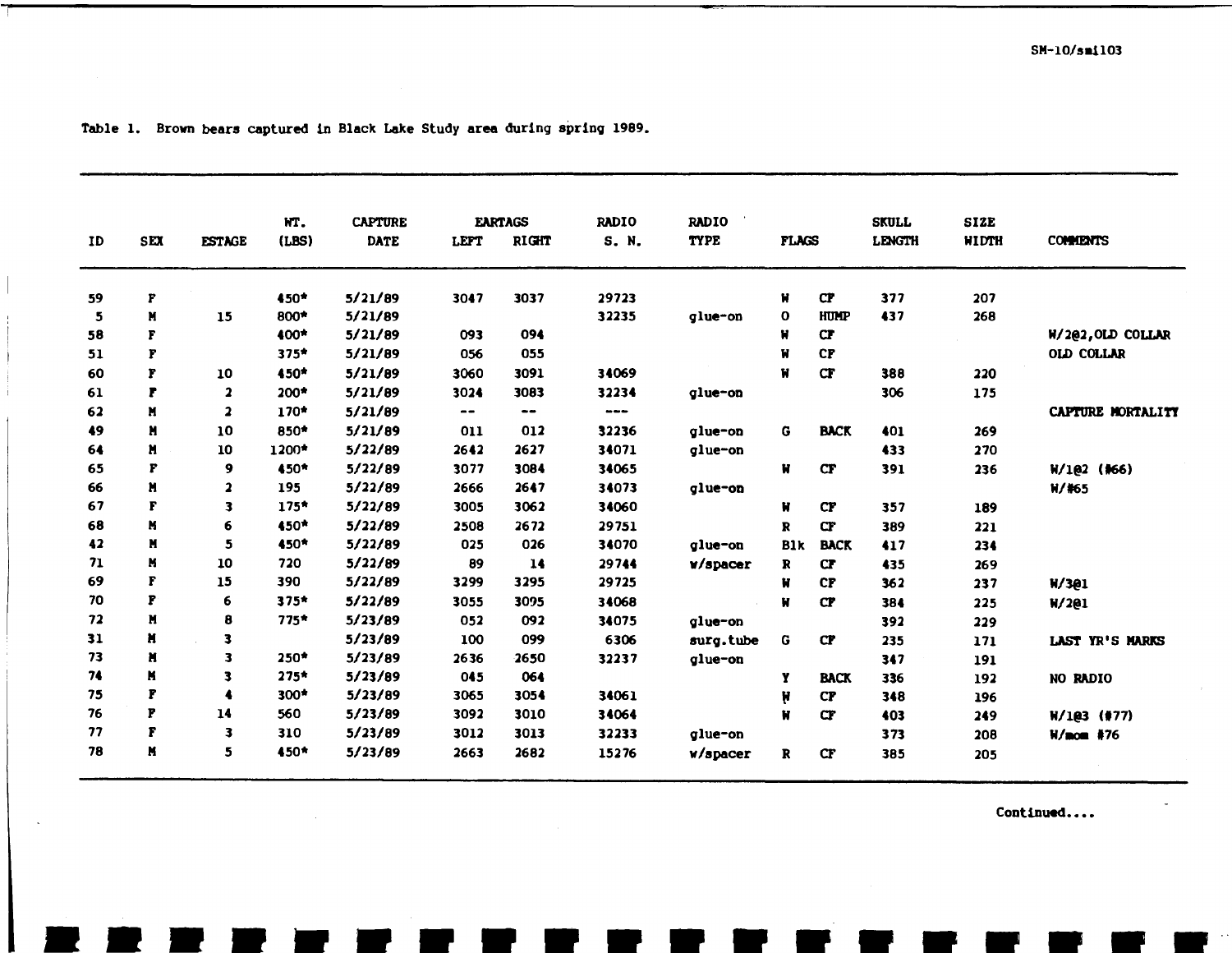$SM-10/5m1103$ 

Table 1. Continued.

| ID | <b>SEX</b>     | <b>ESTAGE</b>  | HT.<br>(LBS) | <b>CAPTURE</b><br><b>DATE</b> | LETT | <b>EARTAGS</b><br>RIGHT | <b>RADIO</b><br>S. N. | <b>RADIO</b><br><b>TYPE</b> | <b>FLAGS</b> |                 | SKULL<br>LENGTH | <b>SIZE</b><br><b>WIDTH</b> | <b>COMMENTS</b> |
|----|----------------|----------------|--------------|-------------------------------|------|-------------------------|-----------------------|-----------------------------|--------------|-----------------|-----------------|-----------------------------|-----------------|
| 79 | N              | 12             | 1050         | 5/23/89                       | 078  | 009                     | 34074                 | glue-on                     |              |                 | 472             | 299                         |                 |
| 80 | P              | 13             | 566          | 5/23/89                       | 3207 | 3216                    | 34066                 |                             | Y            | <b>CP</b>       | <b>420</b>      | 250                         |                 |
| 81 | N              | з              | 340          | 5/23/89                       | 2519 | 2501                    | 14885                 | w/spacer                    | 0            | $\sigma$        | 356             | 188                         | s/n maybe 14985 |
| 82 | F              | 15             | $450*$       | 5/23/89                       | 3085 | 3074                    | 34062                 |                             | Ħ            | $\sigma$        | 387             | 250                         | $W/202$ and #83 |
| 83 | N              | 5.             | 496          | 5/23/89                       | 2639 | 2518                    | 29726                 | V/space                     | R            | $\sigma$        | 407             | 235                         | $H/$ #082       |
| 84 | N              | 3              | 310          | 5/24/89                       | 65   | 62                      | 32238                 | glue-on                     |              |                 | 353             | 207                         |                 |
| 85 | N              | 10             | $1000*$      | 5/24/89                       | 2652 | 2693                    | 34072                 | glue-on                     |              |                 | 445             | 284                         |                 |
| 86 | M              | 5.             | 460          | 5/24/89                       | 74   | 73                      | 29729                 | surg.tube                   | R            | $C\overline{F}$ | 393             | 220                         |                 |
| 87 | F              | 8              | 450*         | 5/24/89                       | 003  | 004                     | 34063                 |                             | Ħ            | $\mathbf{C}$    | 382             | 236                         | M/301           |
| 13 | F              | з              | 185          | 5/24/89                       | 83   | 84                      | 29751                 | surg.tube                   | Ħ            | <b>CF</b>       | 320             | 170                         |                 |
| 88 | r              | 15             | $600*$       | 5/24/89                       | 037  | 087                     | 6315                  |                             | И            | $C\ddot{r}$     | 391             | 243                         | W/ male<br>#89  |
| 89 | $\blacksquare$ | 14             | $900*$       | 5/24/89                       | 090  | 013                     | 34071                 | glue-on                     |              |                 | 444             | 272                         | W/female #88    |
| 90 | P              | 18             | $500*$       | 5/24/89                       | 3201 | 3006                    | 34067                 |                             | Ħ            | $\sigma$        | 395             | 241                         | W/101           |
| 91 | M              | 3              | $350*$       | 5/24/89                       | 077  | 010                     | 29721                 | w/spacer                    | R            | <b>CP</b>       | 366             | 207                         |                 |
| 92 | F              | $\overline{a}$ | $150*$       | 5/24/89                       | 3072 | 3100                    | 29756                 | w/spacer                    | Ħ            | $\mathbf{C}$    | 308             | 163                         |                 |

Estimated weight

 $\blacksquare$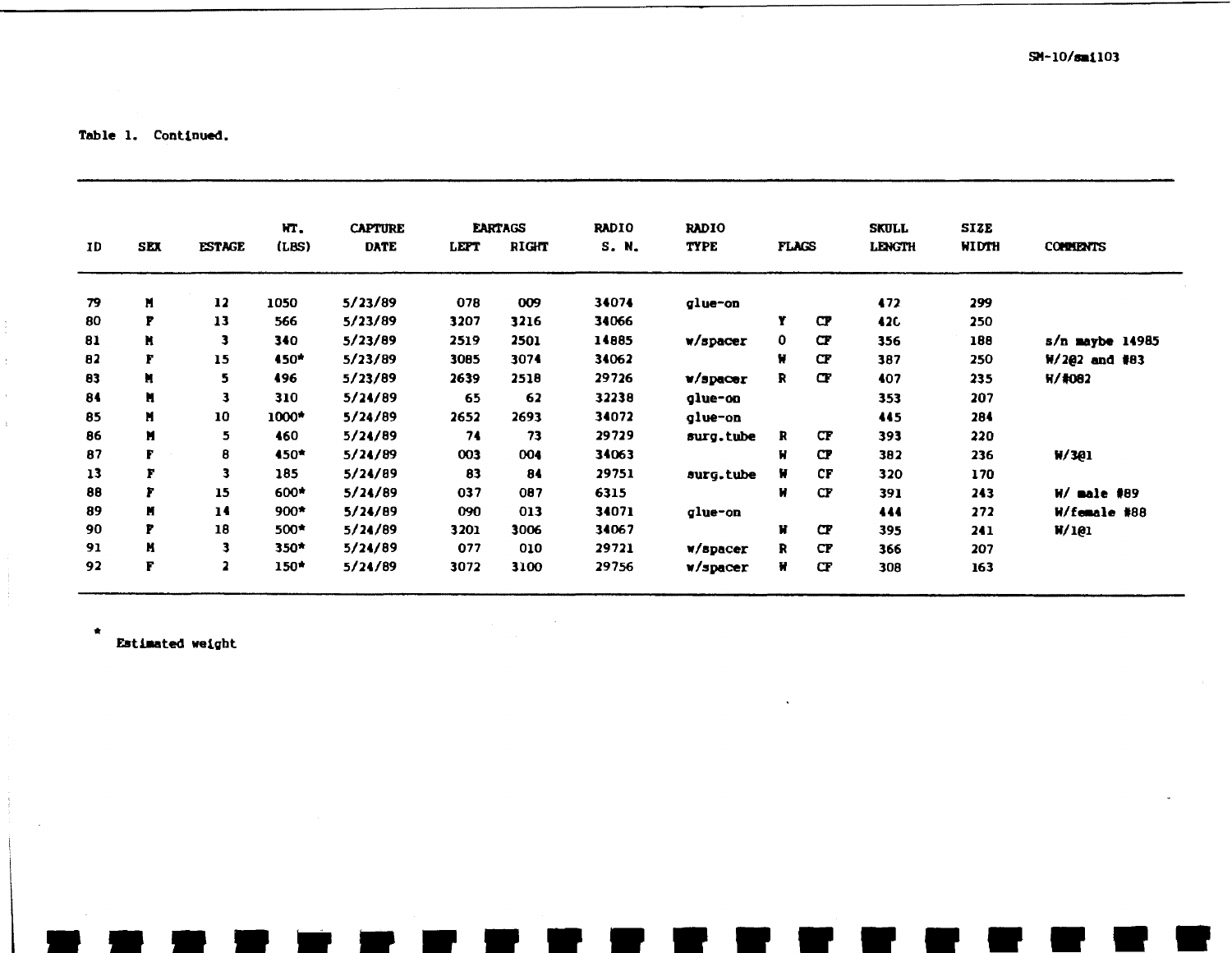Table 2. Statum of marked brown bears during demailty estimation study at Black Lake during spring 1989,<br>Data for each replication are summarized in Table 2.

|                          |                |                           | Toung                        |                         |                   | REP.1 (5/28)                 |            |                                       | <b>EP.2 (5/30)</b>                      |            |            | $\frac{1}{2}$ , $\frac{1}{2}$ , $\frac{1}{2}$ , $\frac{1}{2}$ , $\frac{1}{2}$ |            |             | $MD.4$ (5/11 pm)        |           |
|--------------------------|----------------|---------------------------|------------------------------|-------------------------|-------------------|------------------------------|------------|---------------------------------------|-----------------------------------------|------------|------------|-------------------------------------------------------------------------------|------------|-------------|-------------------------|-----------|
|                          |                |                           | Bot. Initial Est.            |                         |                   | Group                        |            |                                       | Group                                   |            |            | Group                                                                         |            |             | Group                   |           |
| D                        | 8ez            | Ago                       | ۳p.                          | Ago.                    | Stat.             | 3130                         | Seen?      | Stat.                                 | <b>Size</b>                             | Sean?      | Stat.      | Size                                                                          |            | Seen? Stat. | <b>ALso</b>             | 5002      |
| 67                       | ,              | J                         |                              |                         | ها                | 1                            | 766        | ٤a                                    | 1                                       | 708        | 10         | ı                                                                             |            | ها          | ı                       | 795       |
| 31                       | r              | ı                         |                              |                         | ĹD                | ı                            |            | 1n                                    | ı                                       |            | £          | ı                                                                             | 703        | 10          | 1                       | 708       |
| 75                       | P              | 4                         |                              |                         | out               |                              |            | щt                                    |                                         |            | art        |                                                                               |            | cut         |                         |           |
| 27                       | P              | 8                         | 1                            | 2                       | 10                | ,                            |            | 10                                    | 2                                       | 748        | 1n         | ı                                                                             | 765        | ها          | ı                       | yes.      |
| 82                       | ۲              | 15                        | 2                            | 3                       | 10                | $\mathbf{I}$                 |            | 1h                                    | ı                                       |            | 10         | ı                                                                             |            | ها          | $\mathbf{1}$            |           |
| æ                        | P              | 15                        |                              |                         | 10                | ı                            |            | 10                                    | $\mathbf{I}$                            | yes        | 10         | ı                                                                             |            | ٤n          | ı                       |           |
| 87                       | P              | ß                         | 3                            | ı                       | ٤n                | $\ddot{\phantom{a}}$         |            | ٤D                                    | $\bullet$                               | yes        | هه         | 4                                                                             |            | ٤n          | ٠                       | yu        |
| 48                       | Ľ<br>N         | $\bullet$                 |                              |                         | ها                | $\mathbf{1}$<br>$\mathbf{I}$ |            | ها<br>1n                              | ı<br>ı                                  | yes        | 1n<br>10   | ı<br>ı                                                                        |            | ها          | ı                       | yes       |
| 91<br>46                 | P              | 3<br>16                   |                              |                         | ها<br>ما -        | 1                            |            | ها                                    | ı                                       |            | 10         | ı                                                                             |            | ها<br>10    | ı<br>$\mathbf{I}$       |           |
| 59                       | P              | A                         |                              |                         | ۵D                | ı                            |            | 1n                                    | ı                                       | <b>yes</b> | ۵b         | ı                                                                             | 765        | ها          | $\mathbf{I}$            | 74        |
| 30                       | P              | 12                        |                              |                         | ها                | ı                            |            | ٤n                                    | ı                                       | yes.       | 10         | ı                                                                             | 788        | ٤n          | ı                       | yes       |
| 69                       | ₽              | 15                        | 3                            | ı                       | ها                | 4                            |            | ها                                    | 4                                       | 708        | ٤n         | 4                                                                             | 795        | ٤D          | ٠                       |           |
| â3                       | r              | 5                         |                              |                         | 10                | 1                            |            | ها                                    | ı                                       |            | 10         | ı                                                                             |            | 1n          | ı                       | yas       |
| 76                       | P              | 14                        | 2                            | J                       | 1n                | $\overline{\phantom{a}}$     | <b>yes</b> | 10                                    | ı                                       | yes        | ها         | ı                                                                             | 768        | ĹB          | 1                       |           |
| 78                       | n              | 5                         |                              |                         | 10                | ı                            | 748        | Łn                                    | ı                                       | 799        | ها         | ı                                                                             | 789        | 10          | ı                       |           |
| 53                       | P              | $\overline{\mathbf{3}}$   |                              |                         | 10                | $\mathbf{I}$                 | yes        | ها                                    | ı                                       | <b>yes</b> | ها         | ı                                                                             | 708        | ها          | ı                       | 799       |
| 34                       | r              | 17                        | 1                            | ı                       | ٤n                | 4                            |            | 10                                    | 4                                       |            | 10         | 4                                                                             |            | 10          | ٠                       | yes       |
| 86                       | Ľ              | 5                         |                              |                         | 1n                | 1                            |            | ٤n                                    | ı                                       | yes        | ها         | ı                                                                             | 798        | ها          | ı                       | yw.       |
| 65*<br>50                | P<br>P         | 9<br>å                    | ı                            | 2                       | 57                | 3<br>1                       | 748        | ها                                    | ı                                       | 700        | 1n<br>out. | 2                                                                             | 798        | œt          | $\overline{\mathbf{a}}$ |           |
| 8                        | ₽              | 3                         |                              |                         | out<br><b>DAL</b> | ı                            |            | aut<br>out                            |                                         |            | ont.       |                                                                               |            | out<br>out  |                         |           |
| 18                       | P              | 15                        |                              |                         | ٤n                | ı                            |            | ها                                    | ı                                       |            | ها         | 1                                                                             |            | ها          | 1                       |           |
| 16                       | r              | ٠                         |                              |                         | 1n                | ı                            |            | ٤D                                    | ı                                       | 708        | ٤D         | ı                                                                             | yes        | 40          | ı                       |           |
| 12                       | r              | 9                         | 2                            | ۰                       | ها                | J.                           |            | ٤n                                    | 3                                       | yes        | ها         | 3                                                                             | <b>yes</b> | 10          | 3                       | 7W        |
| 11                       | ₽              | 22                        |                              |                         | 10                | ı                            |            | 57                                    | $\mathbf{1}$                            |            | ها         | ı                                                                             |            | ها          | ı                       | <b>TW</b> |
| 38                       | ,              | 16                        | 3                            | O                       | Łn                | ı                            |            | ها                                    | 3                                       |            | ها         | 3                                                                             |            | ٤n          | 3                       |           |
| 1                        | P              | 17                        | ı                            | $\overline{\mathbf{z}}$ | 1n                | $\overline{\mathbf{z}}$      | 700        | 1n                                    | $\overline{\mathbf{z}}$                 | 703        | هد         | 2                                                                             | yes        | 1n          | 2                       | yes       |
| 51                       | P              | 14                        | ä,                           | $\overline{\mathbf{a}}$ | ها                | 3                            | 700        | ٤n                                    | J                                       |            | L۵         | 2                                                                             |            | ٤n          | 2                       |           |
| 81                       | N              | $\overline{\phantom{a}}$  |                              |                         | ٤n                | $\mathbf{I}$                 |            | 12                                    | $\overline{\mathbf{1}}$                 | 768        | ها         | 1                                                                             | 702        | 10          | ı                       | yes       |
| $\overline{\bf n}$       | п              | 10                        |                              |                         | 48                | ı                            | 700        | 10                                    | $\mathbf{1}$                            |            | 10         | ı                                                                             |            | 10          | ı                       |           |
| 17                       | 7              | 19                        |                              |                         | 12                | ı                            | 768        | ها                                    | ı                                       |            | مه         | ı                                                                             |            | ٤n          | ı                       | yes       |
| 26<br>55                 | ₽<br>P         | 13<br>ā                   |                              |                         | 10                | ı                            |            | ها<br>ها                              | ı<br>1                                  |            | Ł۵<br>٤n   | ı                                                                             |            | ٤n<br>عا    | ı                       |           |
| 57                       | ₽              | 7                         |                              |                         | ها<br>10          | 1<br>$\mathbf{1}$            |            | 1n                                    | ı                                       | yes        | Ła         | ı<br>ı                                                                        |            | ها          | ı<br>ı                  |           |
| 43                       | P              | 5                         |                              |                         | ÅB.               | ı                            |            | 10                                    | ı                                       |            | ها         | ı                                                                             |            | ها          | 1                       |           |
| 13                       | P              | 3                         |                              |                         | 10                | $\mathbf{I}$                 |            | هه                                    | 1                                       |            | 10         | ı                                                                             |            | 10          | 1                       | yes.      |
| 52                       | P              | $\bullet$                 |                              |                         | out               |                              |            | out                                   |                                         |            | out        |                                                                               |            | out         |                         |           |
| $\bullet$                | r              | 13                        |                              |                         | <b>ast</b>        |                              |            | out                                   |                                         |            | art        |                                                                               |            | <b>out</b>  |                         |           |
| 23                       | P              | 17                        | 3                            | 2                       | ٤n                | $\overline{\mathbf{3}}$      |            | 10                                    | 3                                       | 745        | 18         | 3                                                                             |            | in          | 3                       | yes       |
| 58                       | ,              | 15                        | $\overline{\mathbf{z}}$      | 2                       | 1n                | 1                            | 746        | ها                                    | 3                                       | 708        | ٤n         | 3                                                                             | yes        | ها          | 3                       |           |
| 92                       | r              | ä                         |                              |                         | 1n                | ı                            |            | ĹD                                    | $\mathbf{I}$                            |            | Łn         | 1                                                                             |            | ها          | 1                       |           |
| 40                       | ,              | 6                         |                              |                         | <b>La</b>         | $\mathbf{I}$                 |            | ها                                    | ı                                       |            | Łn         | ı                                                                             |            | ها          | ı                       |           |
| $\overline{ }$           | ₽              | J                         |                              |                         | ٤n                | ı                            | 748        | هه                                    | 1                                       | <b>yes</b> | هه         | $\mathbf{I}$                                                                  | 703        | ٤n          | ı                       |           |
| 61                       | P              | 2                         |                              |                         | shed              |                              |            |                                       |                                         |            |            |                                                                               |            |             |                         |           |
| э<br>90                  | ш<br>₽         | А<br>10                   |                              |                         | abad              |                              |            |                                       |                                         |            |            |                                                                               |            |             |                         |           |
| 70                       | 7              | 6                         | ı<br>$\overline{\mathbf{z}}$ | ı<br>$\mathbf{I}$       | Ła<br>in.         | 2<br>3                       |            | $\pmb{\underline{\mathbf{u}}}$<br>٤n. | $\overline{\mathbf{a}}$<br>$\mathbf{J}$ | 766        | ها<br>£h   | 2<br>J.                                                                       | 746        | ٤n<br>1n    | a<br>3                  | yes       |
| 49                       | п              | 10                        |                              |                         | shed              |                              |            |                                       |                                         |            |            |                                                                               |            |             |                         |           |
| $\mathbf{r}$             | ٠              | $\pmb{\mathsf{s}}$        |                              |                         | shed              |                              |            |                                       |                                         |            |            |                                                                               |            |             |                         |           |
| $\pmb{\mathsf{u}}$       | $\blacksquare$ | 3                         |                              |                         | a,                | 1                            |            | u                                     | $\mathbf{1}$                            | 748        | ها         | ı                                                                             | yes.       | ٤n          | ı                       |           |
| 60                       | ₽              | 10                        |                              |                         | in.               | $\mathbf{I}$                 | yes        | ها                                    | $\mathbf{1}$                            | yas        | a)         | $\mathbf{1}$                                                                  | yes        | ها.         | $\pmb{\mathsf{1}}$      | 793       |
| 85                       | U              | 10                        |                              |                         | <b>hads</b>       |                              |            |                                       |                                         |            |            |                                                                               |            |             |                         |           |
| 66*                      | п              | $\overline{\mathbf{2}}$ . |                              |                         | V/65              |                              |            | ۵D.                                   | $\mathbf{1}$                            | yes        | V/63       |                                                                               |            | v/65        |                         |           |
| $\overline{\phantom{a}}$ | u              | 17                        |                              |                         | shed              |                              |            |                                       |                                         |            |            |                                                                               |            |             |                         |           |
| 89                       | п              | 14                        |                              |                         | shed              |                              |            |                                       |                                         |            |            |                                                                               |            |             |                         |           |

 $\bullet$ Bear 866, a collared 2 year-old with 865, is treated as an independent hear when not with 865 (replication 2).

 $\mathcal{A}$ 

 $\overline{\phantom{a}}$ 

Continued...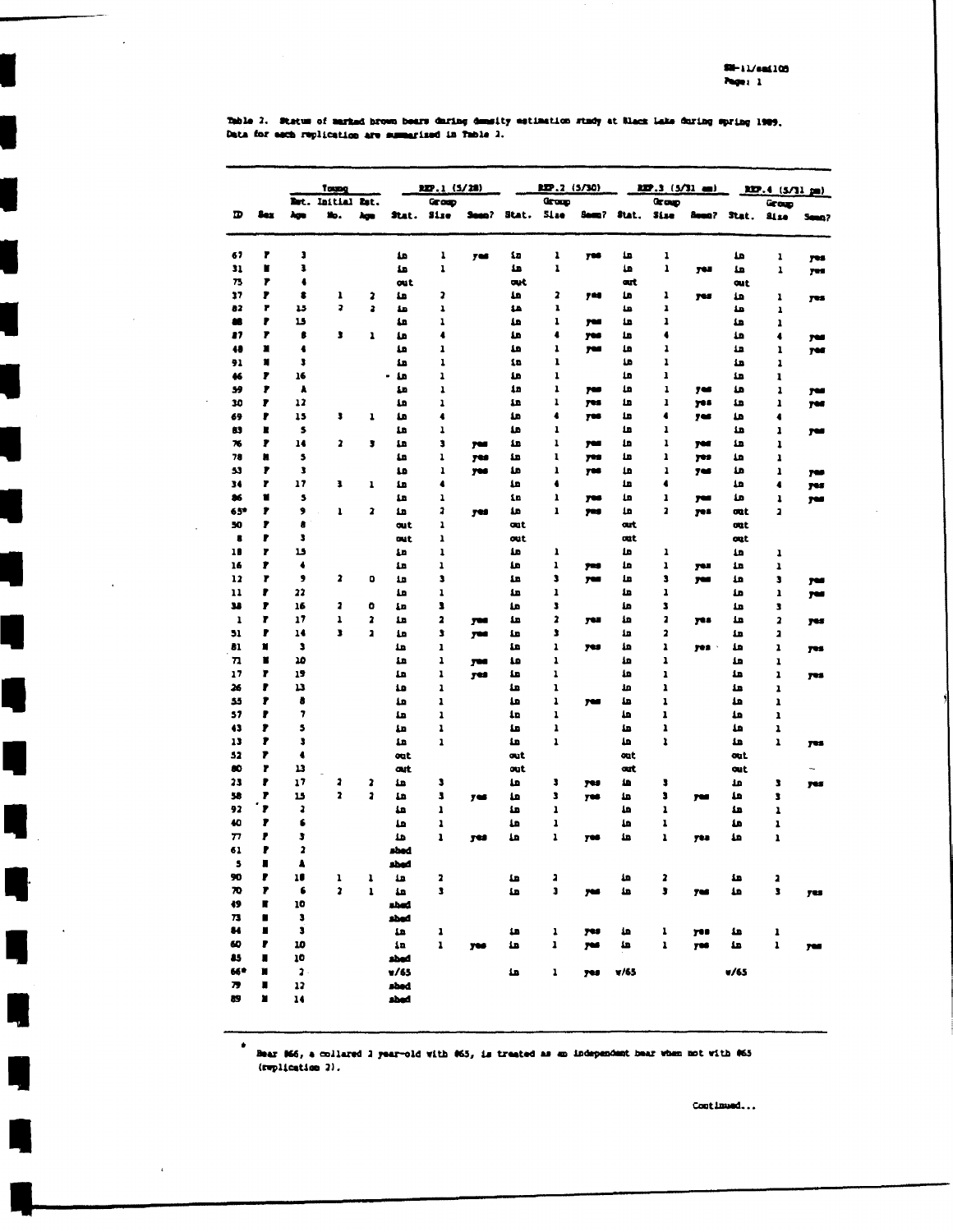$\overline{a}$ 

Table 2. Continued.

L,

Ŋ

Ŋ

Ę

Ę

ï

|          |                |                             | $LIP.5 (6/1-3)$  |            |                 | RIP, 6 (6/4)   |                |                         |                |                      | <b>SUBATY</b>                |            |                          |
|----------|----------------|-----------------------------|------------------|------------|-----------------|----------------|----------------|-------------------------|----------------|----------------------|------------------------------|------------|--------------------------|
|          |                |                             | Group            |            |                 | Group          |                | Xo.                     | Жo.            | Жo,                  | њ.                           | $\bullet$  | ٠                        |
| m        | Sex            | Stat.                       | Sise             | Seen?      | Stat.           | Si ze          | Seen?          | <b>Young</b>            | out            | 10                   | 5000                         | 1n         | <b>Seco</b>              |
| 67       | ,              | 10                          | ı                | yes        | 'n              | ı              |                |                         | 0              | 6                    | $\bullet$                    | 100        | 66.7                     |
| 31       | N              | 10                          | $\mathbf{1}$     | 748        | 10              | $\mathbf{1}$   |                |                         | $\bullet$      | 6                    | $\overline{\mathbf{3}}$      | 100        | 50.0                     |
| 75       | 7              | <b>out</b>                  |                  |            | out.            |                |                |                         | 0              | 0                    | $\bullet$                    | ⊷          | $\overline{\phantom{a}}$ |
| 37       | 7              | 1n                          | ı                | <b>yes</b> | 10              | ı              | 728            |                         | $\bullet$      | 6                    | 5                            | 100        | 83.3                     |
| 82       | F              | 1n                          | ı                | yes        | 10              | ı              |                |                         | $\bullet$      | 6                    | 1                            | 100        | 16.7                     |
| æ        | F              | ٤D                          | ı                |            | ها              | $\mathbf 1$    |                |                         | $\bullet$      | 6                    | $\mathbf 1$                  | 100        | 16.7                     |
| 87       | F              | 1n                          | ٠                | yes        | 1n              | $\bullet$      |                |                         | 0              | 6                    | 3                            | 100        | 50.0                     |
| 48       | п              | 1n                          | ı<br>$\mathbf 1$ |            | 1n              | ı              | 705            |                         | 0<br>o         | 6<br>6               | 3<br>ı                       | 100        | 50.0                     |
| 91       | ×<br>F         | 1 <sub>D</sub><br><b>LD</b> | ı                | yes<br>yes | 10<br><b>La</b> | 1<br>ı         |                |                         | 0              | 6                    | $\mathbf 1$                  | 100<br>100 | 16.7                     |
| 46<br>59 | 7              | ٤n                          | ı                |            | ٤n              | ı              | 700            |                         | 0              | 6                    | $\bullet$                    | 100        | 16.7<br>66.7             |
| 30       | ,              | <b>in</b>                   | ı                | 705        | 1a              | ı              | <b>yes</b>     |                         | 0              | 6                    | 5                            | 100        | $\mathbf{u}$ .           |
| 69       | ,              | 12                          | $\bullet$        |            | 12              | 4              | <b>yes</b>     | J                       | o              | 6                    | J,                           | 100        | 50.0                     |
| 83       | п              | 10                          | ı                |            | 1n              | ı              | yes            |                         | $\bullet$      | 6                    | $\overline{\mathbf{z}}$      | 100        | 33.3                     |
| 76       | ,              | 1 <sub>n</sub>              | 1                | 788        | 1n              | ı              | <b>yes</b>     |                         | $\bullet$      | 6                    | 5                            | 100        | 83.3                     |
| 78       | $\blacksquare$ | 10                          | 1                |            | 1n              | ı              |                |                         | o              | 6                    | J                            | 100        | 50.0                     |
| 53       | ,              | ٤n                          | ı                |            | 1n              | ı              |                |                         | $\bullet$      | 6                    | $\bullet$                    | 100        | 66.7                     |
| 34       | 7              | ٤n                          | $\blacklozenge$  |            | 1a              | $\bullet$      | yes            | J                       | $\bullet$      | $\bullet$            | 2                            | 100        | 33.3                     |
| 86       | ×              | 10                          | 1                |            | out             | ı              |                |                         | ı              | 5                    | 3                            | 83.3       | 60.0                     |
| 65       | ,              | out                         |                  |            | out             | 2              |                |                         | 3              | J,                   | 3                            | 50         | 100.0                    |
| 50       | ,              | <b>out</b>                  |                  |            | out             |                |                |                         | 6              | $\bullet$            | $\blacksquare$               | 0          | --                       |
| 8        | $\mathbf{r}$   | out                         |                  |            | out             |                |                |                         | 6              | $\bullet$            | $\qquad \qquad \blacksquare$ | $\bullet$  | ⊷                        |
| 18       | 7              | ٤D                          | ı                |            | Ŀ               | 1              | 7 <sup>0</sup> |                         | 0              | 6                    | ı                            | 100        | 16,7                     |
| 16       | ,              | 10                          | ı                |            | <b>LD</b>       | ı              |                |                         | 0              | 6                    | 3                            | 100        | 33.3                     |
| 12       | 7              | 10                          | 3                |            | <b>in</b>       | 3              |                |                         | o              | 6                    | 3                            | 100        | 50.0                     |
| 11       | 7              | ها                          | 1                | yes        | ٤a              | ı              | 708            |                         | $\bullet$<br>O | 6                    | 3                            | 100        | 50.0                     |
| 38       | ,              | ها                          | 3<br>2           |            | 1n              | 3              |                |                         | $\bullet$      | 6<br>6               | 0                            | 100        | 0.0                      |
| 1        | ,<br>,         | ها                          | $\blacklozenge$  |            | 1n<br>1n        | 2<br>$\bullet$ |                |                         | $\bullet$      | 6                    | $\bullet$<br>2               | 100        | 66.7                     |
| 51<br>81 | N              | 1n<br>1n                    | ı                | 798        | 10              | ı              |                |                         | 0              | 6                    | $\blacklozenge$              | 100<br>100 | 33.3<br>66.7             |
| 71       | п              | 10                          | ı                | <b>Tes</b> | 12              | ı              | yes<br>768     |                         | $\bullet$      | 6                    | 3                            | 100        | 50.0                     |
| 17       | ,              | 10                          | ı                |            | £               | ı              | yes            |                         | 0              | 6                    | $\overline{\phantom{a}}$     | 100        | 50.0                     |
| 26       | 1              | in                          | ı                |            | ها              | $\mathbf{1}$   |                |                         | 0              | 6                    | 0                            | 100        | 0.0                      |
| 55       | 7              | 10                          | ı                |            | 10              | 1              |                |                         | 0              | 6                    | ı                            | 100        | 16.7                     |
| 57       | 1              | 12                          | I                | <b>yes</b> | 10              | $\mathbf 1$    |                |                         | 0              | 6                    | 1                            | 100        | 16.7                     |
| 43       | 1              | 10                          | ı                |            | 40              | 1              |                |                         | o              | 6                    | 0                            | 100        | 0.0                      |
| 13       | 7              | 10                          | ı                | yes        | 1n              | 1              |                |                         | o              | 6                    | 2                            | 100        | 33.3                     |
| 52       | 1              | out                         |                  |            | out             |                |                |                         | 6              | $\bullet$            | $\blacksquare$               | 0          | ۰.                       |
| 80       | 7              | <b>out</b>                  |                  |            | out             |                |                |                         | 6              | o                    |                              | 0          | -                        |
| 23       | ,              | Ŀ                           | 3                |            | 10              | J              |                |                         | 0              | 6                    | $\overline{\mathbf{z}}$      | 100        | 33.3                     |
| 58       | 7              | هه -                        | $\mathbf 1$      | 708        | 10              | 1              |                |                         | 0              | 6                    | $\blacklozenge$              | 100        | 66.7                     |
| 92       | ,              | <b>in</b>                   | ı                |            | 10              | $\mathbf 1$    |                |                         | 0              | 6                    | $\bullet$                    | 100        | 0.0                      |
| 40       | ,              | ٤D                          | ı                |            | œt              | 1              |                |                         | $\mathbf{I}$   | 5                    | 0                            | 83.3       | 0.0                      |
| 77       | ,<br>r         | ها                          | ı                |            | 1n              |                |                |                         | 0              | 6<br>-               | 3<br>-                       | 100        | 50.0                     |
| 61       | ×              |                             |                  |            |                 |                |                |                         |                | $\bullet$            | ۰                            | --<br>--   | -<br>--                  |
| 5<br>90  | ,              | 12                          | 2                |            | ۵L              | 2              |                |                         | 0              | 6                    | 0                            | 100        | 0.0                      |
| 70       | 7              | 10                          | J                |            | <b>LD</b>       | 3              | yes            | $\overline{\mathbf{a}}$ | 0              | 6                    | ٠                            | 100        | 66.7                     |
| 49       | п              |                             |                  |            |                 |                |                |                         | ٠              |                      | $\blacksquare$               | ⊷          | ⊷                        |
| 73       | п              |                             |                  |            |                 |                |                |                         | $\bullet$      | $\bullet$            | ۰                            | --         | --                       |
| 84       | п              | fail?                       | $\mathbf 1$      |            | fai1?           | ı              |                |                         | $\bullet$      | $\blacktriangleleft$ | 2                            | 100        | 50.0                     |
| 60       | ,              | out                         | ı                |            | out             | 1              |                |                         | 2              | ٠                    | ٠                            | 66.6       | 100.0                    |
| 85       | ۳              |                             |                  |            |                 |                |                |                         | $\bullet$      | ٠                    |                              |            |                          |
| 66       | ĸ              | v/65                        |                  |            | V/65            |                |                |                         |                | ı                    | ı                            | --         | 100.0                    |
| 79       | п              |                             |                  |            |                 |                |                |                         | ۰              |                      | ۰                            | --         |                          |
| 89       | Ľ              |                             |                  |            |                 |                |                |                         |                |                      |                              |            | --                       |
| TOTALS   |                |                             |                  |            |                 |                |                |                         | 31             | 250                  | 105                          | 88.9       | 42.2                     |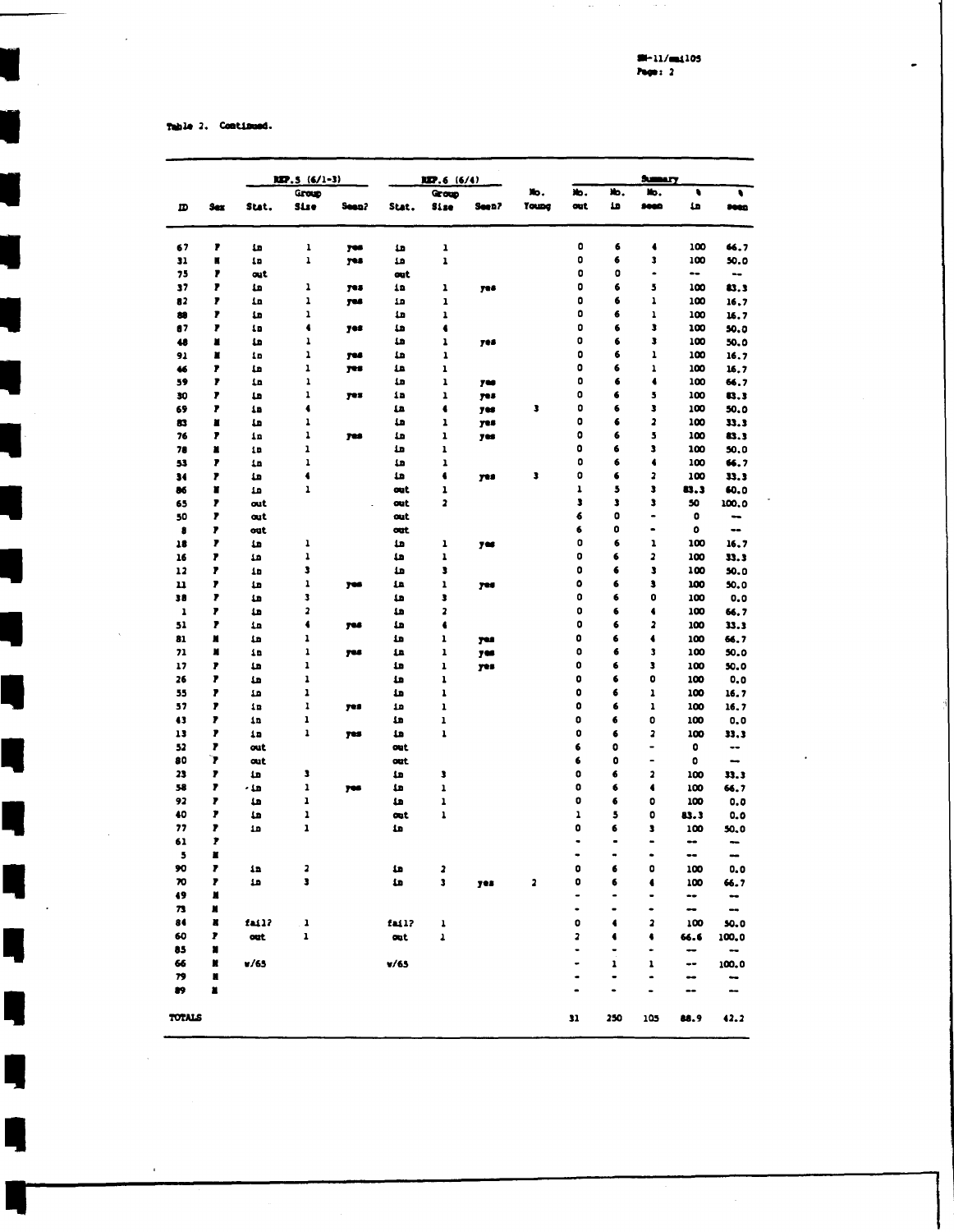$SM-11/sm1105$ Page: 3

|                                              | REP.1          | $REP.$ 2        | REP. 3 | REP.4 | REP. 5       | <b>REP. 6</b> | <b>MEAN</b> | MIN.                    | MAX. |
|----------------------------------------------|----------------|-----------------|--------|-------|--------------|---------------|-------------|-------------------------|------|
| Marked bears present, all ages =             | 70             | 68              | 66     | 64    | 62           | 60            | 65.0        | 60                      | 70   |
| Marked bears seen, all ages =                | 20             | 41              | 30     | 34    | 21           | 22            | 28.0        | 20                      | 41   |
| Unmarked bears seen, all ages =              | 64             | 56              | 68     | 98    | 79           | 74            | 73.2        | 56                      | 98   |
| No. cubs-of-year =                           | 4              | 4               | 13     | 10    | $\mathbf{1}$ | 3             | 5.8         | $\mathbf{1}$            | 13   |
| No. "yearlings" =                            | 10             | 2               | 3      | 13    | 20           | 19            | 11.2        | $\overline{\mathbf{2}}$ | 20   |
| No. "older" than yearling $=$                | 8              | 10              | 13     | 13    | 12           | 5             | 10.2        | 13                      | 5    |
| Total marked present + unmarked seen =       | 134            | 124             | 134    | 162   | 141          | 134           | 138.2       | $124$                   | 162  |
| Marked bears present, independent =          | 43             | 44              | 43     | 42    | 40           | 38            | 41.7        | 38                      | 44   |
| Marked bears seen, independent =             | 12             | 25              | 19     | 21    | 15           | 14            | 17.7        | 12                      | 25   |
| Unmarked bears seen, independent =           | 42             | 40              | 39     | 62    | 46           | 47            | 46.0        | 39                      | 62   |
| Independent marked present + unmarked seen = | 85             | 84              | 82     | 104   | 86           | 85            | 87.7        | 82                      | 104  |
| Sightability, independent                    |                |                 |        |       |              |               |             |                         |      |
| No. in                                       | 43             | 44              | 43     | 42    | 40           | 38            | 41.7        | 38                      | 44   |
| No. seen                                     | $\frac{12}{2}$ | 25 <sub>1</sub> | 19     | 20    | 15           | 14            | 17.5        | 12                      | 25   |
| <i><b>A</b></i> seen                         | 27.9           | 56.8            | 44.2   | 47.6  | 37.5         | 36.8          | 42.0        | 27.9                    | 56.  |

Table 3. Summary of observations of brown bears during spring 1989 brown bear density estimate at Black Lake, Alaska. "Independent" bears excludes offspring, of whatever age, still with their mother.

 $\mathbf{r}$ 

н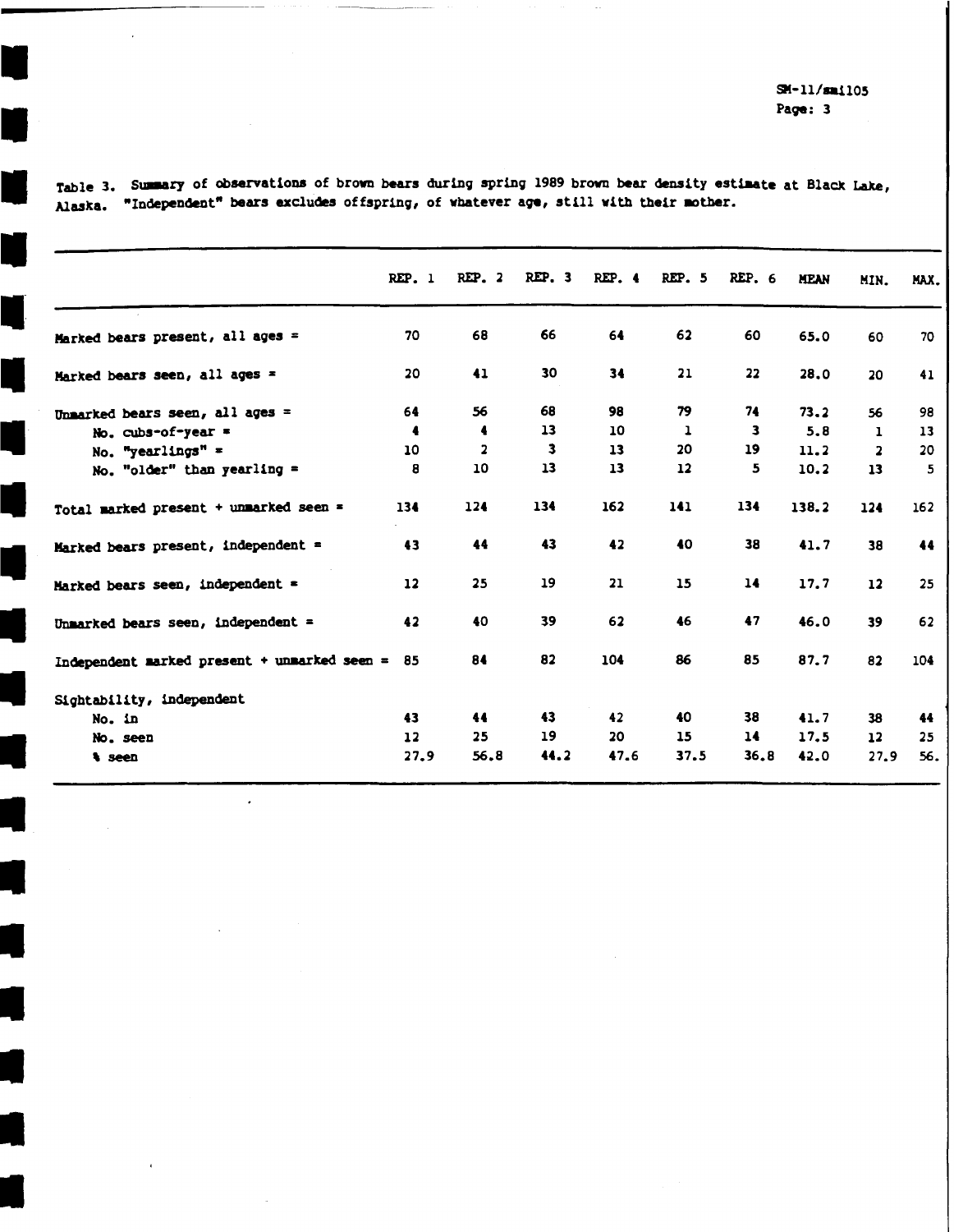Table 4. Bear population and density estimate in a 469.31 mi<sup>2</sup> study area at at Black Lake, Alaska based on bear-days estimator of Miller et al. (1987). "L-P" is the Lincoln-Petersen estimate.

|              |                 | n (marks           |                |                             |         |                | $\star$                |              | 95% BINOMIAL CI |        |                           | 95% BINOMIAL CI | 80% BINOMIAL CI |        | 80% BINOMIAL CI           |       |
|--------------|-----------------|--------------------|----------------|-----------------------------|---------|----------------|------------------------|--------------|-----------------|--------|---------------------------|-----------------|-----------------|--------|---------------------------|-------|
|              |                 | REP. DATE present) | $n^{2}$ (marks | n <sup>2</sup> (total DAILY |         | SIGHT-         | $\mathbf{N}$<br>(BEAR- | EST. DENSITY | FOR NO. BEARS   |        | FOR MI <sup>2</sup> /BEAR |                 | FOR NO. BEARS   |        | FOR MI <sup>2</sup> /BEAR |       |
|              |                 |                    | seen)          | seen)                       | $L - P$ | <b>ABILITY</b> | DAYS EST.)             | sq.mi/bear   | lower           | upper  | lower                     | upper           | lower           | upper  | lower                     | upper |
| $\mathbf{1}$ | 5/28            | 69                 | 19             | 83                          | 293.0   | 0.28           | 293.00                 | 1.60         | 206.46          | 479.83 | 0.98                      | 2.27            | 231.00          | 407.32 |                           |       |
|              | 2, 5/30         | 68                 | 41             | 97                          | 160.0   | 0.60           | 204.24                 | 2.30         | 168.18          | 258.49 |                           |                 |                 |        | 1.15                      | 2.03  |
|              | 3, 5/31         | 66                 | 30             | 98                          | 213.0   | 0.45           | 208.15                 | 2.25         |                 |        | 1.82                      | 2,79            | 179.13          | 238.59 | 1.97                      | 2.62  |
|              | $4$ $5/31$      | -64                | 34             | 132                         | 246.0   |                |                        |              | 177.05          | 251.46 | 1.87                      | 2.65            | 186.72          | 235.77 | 1.99                      | 2.51  |
|              | $5 \quad 6/1-3$ |                    |                |                             |         | 0.53           | 220.05                 | 2.13         | 191.04          | 258.42 | 1.82                      | 2.46            | 200.21          | 244.60 | 1.92                      | 2.34  |
|              |                 | 62                 | 21             | 100                         | 288.2   | 0.34           | 230.80                 | 2.03         | 202.09          | 268.02 | 1.75                      | 2.32            | 211.24          | 254.64 | 1.84                      | 2.22  |
|              | $6 \t 6/4$      | 60                 | 22             | 96                          | 256.3   | 0.37           | 234.68                 | 2.00         | 207.14          | 269.80 | 1.74                      | 2.27            | 215.97          | 257.17 |                           |       |
|              |                 |                    |                | cumulative $\epsilon =$     |         | 42.93          |                        |              |                 |        |                           |                 |                 |        | 1.82                      | 2.17  |
|              |                 |                    |                | mean daily $L - P =$        | 242.74  |                |                        | 1,93         |                 |        |                           |                 |                 |        |                           |       |
|              |                 |                    |                | $SE =$                      | 18.65   |                |                        |              |                 |        |                           |                 |                 |        |                           |       |

BEARS OF ALL AGES, DEPENDENT YOUNG TREATED AS INDEPENDENT SIGHTINGS:

INDEPENDENT BEARS ONLY, DEPENDENT YOUNG NOT INCLUDED IN ESTIMATE:

|              |                   | n (marks<br>REP. DATE present) | m <sup>2</sup> (marks<br>seen) | n <sup>2</sup> (total DAILY<br>seen) | $L-P$                 | <b>SIGHT-</b><br><b>ABILITY</b> | $N^*$ (BEAR- | EST. DENSITY     |        | 95% BINOMIAL CI 95% BINOMIAL CI<br>FOR NO. BEARS |                   | FOR MI <sup>2</sup> /BEAR | 80% BINOMIAL CI<br>FOR NO. BEARS |        | 80% BINOMIAL CI | FOR MI <sup>2</sup> /BEAR |
|--------------|-------------------|--------------------------------|--------------------------------|--------------------------------------|-----------------------|---------------------------------|--------------|------------------|--------|--------------------------------------------------|-------------------|---------------------------|----------------------------------|--------|-----------------|---------------------------|
|              |                   |                                |                                |                                      |                       |                                 | DAYS EST.)   | sq.mi/bear lower |        | upper                                            | lower             | upper                     | lower                            | upper  | lower           | upper                     |
| $\mathbf{1}$ | 5/28              | 42                             | 11                             | 53                                   | 192.5                 | 0.26                            | 192.50       | 2,44             | 123.13 | 387.45                                           | $1.21 \quad 3.81$ |                           |                                  |        |                 |                           |
|              | 2, 5/30           | 44                             | 25                             | 65                                   | 113.2                 | 0.57                            | 139.41       | 3.37             | 108.42 | 192.22                                           | 2,44              |                           | 141.70                           | 307.69 | 1.53            | 3.31                      |
|              | $3 \quad 5/31$    | 43                             | 19                             | 58                                   | 128.8                 | 0.44                            | 136.63       | 3,43             | 111.23 | 175.58                                           |                   | 4.33                      | $117.52$ $172.41$                |        | 2.72            | 3.99                      |
|              | $4 \quad 5/31$    | 42                             | 21                             | 83                                   | 163.2                 | 0.50                            | 144.94       | 3,24             | 121.10 |                                                  | 2.67              | 4.22                      | 118.92                           | 161.23 | 2.91            | 3.95                      |
|              | $5 \frac{6}{1-3}$ | 40                             | 15                             | 61                                   | 157.9                 | 0.38                            | 147.74       |                  |        | 179.10                                           | 2.62              | 3.88                      | 128.49                           | 166.67 | 2.82            | 3.65                      |
|              | 66/4              | 38                             | 14                             | 61                                   | 160.2                 |                                 |              | 3.18             | 125.15 | 179.12                                           | 2.62              | 3.75                      | 132.21                           | 167.73 | 2.80            | 3.55                      |
|              |                   |                                |                                | cumulative $\frac{1}{6}$ =           |                       | 0.37<br>42.17                   | 149.99       | 3.13             | 128.32 | 179.42                                           | 2.62              | 3.66                      | 135.14                           | 168.77 | 2.78            | 3.47                      |
|              |                   |                                |                                | mean daily L-P=<br>$SE =$            | 152.63 42.17<br>10.42 |                                 |              | 3.07             |        |                                                  |                   |                           |                                  |        |                 |                           |

Continued....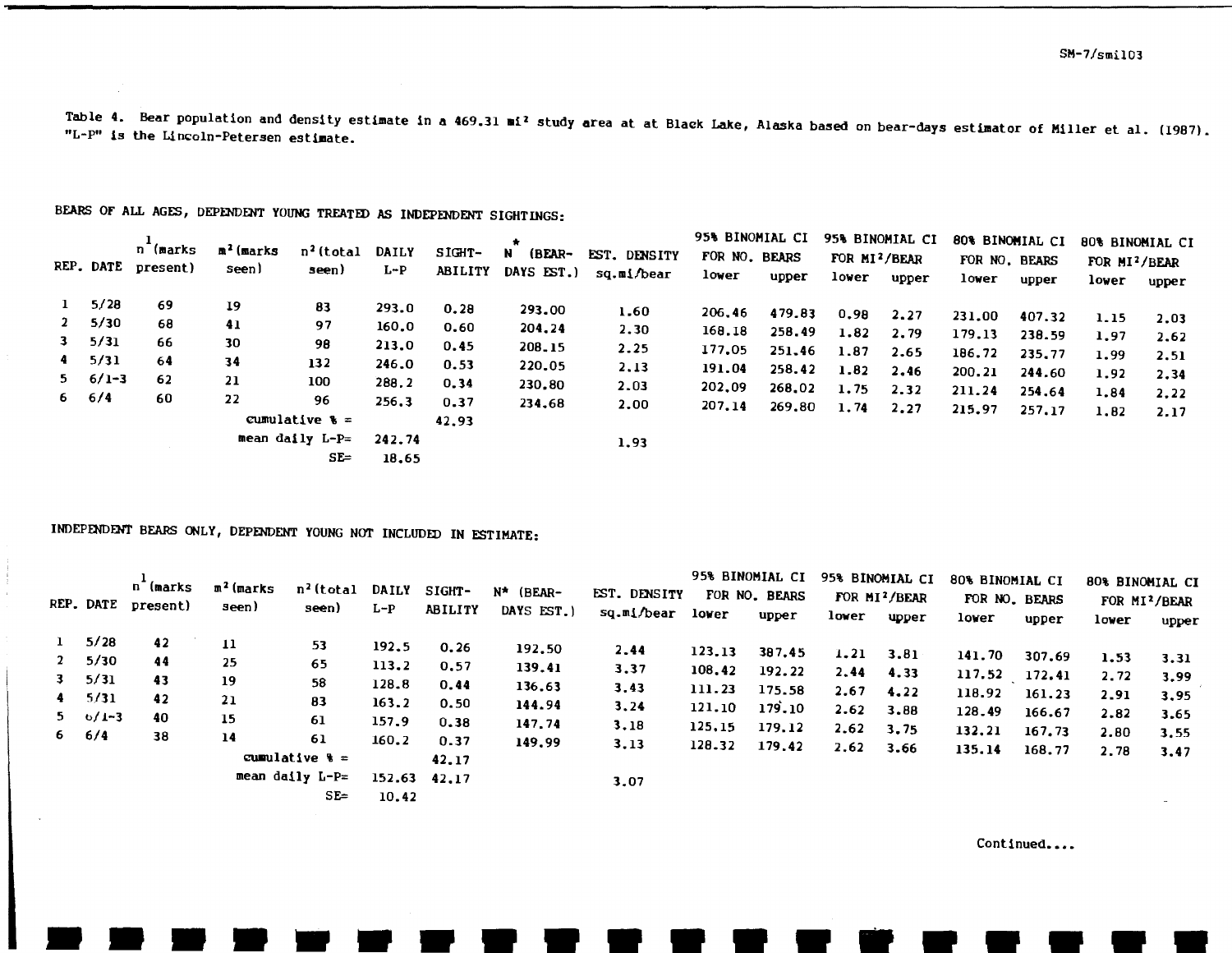SM-7/smi103

•

Table 4. Continued.

BEARS OLDER THAN 2.0 ONLY:

|              |           |          |                       |                         |              |                |            |                  | 95% BINOMIAL CI |        |                           | 95% BINOMIAL CI | <b>BO% BINOMIAL CI</b> |        | 80% BINOMIAL CI           |       |
|--------------|-----------|----------|-----------------------|-------------------------|--------------|----------------|------------|------------------|-----------------|--------|---------------------------|-----------------|------------------------|--------|---------------------------|-------|
|              |           | n (marks | m <sup>2</sup> (marks | n <sup>2</sup> (total   | <b>DAILY</b> | SIGHT-         | N* (BEAR-  | EST. DENSITY     | FOR NO. BEARS   |        | FOR MI <sup>2</sup> /BEAR |                 | FOR NO. BEARS          |        | FOR MI <sup>2</sup> /BEAR |       |
|              | REP. DATE | present) | seen)                 | seen)                   | $L-P$        | <b>ABILITY</b> | DAYS EST.) | sq.mi/bear lower |                 | upper  | lower                     | upper           | lower                  | upper  | lower                     | upper |
| -1           | 5/20      | 53       | 19                    | 69                      | 188.0        | 0.36           | 188.00     | 2.50             | 133.77          | 304.07 | 1.54                      | 3.51            | 148.88                 | 258.41 | 1.82                      | 3.15  |
| $\mathbf{2}$ | 5/30      | 52       | 31                    | 81                      | 134.8        | 0.60           | 156.42     | 3.00             | 126.57          | 203,00 | 2.31                      | 3.71            | 135.48                 | 185.77 | 2.53                      | 3.46  |
| 3.           | 5/31      | 50       | 23                    | 75                      | 160.5        | 0.40           | 158,48     | 2.96             | 132.51          | 195.93 | 2.40                      | 3.54            | 140.51                 | 182.25 | 2.58                      | 3.34  |
| 4            | 5/31      | 48       | 24                    | 99                      | 195.0        | 0.50           | 168.88     | 2.78             | 143.97          | 203.00 | 2.31                      | 3.26            | 151.76                 | 190.65 | 2.46                      | 3.09  |
| 5.           | $6/1-3$   | 46       | 18                    | 76                      | 189.5        | 0.39           | 172.64     | 2.72             | 148.83          | 204.43 | 2.30                      | 3.15            | 156.36                 | 192.95 | 2.43                      | 3.00  |
| 6.           | 6/4       | 44       | 14                    | 66                      | 200.0        | 0.32           | 175.86     | 2,67             | 152.65          | 206.31 | 2.27                      | 3.07            | 160.06                 | 195.41 | 2.40                      | 2.93  |
|              |           |          |                       | cumulative $\epsilon =$ |              | 44.03          |            |                  |                 |        |                           |                 |                        |        |                           |       |
|              |           |          |                       | mean daily L-P=         | 177.96       |                |            | 2.64             |                 |        |                           |                 |                        |        |                           |       |
|              |           |          |                       | $SE =$                  |              | 9.392739       |            |                  |                 |        |                           |                 |                        |        |                           |       |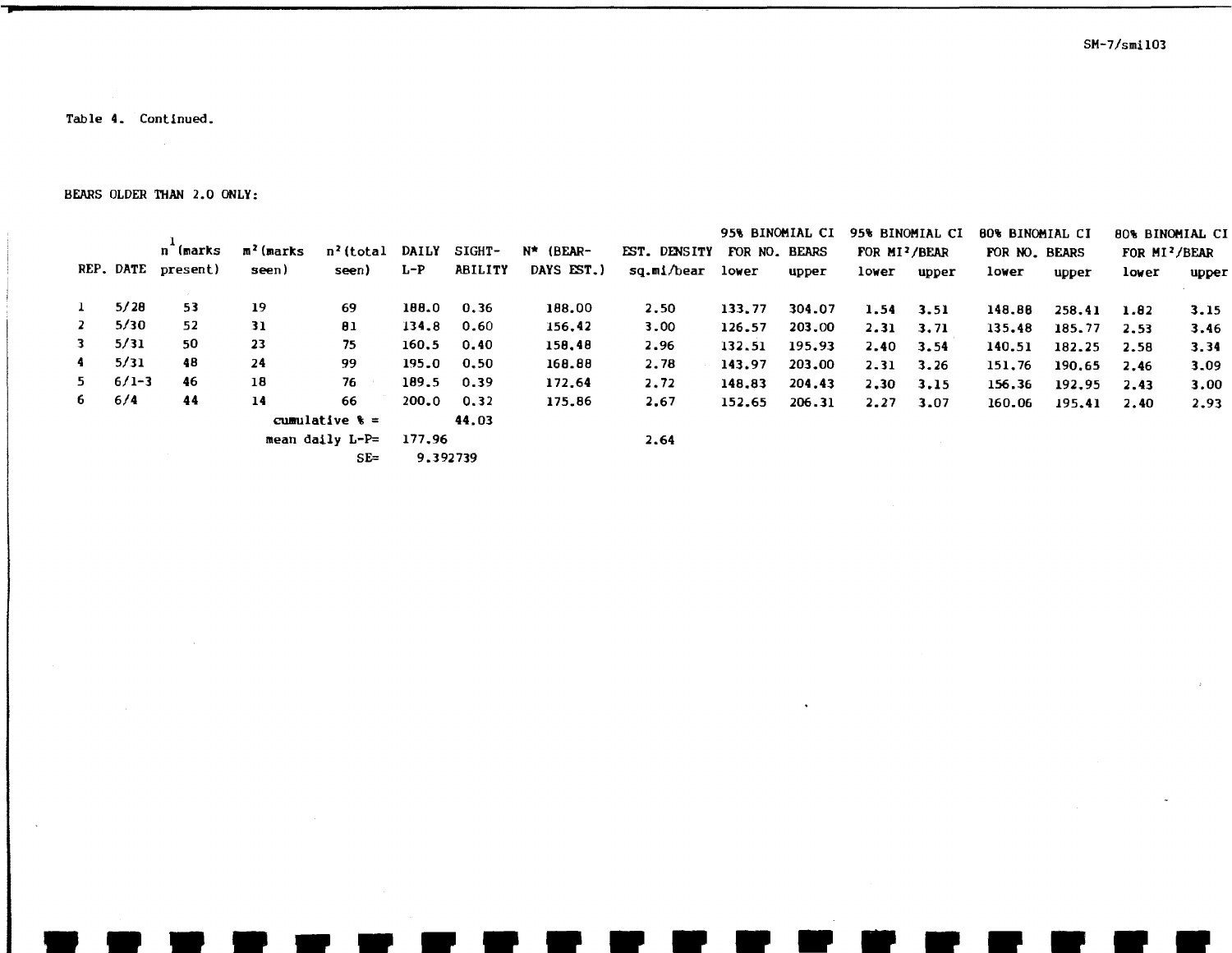Table 5. Brown bear population, density, and bias correction estimates at Black Lake, Alaska using estimator and 95% CI proposed by Eberhardt (in press). Data used in making estimates are presented in Table 3.

#### ESTIMATE FOR BEARS OF ALL AGES, DEPENDENT YOUNG TREATED AS INDEPENDENT SIGHTINGS:

|              | <b>MEAN</b><br>$(k)$ L-P for | <b>DENSITY</b> | <b>CUMULATIVE</b><br><b>MEAN NO.</b>            | <b>DENOMINATOR FOR</b><br>BIAS CORRECTION VARIANCE | <b>SAMPLE</b> | <b>FOR 95%</b><br>– t w∕ |       | 95% CI FOR<br>EST. NO. BEARS |       | 95% CI POR<br>MI <sup>2</sup> /BEAR | <b>FOR 80%</b><br>t w/ | 80% CI FOR<br>EST. NO. BEARS |       | 80% CI FOR<br>MI <sup>2</sup> /BEAR |             |
|--------------|------------------------------|----------------|-------------------------------------------------|----------------------------------------------------|---------------|--------------------------|-------|------------------------------|-------|-------------------------------------|------------------------|------------------------------|-------|-------------------------------------|-------------|
|              |                              |                | REP. $(k)$ Reps $(n1^2/\text{year})$ MARKS SEEN | $FACTOR$ (eq. 13)                                  |               | (eq. 2) (k-1) d.f        | upper | lover                        | upper | lower                               | $(k-1)$ d.f            | upper                        | lower |                                     | upper lower |
| $\mathbf{1}$ | 293.0                        | 1.6            | 19.00                                           |                                                    |               |                          |       |                              |       |                                     |                        |                              |       |                                     |             |
| <b>2</b>     | 226.5                        | 2.9            | 30.00                                           |                                                    | 8844.50       | 12.706 1071.4            |       | $-618.4$                     | 0.44  | -0.76                               | 3,078                  | 431.2                        | 21.8  | 1.09                                | 21.52       |
| 3            | 222.0                        | 2.2            | 30.00                                           | 1                                                  | 4483.29       | 4.303                    | 388.3 | 55.6                         | 1.21  | 8.43                                | 1.886                  | 294.9                        | 149.1 | 1.59                                | 3.15        |
| $\bullet$    | 228.0                        | 1.9            | 31.00                                           | 1                                                  | 3132.99       | 3.182                    | 317.0 | 138.9                        | 1,48  | 3.38                                | 1.638                  | 273.8                        | 182.1 | 1.71                                | 2.58        |
| 5.           | 240.0                        | 1.6            | 29.00                                           | 1                                                  | 3075.40       | 2.776                    | 308.9 | 171.2                        | 1.52  | 2.74                                | 1.533                  | 278.1                        | 202.0 | 1.69                                | 2,32        |
| 6.           | 242.7                        | 1.8            | 27.83                                           | 1                                                  | 2504.18       | 2.571                    | 295.3 | 190.2                        | 1.59  | 2.47                                | 1,440                  | 272.2                        | 213.3 | 1.72                                | 2.20        |
| a11          |                              | 1.93           |                                                 |                                                    |               |                          |       |                              |       |                                     |                        |                              |       |                                     |             |

#### ESTIMATE FOR INDEPENDENT BEARS ONLY, DEPENDENT OFFSPRING ARE NOT INCLUDED:

|              |               |                | <b>CUMULATIVE</b>                                    | <b>DENOMINATOR FOR</b>                    | <b>SAMPLE</b> | <b>FOR 95%</b> |       | <b>95% CI FOR</b> | <b>95% CI POR</b> |               | <b>FOR 80%</b> |              | 80% CI FOR     |      | <b>BOA CI FOR</b> |
|--------------|---------------|----------------|------------------------------------------------------|-------------------------------------------|---------------|----------------|-------|-------------------|-------------------|---------------|----------------|--------------|----------------|------|-------------------|
|              | $(k)$ L-P for | <b>DENSITY</b> | <b>MEAN NO.</b>                                      | <b>BIAS CORRECTION</b>                    | VARIANCE      | t w/           |       | EST. NO. BEARS    | MI2/BEAR          |               | t w/           |              | EST. NO. BEARS |      | MI2/BEAR          |
|              |               |                | REP. $(k)$ Reps $(n \nmid \lambda)$ hear) MARKS SEEN | <b>FACTOR(eq. 13)</b> (eq. 2) $(k-1)$ d.f |               |                | upper | lower             |                   | upper lower   | $(k-1)$ d.f    | <b>upper</b> | lower          |      | upper lower       |
| $\mathbf{1}$ | 185.2         | 2.5            | 12.00                                                |                                           |               |                |       |                   |                   |               |                |              |                |      |                   |
| $\mathbf{2}$ | 199.2         | $\mathbf{4.1}$ | 18.50                                                |                                           | 2586.46       | 12.706         | 606.1 | -307.7            |                   | $0.77 - 1.53$ | 3.078          | 259.9        | 38.5           | 1.81 | 12.19             |
| $\mathbf{3}$ | 142.4         | 3.6            | 18.67                                                |                                           | 1431.85       | 4.303          | 236.4 | 48.4              | 1.99              | 9.70          | 1.886          | 183.6        | 101.2          | 2.56 | 4.64              |
| $\bullet$    | 147.6         | 2.9            | 19.25                                                |                                           | 1062.59       | 3.182          | 199.5 | 95.7              | 2,35              | 4.90          | 1.638          | 174.3        | 120.9          | 2.69 | 3.88              |
| 5.           | 149.6         | 3.0            | 18.40                                                |                                           | 818.09        | 2,776          | 185.2 | 114.1             | 2.53              | 4.11          | 1.533          | 169.3        | 130.0          | 2.77 | 3.61              |
| 6            | 151.4         | 2.9            | 17.67                                                |                                           | 673.03        | 2.571          | 178.6 | 124.2             | 2.63              | 3.78          | 1,440          | 166.7        | 136.2          | 2.82 | 3.45              |

a11

3.07

Continued....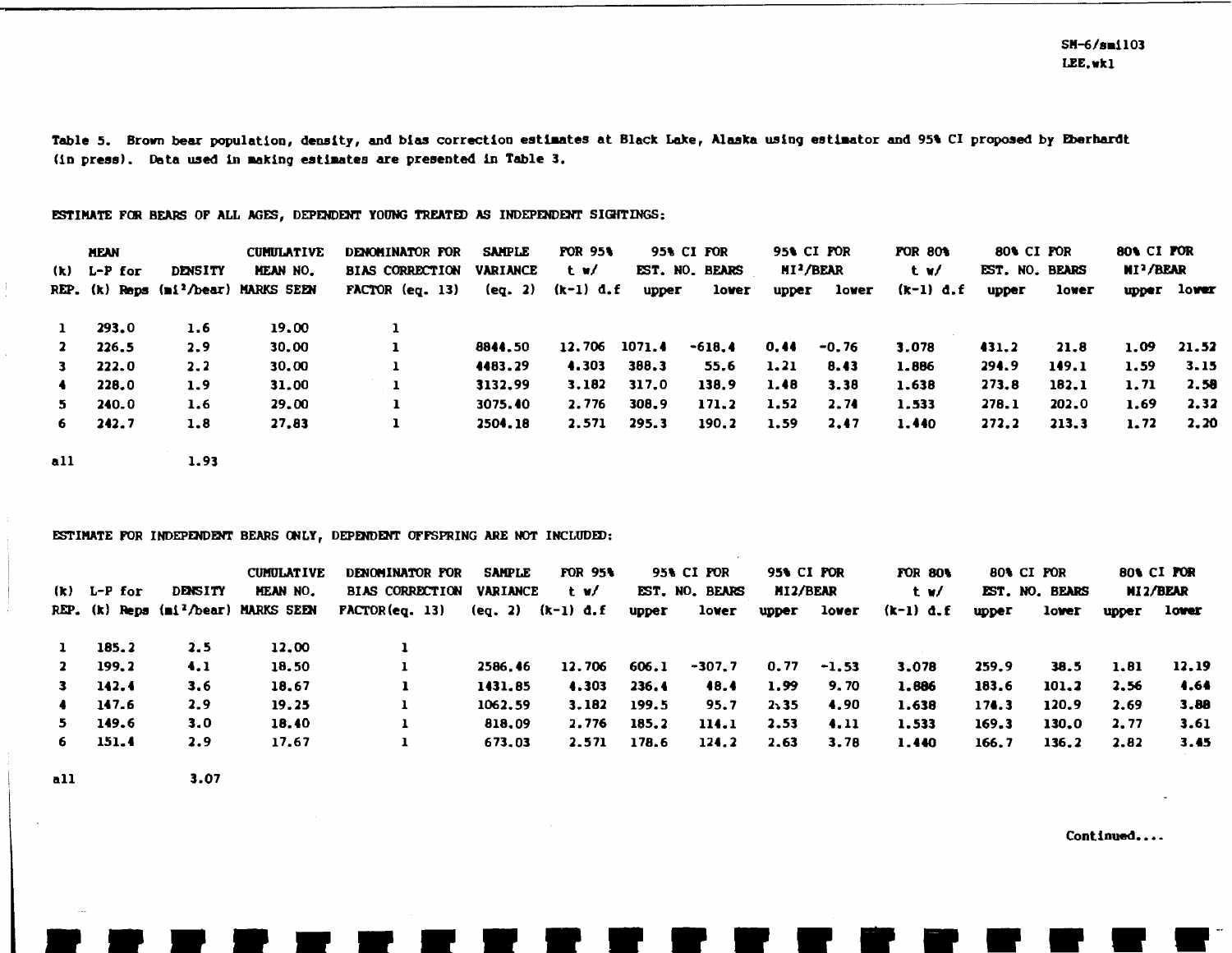SM-6/smil03 LEE.wkl

 $\cos\theta$  ,  $\theta^{\rm N}$  (  $\sin\theta\phi$  ) or ( ) when an  $\theta\phi^{\rm N}$  (  $\theta\phi$  ) and

ALL AND IN

- - - -

Table 5. Continued.

ESTIMATE FOR BEARS OLDER THAN 2.0 ONLY, INCLUDES SOME DEPENDENCE OF 2- AND 3- YEAR OLDS:

- - - - - - - - • • • • • •

|      | <b>MEAN</b> |                | <b>CUMULATIVE</b>                  | DENOMINATOR FOR        | <b>SAMPLE</b>   | <b>FOR 95%</b> |       | 95% CI FOR     | 95% CI FOR            |             | <b>FOR 80%</b> | 80% CI FOR     |       | 80% CI FOR  |      |
|------|-------------|----------------|------------------------------------|------------------------|-----------------|----------------|-------|----------------|-----------------------|-------------|----------------|----------------|-------|-------------|------|
| (k)  | $L-P$ for   | <b>DENSITY</b> | MEAN NO.                           | <b>BIAS CORRECTION</b> | <b>VARIANCE</b> | t w/           |       | EST. NO. BEARS | MI <sup>2</sup> /BEAR |             | t w/           | EST. NO. BEARS |       | $MI^2/BER$  |      |
| REP. | (k) Reps    |                | (mi <sup>2</sup> /bear) MARKS SEEN | $FACTOR$ (eq. 13)      | (eq. 2)         | (k-1) d.f      | upper | lower          |                       | upper lower | $(k-1)$ d.f    | upper          | lower | upper lower |      |
|      |             |                |                                    |                        |                 |                |       |                |                       |             |                |                |       |             |      |
|      | 188.0       | 2.5            | 19.00                              |                        |                 |                |       |                |                       |             |                |                |       |             |      |
|      | 161.4       | 3.5            | 25.00                              |                        | 4000.92         | 12.706         | 729.7 | $-406.9$       | 0.64                  | $-1.15$     | 3.078          | 299.1          | 23.7  | 0.54        | 6.80 |
|      | 161.4       | 2.9            | 24.33                              |                        | 2139.35         | 4.303          | 276.0 | 46.2           | 1.70                  | 10.16       | 1.886          | 211.5          | 110.7 | 0.76        | 1.45 |
|      | 169.6       | 2.4            | 24.25                              |                        | 1821.49         | 3.182          | 237.5 | 101.7          | 1.98                  | 4.62        | 1.638          | 204.5          | 134.6 | 0.83        | 1.26 |
|      | 173.6       | 2.5            | 23.00                              |                        | 1466.43         | 2.776          | 221.1 | 126.0          | 2.12                  | 3.72        | 1.533          | 199.8          | 147.3 | 0.87        | 1.18 |
| 6.   | 178.0       | 2.3            | 21.50                              |                        | 1308.24         | 2.571          | 215.9 | 140.0          | 2.17                  | 3.35        | 1.440          | 199.2          | 156.7 | 0.89        | 1.14 |
|      |             |                |                                    |                        |                 |                |       |                |                       |             |                |                |       |             |      |

 $\cdot$ 

all 2.64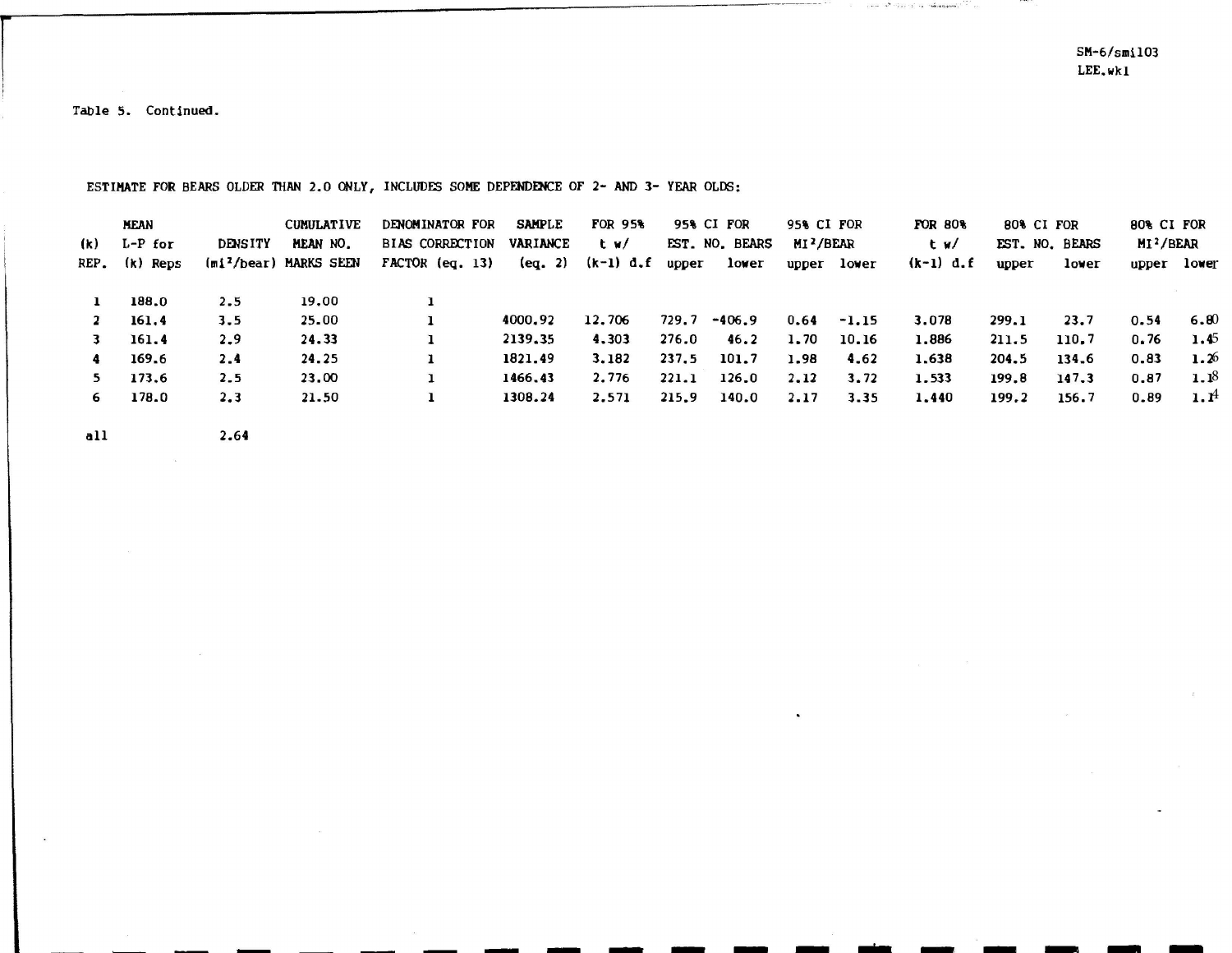Group Size No. of **Hean**  $\overline{1}$ Classification  $\overline{2}$  $\overline{\mathbf{3}}$ 4 groups size Females with coy  $\bullet$ 8 9  $\overline{\mathbf{5}}$ 22 2.86 Females with "yearlings" O  $\ddot{\bullet}$ 26  $15$ 45  $3.24$ Females with "> yearlings"  $\bullet$  $12<sup>°</sup>$  $24$ 8 44 2.91 Groups of "adults"  $\mathbf 0$ 47  $\overline{2}$  $\ddot{\bullet}$ 53  $2.15$  $\bullet$ Single bears 142  $\mathbf{O}$  $\circ$ 142 1.00 Groups of "siblings"  $\bullet$  $\bullet$  $\overline{7}$  $\mathbf{o}$  $\overline{7}$ 2.00 No. of groups 142 78 63 30 313 1.94 100 45.3  $24.9$  $20.1$  $9.6$ Percent

Table 6. Number of groups of brown bears seen during density estimation at Black Lake, Alaska during May 28-June 4, 1989. Note that many sightings are resightings of the same group(s).

 $\bullet$ Includes groups of adults (mostly breeding pairs, some with offspring hanging around), and some sibling groups.

 $\bullet\bullet$ 

A consistent effort was not made to identify sibling groups, most are included along with groups of "adults".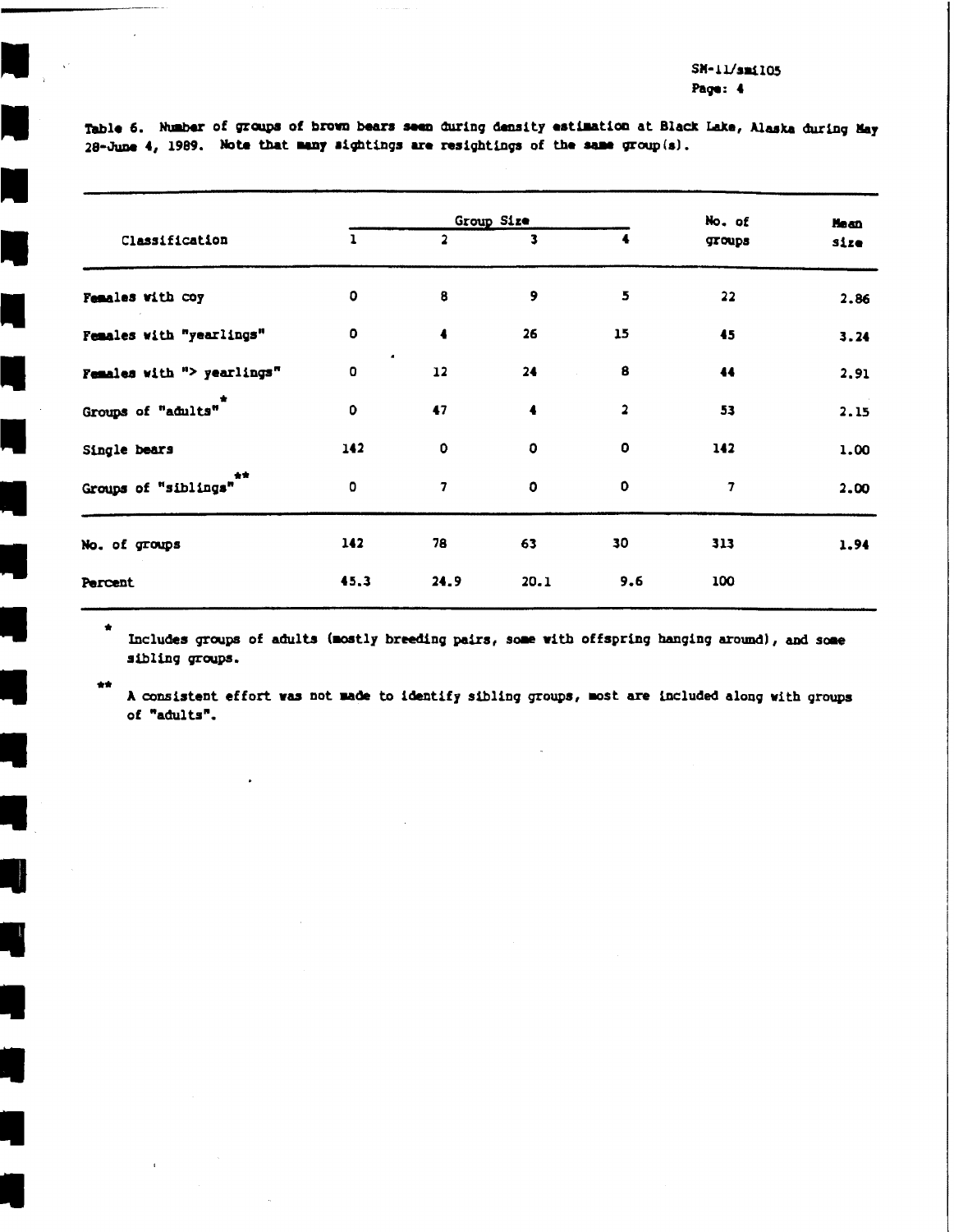|                         |                    |              |      | SEARCH EFFORT | (MINUTES) |      |      | <b>MEAN</b>   |                      |                         |                         |                         | SEARCH TEAM |                         |      |      |
|-------------------------|--------------------|--------------|------|---------------|-----------|------|------|---------------|----------------------|-------------------------|-------------------------|-------------------------|-------------|-------------------------|------|------|
| QUAD.                   | <b>AREA</b>        | Rep.         | Rep. | Rep.          | Rep.      | Rep. | Rep. | <b>SEARCH</b> | <b>MEAN</b>          | <b>TARGET</b>           | Rep.                    | Rep.                    | Rep.        | Rep.                    | Rep. | Rep. |
| NO.                     | (m1 <sup>2</sup> ) | $\mathbf{I}$ | 2    | 3             | 4         | 5.   | 6    | TIME          | MIN./MI <sup>2</sup> | MIN/MI <sup>2</sup>     | 1                       | 2                       | 3           | 4                       | 5.   | 6    |
| $\mathbf{I}$            | 42.65              | 64           | 87   | 70            | 53        | 80   | 75   | 71.5          | 1.68                 | $\overline{\mathbf{z}}$ |                         |                         |             | 5                       |      |      |
| $\overline{\mathbf{z}}$ | 78.25              | 100          | 147  | 90            | 134       | 106  | 143  | 120.0         | 1.53                 | $\mathbf{2}$            |                         | $\overline{\mathbf{a}}$ |             | 5                       |      |      |
| 3                       | 20.59              | 32           | 47   | 49            | 45        | 37   | 29   | 39.8          | 1.93                 |                         |                         | າ                       |             | 5                       |      |      |
|                         | 49.03              | 106          | 125  | 108           | 77        | 96   | 90   | 100.3         | 2.05                 | 3                       |                         | 5                       |             | 1                       | 5.   | C    |
| 5.                      | 36.38              | 75           | 75   | 60            | 78        | 70   | 63   | 70.2          | 1.93                 |                         |                         | 5                       |             |                         |      |      |
| 6                       | 35.75              | 154          | 127  | 147           | 103       | 112  | 93   | 122.7         | 3.43                 |                         |                         | 3                       | 5           |                         | 2    | 5    |
| 7                       | 47.98              | 89           | 149  | 148           | 164       | 221  | 136  | 151.2         | 3.35                 |                         | 5                       | 3                       |             |                         | 5    |      |
| 8                       | 51.35              | 112          | 116  | 180           | 119       | 173  | 119  | 136.5         | 2.66                 |                         | 5                       | 3                       |             |                         |      |      |
| 9                       | 39.96              | 85           | 103  | 99            | 78        | 82   | 107  | 92.3          | 2.31                 | 3                       | 5                       |                         | 5           |                         |      |      |
| 10                      | 27.82              | 103          | 90   | 73            | 85        | 92   | 61   | 84.0          | 3.02                 | 3                       | $\overline{\mathbf{z}}$ | 5                       | 2           |                         |      |      |
| $\mathbf{u}$            | 39.55              | 136          | 116  | 130           | 100       | 103  | 177  | 127.0         | 3.21                 | 3                       | $\overline{2}$          |                         | 5           | $\overline{\mathbf{2}}$ |      | 5    |
| <b>TOTAL</b>            | 469.31             | 1056         | 1182 | 1154          | 1036      | 1172 | 1093 | 1115.5        | 2.38                 | 2.70                    |                         |                         |             |                         |      |      |
| MIN/MI <sup>2</sup>     |                    | 2.25         | 2.51 | 2.45          | 2.20      | 2.49 | 2.33 | 2.38          |                      |                         |                         |                         |             |                         |      |      |

Table 7. Search effort and allocation of search effort during brown bear density estimate at Black Lake, Alaska.

\* 1 = DM/JC, 2 = SM/JL, 3 = KT/HM, 4 = LV/HM, 5 = BT/CM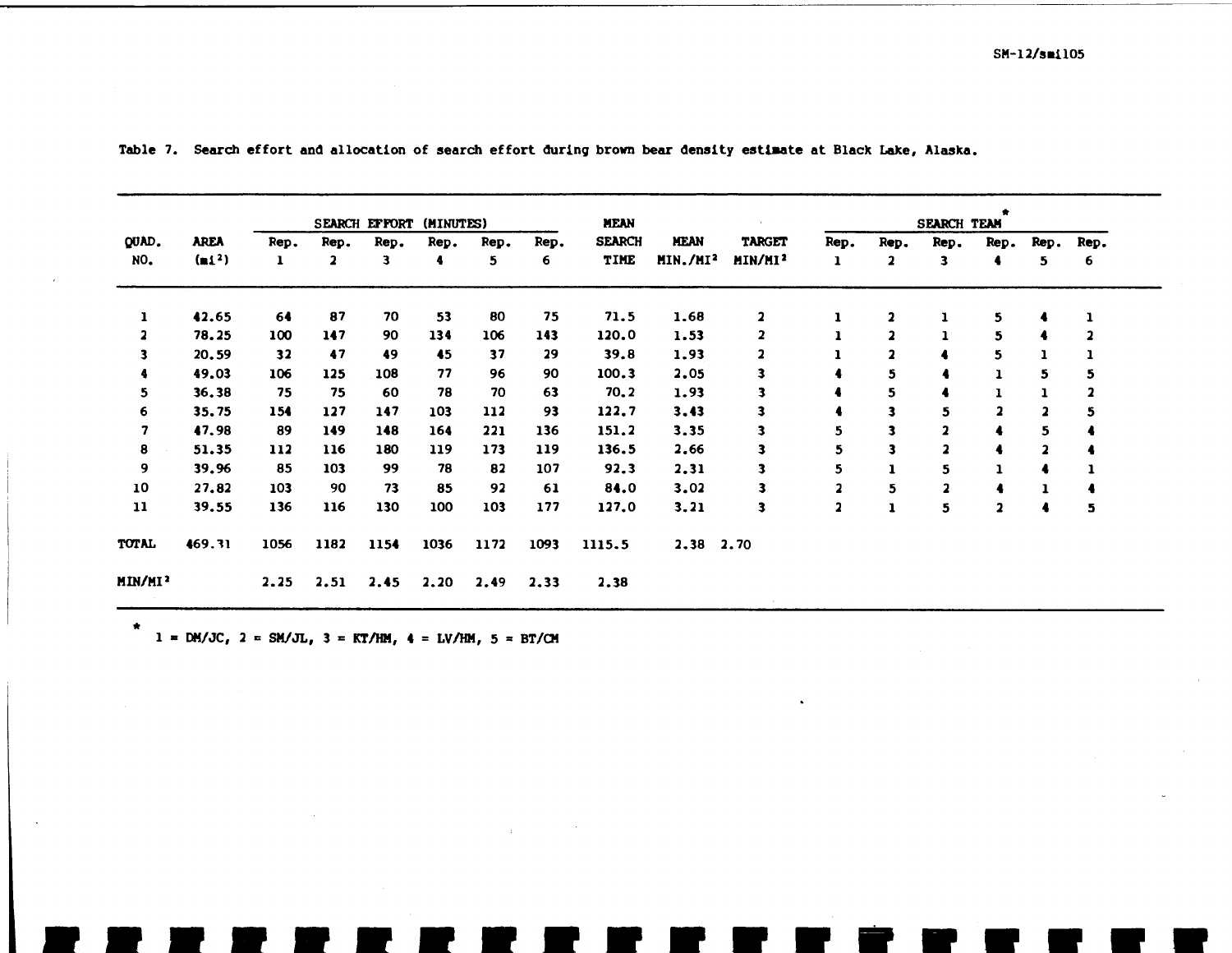| QUAD.<br>NO. | <b>MEAN</b><br>EF FORT<br>MIN./MI <sup>1</sup> | NUMBER INDEP. BEARS SEEN |    |              |    |                                     |                         |                    | 青青                       | ***                 |                         |         |                          | TOTAL NO.BEARS SEEN, ALL AGES |     |      |             |             | ***            |
|--------------|------------------------------------------------|--------------------------|----|--------------|----|-------------------------------------|-------------------------|--------------------|--------------------------|---------------------|-------------------------|---------|--------------------------|-------------------------------|-----|------|-------------|-------------|----------------|
|              |                                                |                          |    |              |    | Rep. Rep. Rep. Rep. Rep. Rep.<br>5. |                         | <b>MEAN</b><br>NO. | <b>MEAN</b><br>MIN./BEAR | $MI^2/$<br>MEAN NO. |                         |         | Rep. Rep. Rep. Rep. Rep. |                               |     | Rep. | <b>HEAN</b> | <b>MEAN</b> | M <sub>3</sub> |
|              |                                                |                          |    | 3            |    |                                     | 6                       |                    |                          |                     | -1                      | 2<br>з. | 4                        | 5                             | 6   | NO.  | MIN./BEAR   | MEAN NO.    |                |
| 7            | 3.15                                           | 11                       | 15 | $\mathbf{u}$ | 26 | 21                                  | 18                      | 17.0               | 8.89                     | 2.82                | 21                      | 28      | 26                       | 46                            | 40  | 31   | 32.0        | 4.72        | 1.50           |
| 10           | 3.02                                           | 7                        | 8  | 5.           | 10 | 6                                   |                         | 6.3                | 13.26                    | 4.39                | 11                      | 14      | $\mathbf{u}$             | 14                            | 8   | 6    | 10.7        | 7.88        | 2.61           |
| 11           | 3.21                                           | 8                        | 4  | 9            | 10 | 6                                   | 11                      | 8.0                | 15.88                    | 4.94                | 14                      |         | 12                       | 10                            | 11  | 12   | 10, 5       | 12,10       | 3.77           |
| 8            | 2.66                                           | $\bullet$                | 9  | 10           | 9  | 7                                   | 10                      | 8.2                | 16.71                    | 6,29                | 10                      | 14      | 16                       | 19                            | 14  | 17   | 15.0        | 9.10        | 3.42           |
| 6            | 3.43                                           | 12                       | 9  | 5.           | 6  | 5                                   | 3.                      | 6.7                | 18,40                    | 5.36                | 14                      | 13      | 7                        | 11                            | 9.  | 11   | 10.8        | 11.32       | 3.30           |
| $\bullet$    | 2.05                                           | $\overline{\mathbf{z}}$  | 7  | 5.           | 8  | 5                                   | 3                       | 5.0                | 20.07                    | 9.81                | 3                       | 9       | 8                        | 9                             | 5   |      | 6.3         | 15.84       | 7.74           |
|              | 1.68                                           | ı                        | 2  |              | 3  | $\overline{\mathbf{z}}$             | 5.                      | 2.8                | 25.24                    | 15,05               | 1                       |         | 5                        |                               | 3   | 5.   | 3.3         | 21.45       | 12.79          |
| 9.           | 2.31                                           | 0                        |    |              | 5  | 3                                   | 5.                      | 3.3                | 27.70                    | 11.99               | 0                       |         | 8                        | 10                            | 3.  | 7    | 5.3         | 17.31       | 7.49           |
| $\mathbf{z}$ | 1.53                                           | 0                        |    |              | 4  | з                                   | $\overline{\mathbf{z}}$ | 3.0                | 40.00                    | 26.08               | $\mathbf{0}$            | 5.      | 6                        | 6                             | 3   | 5    | 4.2         | 28.80       | 18.78          |
| 5            | 1.93                                           | 5.                       |    | 0            | ı  | 3                                   | 0                       | 1.7                | 42.10                    | 21.83               | 7                       |         | 0                        |                               |     | 0    | 2.2         | 32.38       | 16.79          |
| 3            | 1.93                                           | ı                        |    | 0            | 0  |                                     |                         | 0.7                | 59.75                    | 30.89               | $\overline{\mathbf{z}}$ |         | $\bf{0}$                 | 0                             |     | 1    | 1.0         | 39.83       | 20.59          |
| <b>TOTAL</b> | 2,38                                           | 51                       | 64 | 57           | 82 | 62                                  | 60                      | 62.7               | 17.80                    | 7.49                | 83                      | 96      | 99                       | 130                           | 101 | 99   | 101.3       | 11.01       | 4.63           |

Table 8. Number of bears seen during brown bear density estimate at Black Lake sorted in order of increasing number of independent bears seen/minute of search effort $(**)$ .

From Table 6.

 $\bigtriangleup$ 

 $\hat{\mathbf{r}}$ 

Data are sorted from lowest to highest value of search minutes/bear seen.

\*\*\*

Area of quadrat/mean number of bears seen.